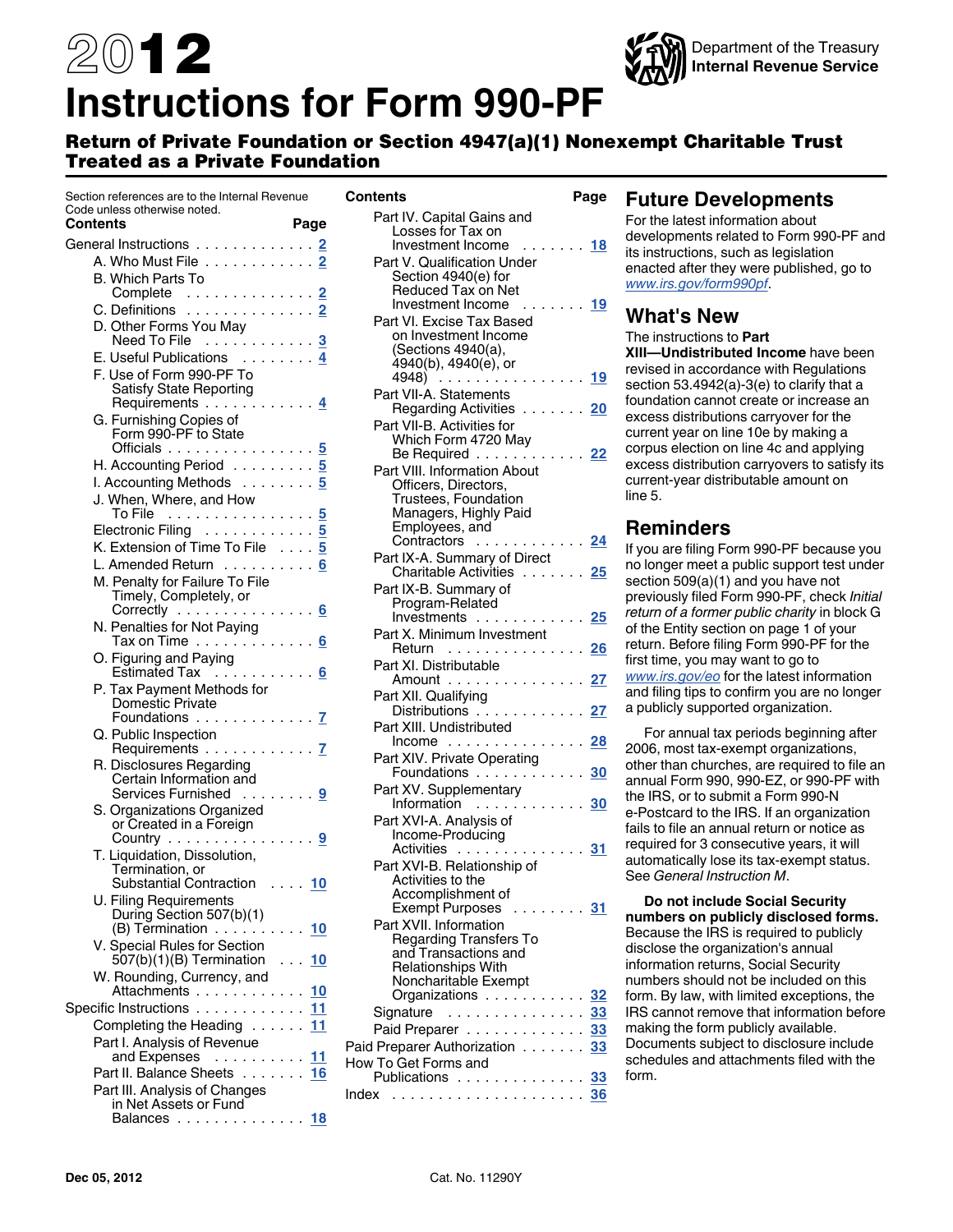### <span id="page-1-0"></span>**Photographs of Missing Children**

The Internal Revenue Service is a proud partner with the National Center for Missing and Exploited Children. Photographs of missing children selected by the Center may appear in instructions on pages that would otherwise be blank. You can help bring these children home by looking at the photographs and calling 1-800-THE-LOST (1-800-843-5678) if you recognize a child.

### **Phone Help**

If you have questions and/or need help completing this form, please call 1-877-829-5500. This toll-free telephone service is available Monday through Friday.

### **IRS e-Services Makes Taxes Easier**

Now more than ever before, businesses can enjoy the benefits of filing and paying their federal taxes electronically. Whether you rely on a tax professional or handle your own taxes, the IRS offers you convenient programs to make taxes easier.

You can *e-file* your Form 990-PF, Form 940 and 941 employment tax returns, and Forms 1099 and other information returns. Visit *[www.irs.gov/efile](http://www.irs.gov/efile)* for details.

You can pay taxes online or by phone using the free Electronic Federal Tax Payment System (EFTPS). Visit *[www.eftps.gov](http://www.eftps.gov)* or call 1-800-555-4477 for details. Electronic Funds Withdrawal (EFW) from a checking or savings account is also available to those who file electronically.

## **General Instructions**

**Purpose of form.** Form 990-PF is used: To figure the tax based on investment income, and

To report charitable distributions and activities.

Also, Form 990-PF serves as a substitute for the section 4947(a)(1) nonexempt charitable trust's income tax return, Form 1041, U.S. Income Tax Return for Estates and Trusts, when the trust has no taxable income.

### **A. Who Must File**

Form 990-PF is an annual information return that must be filed by:

- Exempt private foundations (section 6033(a), (b), and (c)),
- Taxable private foundations (section 6033(d)),

Organizations that agree to private foundation status and whose applications for exempt status are pending on the due date for filing Form 990-PF,

 $\bullet$ Organizations that made an election under section 41(e)(6),

Foundations that are making a section 507 termination, and

Section 4947(a)(1) nonexempt charitable trusts treated as private foundations (section 6033(d)).

*Include on the foundation's return the financial and other information of any disregarded entity owned by the foundation. See Regulations sections 301.7701-1 through 3 for information on the classification of certain business organizations including an eligible entity that is disregarded as an entity separate from its owner (disregarded entity).* **TIP**

**Other section 4947(a)(1) nonexempt** 

**charitable trusts.** Section 4947(a)(1) nonexempt charitable trusts not treated as private foundations do not file Form 990-PF. However, they may need to file Form 990, Return of Organization Exempt From Income Tax, or Form 990-EZ, Short Form Return of Organization Exempt From Income Tax. With either of these forms, the trust must also file Schedule A (Form 990 or 990-EZ), Public Charity Status and Public Support. See Form 990 and Form 990-EZ instructions.

### **B. Which Parts To Complete**

The parts of the form listed below do not apply to all filers. See *How to avoid filing an incomplete return* on this page for information on what to do if a part or an item does not apply.

Part I, column (c), applies only to private operating foundations, private nonoperating foundations (not described in section 4948(b)) that claim a qualifying distribution for net losses incurred in a charitable activity, and foundations that maintain a common fund as described in section 170(b)(1)(F)(iii).

Part II, column (c), with the exception of line 16, applies only to organizations having at least \$5,000 in assets per books at some time during the year. Line 16, column (c), applies to all filers.

Part IV does not apply to foreign  $\bullet$ organizations.

• Parts V and VI do not apply to organizations making an election under section 41(e).

• Part X does not apply to foreign foundations that check the box in D2 of the Entity section on page 1 of Form 990-PF unless they claim status as a private operating foundation.

• Parts XI and XIII do not apply to foreign foundations that check the box in D2 of the Entity section on page 1 of Form 990-PF. However, check the box at the

top of Part XI. Part XI does not apply to private operating foundations. Also, if the organization is a private operating foundation for any of the years shown in Part XIII, do not complete the portions that apply to those years.

• Part XIV applies only to private operating foundations.

• Part XV applies only to foundations having assets of \$5,000 or more during the year. This part does not apply to certain foreign organizations.

#### **How to avoid filing an incomplete return.**

- Complete all applicable line items,
- Answer "Yes,""No," or "N/A" (not
- applicable) to each question on the return, • Make an entry (including a zero when
- appropriate) on all total lines, and

Enter "None" or "N/A" if an entire part does not apply.

### **Sequencing Chart To Complete the Form**

You may find the following chart helpful. It limits jumping from one part of the form to another to compute an amount needed to complete an earlier part. If you complete the parts in the listed order below, any information you may need from another part will already be entered.

| <b>Step</b>    |          | Part       | <b>Step</b>                | Part           |
|----------------|----------|------------|----------------------------|----------------|
|                | .        | IV         | 8<br>$\sim$ $\sim$         | XII, lines 1-4 |
| $\overline{2}$ |          | $1 & 8$ II | 9                          | V & VI         |
| 3              | $\cdots$ | Heading    | 10<br>$\sim$ $\sim$ $\sim$ | XII, lines 5-6 |
| 4              | .        | ш          | $11 \ldots$                | XI             |
| 5              |          | VII-A      | $12 \ldots$                | XIII           |
| 6              |          | VIII       | $13 \ldots$                | $VII-B$        |
| -7             | .        | $IX-A-X$   | 14                         | XIV - XVII     |

## **C. Definitions**

1. A private foundation is a domestic or foreign organization exempt from income tax under section 501(a), described in section 501(c)(3), and is other than an organization described in sections 509(a)(1) through (4).

In general, churches, hospitals, schools, and broadly publicly supported organizations are excluded from private foundation status by these sections. These organizations may be required to file Form 990 or Form 990-EZ instead of Form 990-PF.

2. A nonexempt charitable trust treated as a private foundation is a trust that is not exempt from tax under section 501(a) and all of the unexpired interests of which are devoted to religious, charitable, or other purposes described in section 170(c)(2)(B), and for which a deduction was allowed under a section of the Code listed in section 4947(a)(1).

3. A taxable private foundation is an organization that is no longer exempt under section 501(a) as an organization described in section 501(c)(3). Though it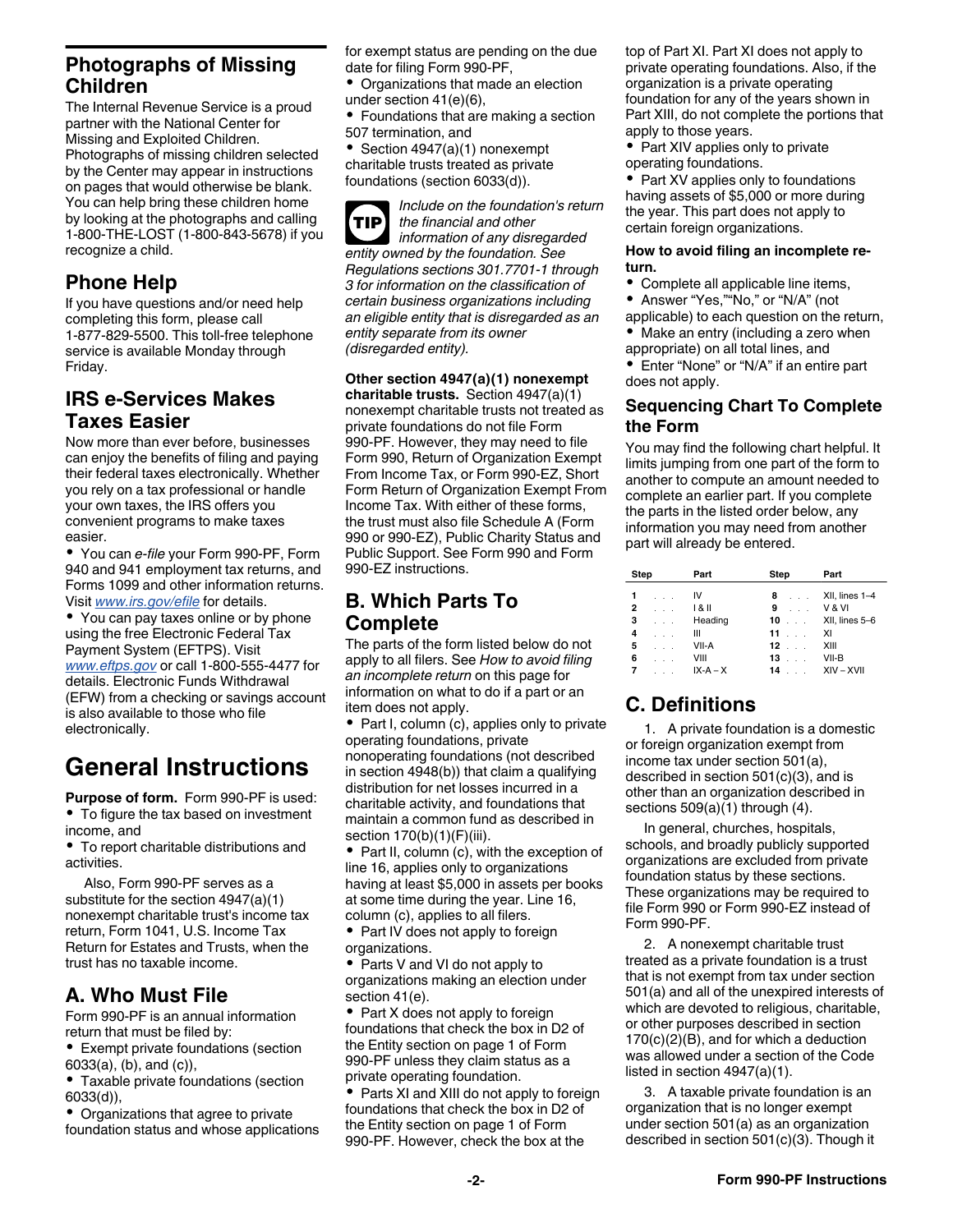<span id="page-2-0"></span>may operate as a taxable entity, it will continue to be treated as a private foundation until that status is terminated under section 507.

4. A private operating foundation is an organization that is described under section  $4942(i)(3)$  or (5). It means any private foundation that spends at least 85% of the smaller of its adjusted net income (figured in Part I) or its minimum investment return (figured in Part X) directly for the active conduct of the exempt purpose or functions for which the foundation is organized and operated and that also meets the assets test, the endowment test, or the support test (discussed in Part XIV).

5. A nonoperating private foundation is a private foundation that is not a private operating foundation.

6. A foundation manager is an officer, director, or trustee of a foundation, or an individual who has powers similar to those of officers, directors, or trustees. In the case of any act or failure to act, the term "foundation manager" may also include employees of the foundation who have the authority to act.

7. A disqualified person is any of the following.

a. A substantial contributor (see instructions for Part VII-A, line 10, later).

b. A foundation manager.

c. A person who owns more than 20% of a corporation, partnership, trust, or unincorporated enterprise that is itself a substantial contributor.

d. A family member of an individual described in a, b, or c above.

e. A corporation, partnership, trust, or estate in which persons described in a, b, c, or d above own a total beneficial interest of more than 35%.

f. For purposes of section 4941 (self-dealing), a disqualified person also includes certain government officials. (See section 4946(c) and the related regulations.)

g. For purposes of section 4943 (excess business holdings), a disqualified person also includes:

i. A private foundation effectively controlled (directly or indirectly) by the same persons who control the private foundation in question, or

ii. A private foundation to which substantially all contributions were made (directly or indirectly) by one or more of the persons described in a, b, and c above, or members of their families, within the meaning of section 4946(d).

8. An organization is controlled by a foundation or by one or more disqualified persons with respect to the foundation if any of these persons may, by combining

their votes or positions of authority, require the organization to make an expenditure or prevent the organization from making an expenditure, regardless of the method of control. "Control" is determined regardless of how the foundation requires the contribution to be used.

### **D. Other Forms You May Need To File**

Form W-2, Wage and Tax Statement.  $\bullet$ 

Form W-3, Transmittal of Wage and Tax Statements.

Form 940, Employer's Annual Federal Unemployment (FUTA) Tax Return.

٠ Form 941, Employer's Quarterly Federal Tax Return.

These forms are used to report social security, Medicare, and income taxes withheld by an employer and social security and Medicare taxes paid by an employer.

If income, social security, and Medicare taxes that must be withheld are not withheld or are not paid to the IRS, a trust fund recovery penalty may apply. The penalty is 100% of such unpaid taxes.

This penalty may be imposed on all persons (including volunteers, see below) whom the IRS determines to be responsible for collecting, accounting for, and paying over these taxes, and who willfully did not do so.

This penalty does not apply to any volunteer, unpaid member of any board of trustees or directors of a tax-exempt organization, if this member:

• Is solely serving in an honorary capacity,

• Does not participate in the day-to-day or financial activities of the organization, and

Does not have actual knowledge of the failure to collect, account for, and pay over these taxes.

However, this exception does not apply if it results in no person being liable for the penalty.

**Form 990-T, Exempt Organization Business Income Tax Return.** Every organization exempt from income tax under section 501(a) with total gross income of \$1,000 or more from all trades or businesses unrelated to the organization's exempt purpose must file Form 990-T. The form is also used by tax-exempt organizations to report other additional taxes including the additional tax figured in Part IV of Form 8621, Return by a Shareholder of a Passive Foreign Investment Company or Qualified Electing Fund.

**Form 990-W, Estimated Tax on Unrelated Business Taxable Income for Tax-Exempt Organizations (and on Investment Income for Private Founda-** **tions).** Use of this form is optional. It is provided only to aid you in determining your tax liability.

**Form 1041, U.S. Income Tax Return for Estates and Trusts.** Required of section 4947(a)(1) nonexempt charitable trusts that also file Form 990-PF. However, if the trust does not have any taxable income under the income tax provisions (subtitle A of the Code), it may use the filing of Form 990-PF to satisfy its Form 1041 filing requirement under section 6012. If this condition is met, check the box for question 15, Part VII-A, of Form 990-PF and do not file Form 1041.

**Form 1041-ES, Estimated Income Tax for Estates and Trusts.** Used to make estimated tax payments.

**Form 1096, Annual Summary and Transmittal of U.S. Information Returns.** Used to transmit Forms 1097, 1098, 1099, 3921, 3922, 5498, and W-2G to the IRS. Do not use it to transmit electronically.

**Form 1098-C, Contributions of Motor Vehicles, Boats, and Airplanes.**  Information return for reporting contributions of qualified motor vehicles, boats, and airplanes from donors.

**Forms 1099-INT, MISC, OID, and R.**  Information returns for reporting certain interest; miscellaneous income (for example, payments to providers of health and medical services, miscellaneous income payments, and nonemployee compensation); original issue discount; and distributions from retirement or profit-sharing plans, IRAs, SEPs or SIMPLEs, and insurance contracts.

**Form 1120, U.S. Corporation Income Tax Return.** Filed by nonexempt taxable private foundations that have taxable income under the income tax provisions (subtitle A of the Code). Form 990-PF is also filed by these taxable foundations.

**Form 1120-POL, U.S. Income Tax Return for Certain Political Organizations.** Section 501(c) organizations must file Form 1120-POL if they are treated as having political organization taxable income under section 527(f)(1).

**Form 1128, Application To Adopt, Change, or Retain a Tax Year.** Form 1128 is used to request approval from the IRS to change a tax year or to adopt or retain a certain tax year.

**Form 2220, Underpayment of Estimated Tax by Corporations.** Form 2220 is used by corporations and trusts filing Form 990-PF to see if the foundation owes a penalty and to figure the amount of the penalty. Generally, the foundation is not required to file this form because the IRS can figure the amount of any penalty and bill the foundation for it. However,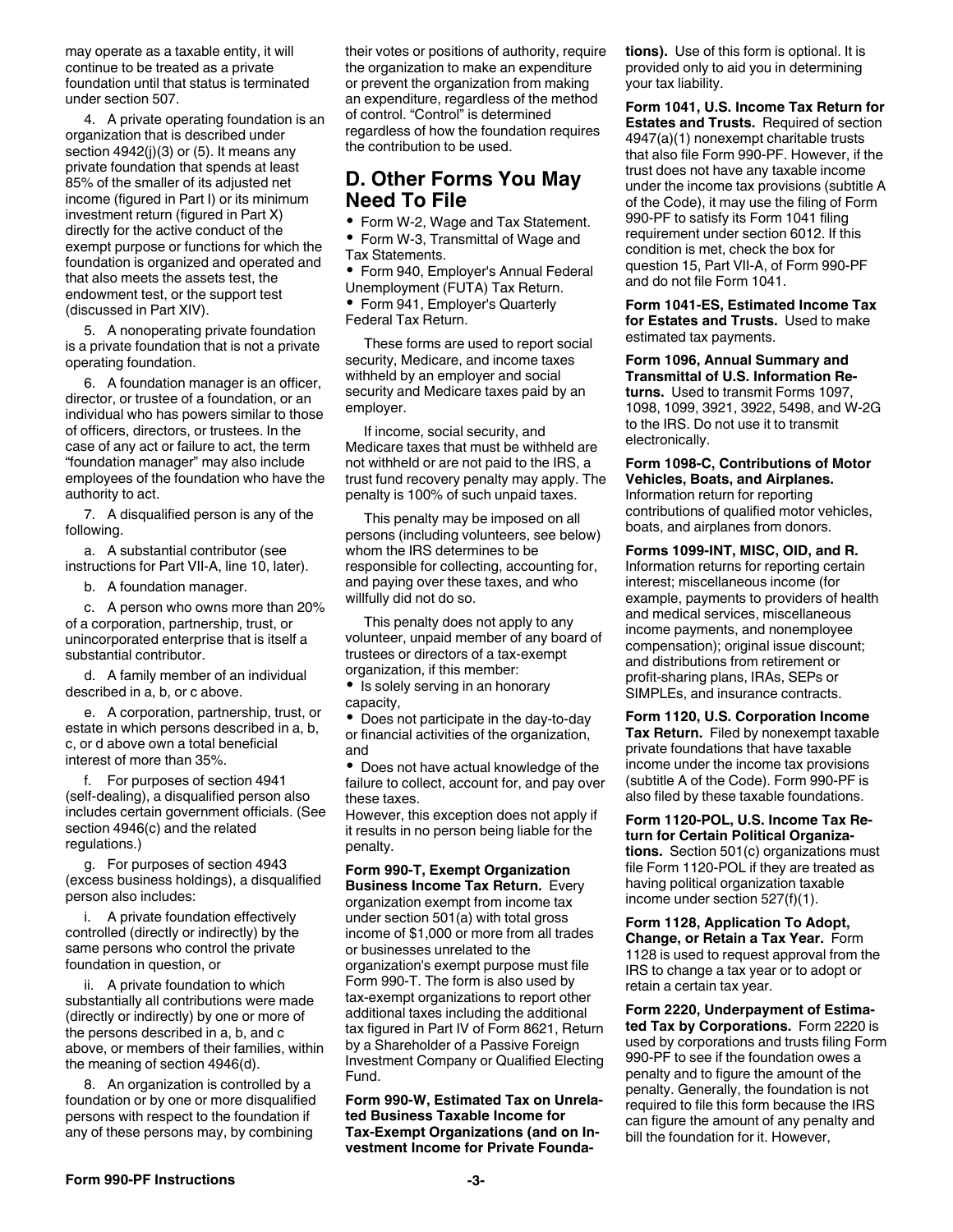<span id="page-3-0"></span>complete and attach Form 2220 even if the foundation does not owe the penalty if:

The annualized income or the adjusted seasonal installment method is used, or

The foundation is a "large organization," (see *General Instruction O*) computing its first required installment based on the prior year's tax.

If Form 2220 is attached, check the box on Form 990-PF, Part VI, line 8 and enter the amount of any penalty on this line.

**Form 4506, Request for Copy of Tax Return.** Used by the organization or designated third party to get a complete copy of the organization's return.

**Form 4506-A, Request for Public Inspection or Copy of Exempt or Political Organization IRS Form.** Used to inspect or request a copy of an exempt or political organization's return, report, notice, or exemption application by the public or the organization.

**Form 4720, Return of Certain Excise Taxes Under Chapters 41 and 42 of the Internal Revenue Code.** Is primarily used to determine the excise taxes imposed on:

Acts of self-dealing between private foundations and disqualified persons,

- Failure to distribute income,
- $\bullet$ Excess business holdings,
- Investments that jeopardize the foundation's charitable purposes,
- Making political or other noncharitable expenditures, and
- Prohibited tax shelter transactions.

**Form 5500, Annual Return/Report of Employee Benefit Plan.** Is used to report information concerning employee benefit plans and Direct Filing Entities.

**Form 8282, Donee Information Return.**  Required of the donee of "charitable deduction property" that sells, exchanges, or otherwise disposes of the property within 3 years after the date it received the property. Also required of any successor donee that disposes of charitable deduction property within 3 years after the date the donor gave the property to the original donee. It does not matter who gave the property to the successor donee. It may have been the original donee or another successor donee. For successor donees, the form must be filed only for any property that was transferred by the original donee after July 5, 1988.

#### **Form 8275, Disclosure Statement.**

Taxpayers and tax return preparers should attach this form to Form 990-PF to disclose items or positions (except those contrary to a regulation—see *Form 8275-R* below) that are not otherwise adequately disclosed on the tax return. The disclosure is made to avoid parts of the accuracy-related penalty imposed for disregard of rules or substantial

understatement of tax. Form 8275 is also used for disclosures relating to preparer penalties for understatements due to unrealistic positions or for willful or reckless conduct.

#### **Form 8275-R, Regulation Disclosure Statement.** Use this form to disclose any item on a tax return for which a position has been taken that is contrary to Treasury regulations.

**Form 8300, Report of Cash Payments Over \$10,000 Received in a Trade or Business.** Used to report cash amounts in excess of \$10,000 received in a single transaction (or in two or more related transactions) in the course of a trade or business (as defined in section 162).

#### **Form 8822-B, Change of Address-Business.** Used by taxpayers to notify the IRS of changes in business mailing address or business location.

**Form 8868, Application for Extension of Time To File an Exempt Organization Return.** Used by an exempt organization to request an automatic 3-month extension of time to file its return and also to apply for an additional (not automatic) 3-month extension if necessary.

#### **Form 8870, Information Return for Transfers Associated With Certain Personal Benefit Contracts.** Used to identify those personal benefit contracts

for which funds were transferred to the organization, directly or indirectly, as well as the transferors and beneficiaries of those contracts.

**Form 8886-T, Disclosure by Tax-Exempt Entity Regarding Prohibited Tax Shelter Transaction.** Used by an exempt organization to disclose whether it was a party to a prohibited tax shelter transaction.

**Form 8899, Notice of Income from Donated Intellectual Property.** Used to report income from qualified intellectual property.

### **E. Useful Publications**

The following publications may be helpful in preparing Form 990-PF:

• Pub. 525, Taxable and Nontaxable Income,

• Pub. 583, Starting a Business and Keeping Records,

Pub. 598, Tax on Unrelated Business Income of Exempt Organizations,

Pub. 910, IRS Guide to Free Tax **Services** 

Pub. 1771, Charitable Contributions—Substantiation and Disclosure Requirements, and

• Pub. 3833, Disaster Relief, Providing Assistance Through Charitable Organizations.

Publications and forms are available at no charge through IRS offices or by calling 1-800-TAX-FORM (1-800-829-3676).

### **F. Use of Form 990-PF To Satisfy State Reporting Requirements**

Some states and local government units will accept a copy of Form 990-PF and required attachments instead of all or part of their own financial report forms.

If the organization plans to use Form 990-PF to satisfy state or local filing requirements, such as those from state charitable solicitation acts, note the following.

#### **Determine state filing requirements.**

Consult the appropriate officials of all states and other jurisdictions in which the organization does business to determine their specific filing requirements. "Doing business" in a jurisdiction may include any of the following:

- Soliciting contributions or grants by mail or otherwise from individuals, businesses,
- or other charitable organizations;
- Conducting programs;
- Having employees within that jurisdiction; or

• Maintaining a checking account or owning or renting property there.

**Monetary tests may differ.** Some or all of the dollar limitations that apply to Form 990-PF when filed with the IRS may not apply when using Form 990-PF instead of state or local report forms. IRS dollar limitations that may not meet some state requirements are the \$5,000 total assets minimum that requires completion of Part II, column (c), and Part XV; and the \$50,000 minimum for listing the highest paid employees and for listing professional fees in Part VIII.

#### **Additional information may be re-**

**quired.** State and local filing requirements may require attaching to Form 990-PF one or more of the following:

Additional financial statements, such as a complete analysis of functional

expenses or a statement of changes in net assets;

- $\bullet$ Notes to financial statements;
- Additional financial schedules;
- $\bullet$ A report on the financial statements by an independent accountant; and

Answers to additional questions and other information.

Each jurisdiction may require the additional material to be presented on forms they provide. The additional material does not have to be submitted with the Form 990-PF filed with the IRS.

If required information is not provided to a state, the organization may be asked by the state to provide it or to submit an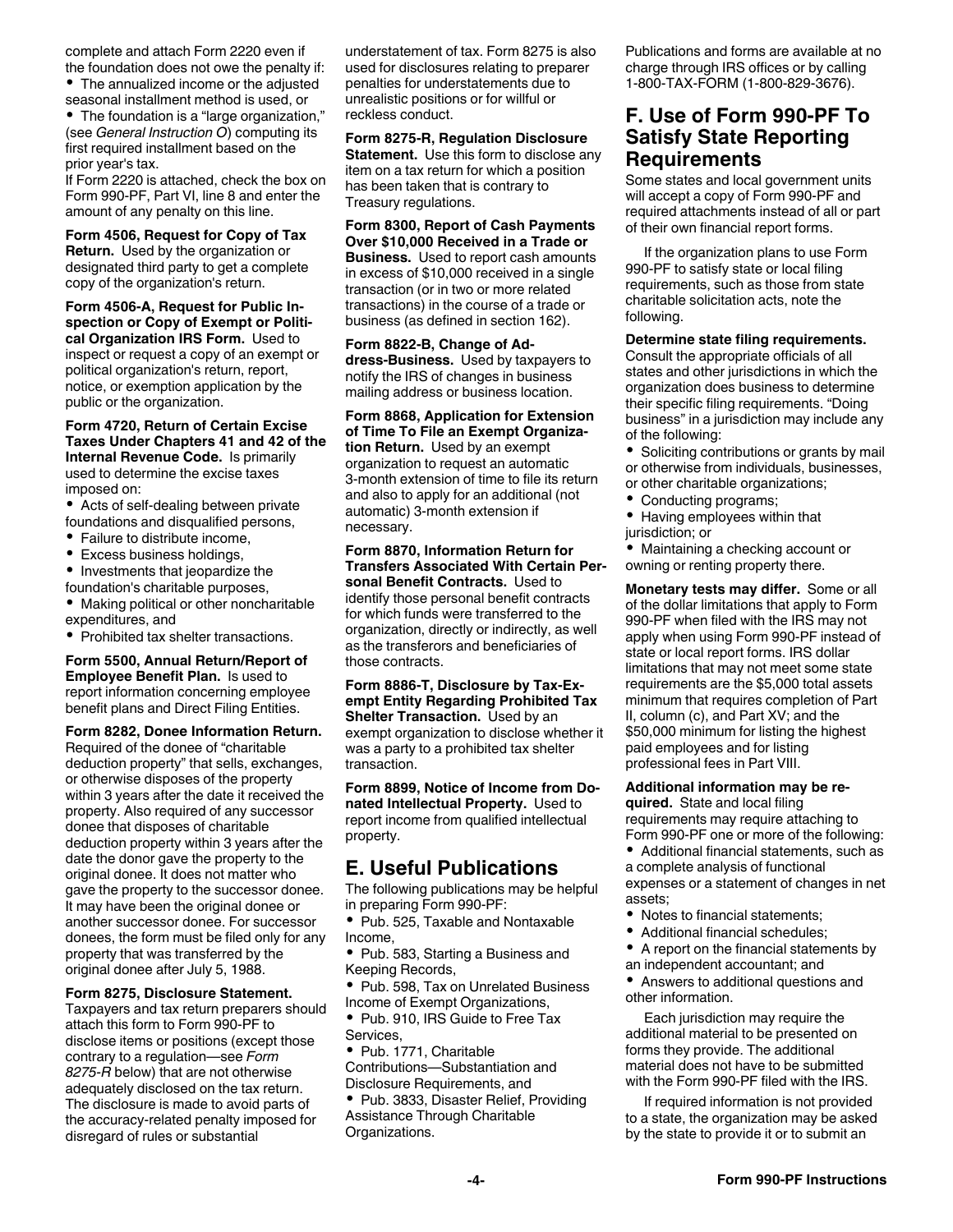<span id="page-4-0"></span>amended return even if the Form 990-PF is accepted by the IRS as complete.

**Amended returns.** If the organization submits supplemental information or files an amended Form 990-PF with the IRS, it must also include a copy of the information or amended return to any state with which it filed a copy of Form 990-PF.

**Method of accounting.** Many states require that all amounts be reported based on the accrual method of accounting.

**Time for filing may differ.** The time for filing Form 990-PF with the IRS may differ from the time for filing state reports.

### **G. Furnishing Copies of Form 990-PF to State Officials**

The foundation managers must furnish a copy of Form 990-PF and Form 4720 (if applicable) to the Attorney General of:

Each state required to be listed in Part VII-A, line 8a;

• The state in which the foundation's principal office is located; and

• The state in which the foundation was incorporated or created.

A copy of the annual return must be sent to the Attorney General at the same time the annual return is filed with the IRS.

**Other requirements.** If the Attorney General or other appropriate state official of any state requests a copy of the annual return, the foundation managers must comply with the request.

**Exceptions.** These rules do not apply to any foreign foundation which, from the date of its creation, has received at least 85% of its support (excluding gross investment income) from sources outside the United States. See *General Instruction S* for other exceptions that affect this type of organization.

**Coordination with state reporting requirements.** If the foundation managers submit a copy of Form 990-PF and Form 4720 (if applicable) to a state Attorney General to satisfy a state reporting requirement, they do not have to furnish a second copy to that Attorney General to comply with the Internal Revenue Code requirements discussed in this section.

If there is a state reporting requirement to file a copy of Form 990-PF with a state official other than the Attorney General (for instance, the secretary of state), then the foundation managers must also send a copy of the Form 990-PF and Form 4720 (if applicable) to the Attorney General of that state.

### **H. Accounting Period**

File the 2012 return for the calendar year 2012 or fiscal year beginning in 2012. If

the return is for a fiscal year, fill in the tax year space at the top of the return.

The return must be filed on the basis of the established annual accounting period of the organization. If the organization has no established accounting period, the return should be on the calendar-year basis.

For initial or final returns or a change in accounting period, the 2012 form may also be used as the return for a short period (less than 12 months) ending November 30, 2012, or earlier.

In general, to change its accounting period, the organization must file Form 990-PF by the due date for the short period resulting from the change. At the top of this short period return, write "Change of Accounting Period."

If the organization changed its accounting period within the 10-calendar-year period that includes the beginning of the short period, and it had a Form 990-PF filing requirement at any time during that 10-year period, it must also attach Form 1128 to the short-period return. See Rev. Proc. 85-58, 1985-2 C.B. 740.

### **I. Accounting Methods**

Generally, you should report the financial information requested on the basis of the accounting method the foundation regularly uses to keep its books and records.

**Exception.** Complete Part I, column (d) on the cash receipts and disbursements method of accounting.

### **J. When, Where, and How To File**

This return must be filed by the 15th day of the 5th month following the close of the foundation's accounting period. If the regular due date falls on a Saturday, Sunday, or legal holiday, file by the next business day. If the return is filed late, see *General Instruction M.*

In case of a complete liquidation, dissolution, or termination, file the return by the 15th day of the 5th month following complete liquidation, dissolution, or termination.

To file the return, mail or deliver it to:

Department of the Treasury Internal Revenue Service Center Ogden, UT 84201–0027

If the organization's principal business, office or agency is located in a foreign country or U.S. possession, mail or deliver the return to:

Internal Revenue Service Center P.O. Box 409101 Ogden, UT 84409

**Private delivery services.** You can use certain private delivery services designated by the IRS to meet the "timely mailing as timely filing/paying" rule for tax returns and payments. These private delivery services include only the following.

• DHL Express (DHL): DHL Same Day Service.

Federal Express (FedEx): FedEx Priority Overnight, FedEx Standard Overnight, FedEx 2Day, FedEx International Priority, FedEx International First.

United Parcel Service (UPS): UPS Next Day Air, UPS Next Day Air Saver, UPS 2nd Day Air, UPS 2nd Day Air AM, UPS Worldwide Express Plus, and UPS Worldwide Express.

The private delivery service can tell you how to get written proof of the mailing date.

Private delivery services cannot deliver items to P.O. boxes. You must use the U.S. Postal Service to mail any item to an IRS P.O. box address. Private delivery services deliver to:

> Internal Revenue Submission Processing Center 1973 Rulon White Blvd. Ogden, UT 84404

### **Electronic Filing**

The foundation can file its Form 990-PF electronically. However, if the foundation files at least 250 returns during the calendar year, it must file Form 990-PF electronically. If the foundation must file a return electronically but does not, the organization is considered to have not filed its return. See Regulations section 301.6033-4 for more information. For additional information on the electronic filing requirement, visit *[www.irs.gov/efile](http://www.irs.gov/efile)*.

*The IRS may waive the requirements to file electronically in cases of undue hardship. For more information on filing a waiver, see Notice 2010-13, 2010-4 I.R.B. 327, available at [http://www.irs.gov/irb/](http://www.irs.gov/irb/2010-04_IRB/ar14.html) [2010-04\\_IRB/ar14.html.](http://www.irs.gov/irb/2010-04_IRB/ar14.html)* **TIP**

### **K. Extension of Time To File**

A foundation uses Form 8868 to request an extension of time to file its return.

An automatic 3-month extension will be granted if you properly complete this form, file it, and pay any balance due by the due date for Form 990-PF.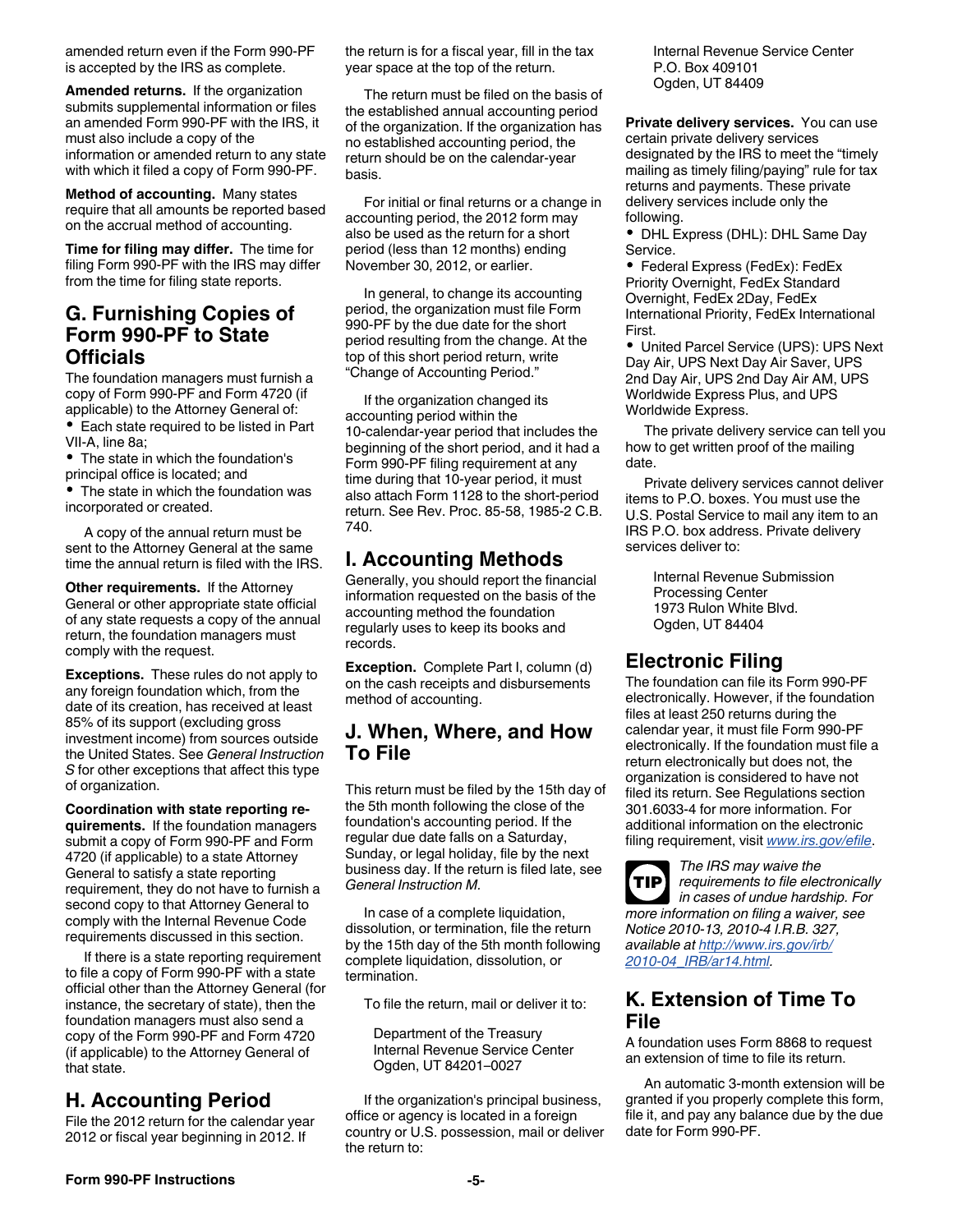<span id="page-5-0"></span>If more time is needed, Form 8868 is also used to request an additional extension of up to 3 months. However, these extensions are not automatically granted. To obtain this additional extension of time to file, you must show reasonable cause for the additional time requested.

### **L. Amended Return**

To change the organization's return for any year, file an amended return, including attachments, with the correct information. The amended return must provide all the information required by the form and instructions, not just the new or corrected information. Check "Amended Return" in block *G* at the top of page 1. See the instructions for Part VI, line 9, later.

If the organization files an amended return to claim a refund of tax paid under sections 4940 or 4948, it must file the amended return within 3 years after the date the original return was filed, or within 2 years from the date the tax was paid, whichever date is later.

**State reporting requirements.** See *Amended returns* under *General Instruction F*, earlier.

**Need a copy of an old return or form?** Use Form 4506 to obtain a copy of a previously filed return. You can obtain blank forms for prior years by calling 1-800-TAX-FORM (1-800-829-3676).

### **M. Penalty for Failure To File Timely, Completely, or Correctly**

To avoid filing an incomplete return or having to respond to requests for missing information, see *General Instruction B*, earlier.

**Against the organization.** If an organization does not file timely and completely, or does not furnish the correct information, it must pay \$20 for each day the failure continues (\$100 a day if it is a large organization), unless it can show that the failure was due to reasonable cause. Those filing late (after the due date, including extensions) must attach an explanation to the return. The maximum penalty for each return will not exceed the smaller of \$10,000 (\$50,000 for a large organization) or 5% of the gross receipts of the organization for the year.

*Large organization.* A large organization is one that has gross receipts exceeding \$1 million for the tax year.

*Gross receipts.* Gross receipts means the gross amount received during the foundation's annual accounting period from all sources without reduction for any costs or expenses.

To figure the foundation's gross receipts, complete the following:

1. Part I, line 12, column (a);

- 2. Add lines 6b and 10b; and
- 3. Subtract line 6a.

**Against the responsible person.** The IRS will make written demand that the delinquent return be filed or the information furnished within a reasonable time after the mailing of the notice of the demand. The person failing to comply with the demand on or before the date specified will have to pay \$10 for each day the failure continues, unless there is reasonable cause. The maximum penalty imposed on all persons for any one return is \$5,000. If more than one person is liable for any failures, all such persons are jointly and severally liable for such failures. See section 6652(c) for further information.

**Other penalties.** Because this return also satisfies the filing requirements of a tax return under section 6011 for the tax on investment income imposed by section 4940 (or 4948 if an exempt foreign organization), the penalties imposed by section 6651 for not filing a return (without reasonable cause) also apply.

There are also criminal penalties for willful failure to file and for filing fraudulent returns and statements. See sections 7203, 7206, and 7207.

Most tax-exempt organizations, other than churches, are required to file an annual Form 990, 990-EZ, 990-PF, or 990-N *e-Postcard* with the IRS. If an organization fails to file an annual return or notice for three consecutive years, it will automatically lose its tax-exempt status. In 2011, automatic revocations started for organizations not filing for the third consecutive year. A private foundation that loses its exemption must file income tax returns and pay income taxes and must file Form 990-PF as a taxable private foundation. For details, go to *[www.irs.gov/](http://www.irs.gov/eo) [eo](http://www.irs.gov/eo)*.

### **N. Penalties for Not Paying Tax on Time**

There is a penalty for not paying tax when due (section 6651). The penalty generally is <sup>1</sup>/<sub>2</sub> of 1% of the unpaid tax for each the proper estimated tax when due may **<sup>2</sup>** of 1% of the unpaid tax for each month or part of a month the tax remains unpaid, not to exceed 25% of the unpaid tax. If there was reasonable cause for not paying the tax on time, the penalty can be waived. However, interest is charged on any tax not paid on time, at the rate provided by section 6621.

**Estimated tax penalty.** The section 6655 penalty for failure to pay estimated tax applies to the tax on net investment income of domestic private foundations and section 4947(a)(1) nonexempt charitable trusts. The penalty also applies to any tax on unrelated business income

of a private foundation. Generally, if a private foundation's tax liability is \$500 or more and it did not make the required payments on time, then it is subject to the penalty.

For more details, see the discussion of Form 2220 in *General Instruction D,*  earlier.

### **O. Figuring and Paying Estimated Tax**

A domestic exempt private foundation, a domestic taxable private foundation, or a nonexempt charitable trust treated as a private foundation must make estimated tax payments for the excise tax based on investment income if it can expect its estimated tax (section 4940 tax minus allowable credits) to be \$500 or more. The number of installment payments it must make under the depository method is determined at the time during the year that it first meets this requirement. For calendar-year taxpayers, the first deposit of estimated taxes for a year generally should be made by May 15 of the year.

Although Form 990-W is used primarily to compute the installment payments of unrelated business income tax, it is also used to determine the timing and amounts of installment payments of the section 4940 tax based on investment income. Compute separately any required deposits of excise tax based on investment income and unrelated business income tax.

To figure the estimated tax for the excise tax based on investment income, apply the rules of Part VI to your tax year 2013 estimated amounts for that part. Enter the tax you figured on line 10a of Form 990-W.

The Form 990-W line items and instructions for large organizations also apply to private foundations. For purposes of paying the estimated tax on net investment income, a "large organization" is one that had net investment income of \$1 million or more for any of the 3 tax years immediately preceding the tax year involved.

**Penalty.** A foundation that does not pay be subject to the estimated tax penalty for the period of the underpayment. See sections 6655(b) and (d) and the Form 2220 instructions for further information.

### **Special Rules**

**Section 4947(a)(1) nonexempt charitable trusts.** Form 1041-ES should be used to pay any estimated tax on income subject to tax under section 1. Form 1041-ES also contains the estimated tax rules for paying the tax on that income.

**Taxable private foundations.** Form 1120-W should be used to figure any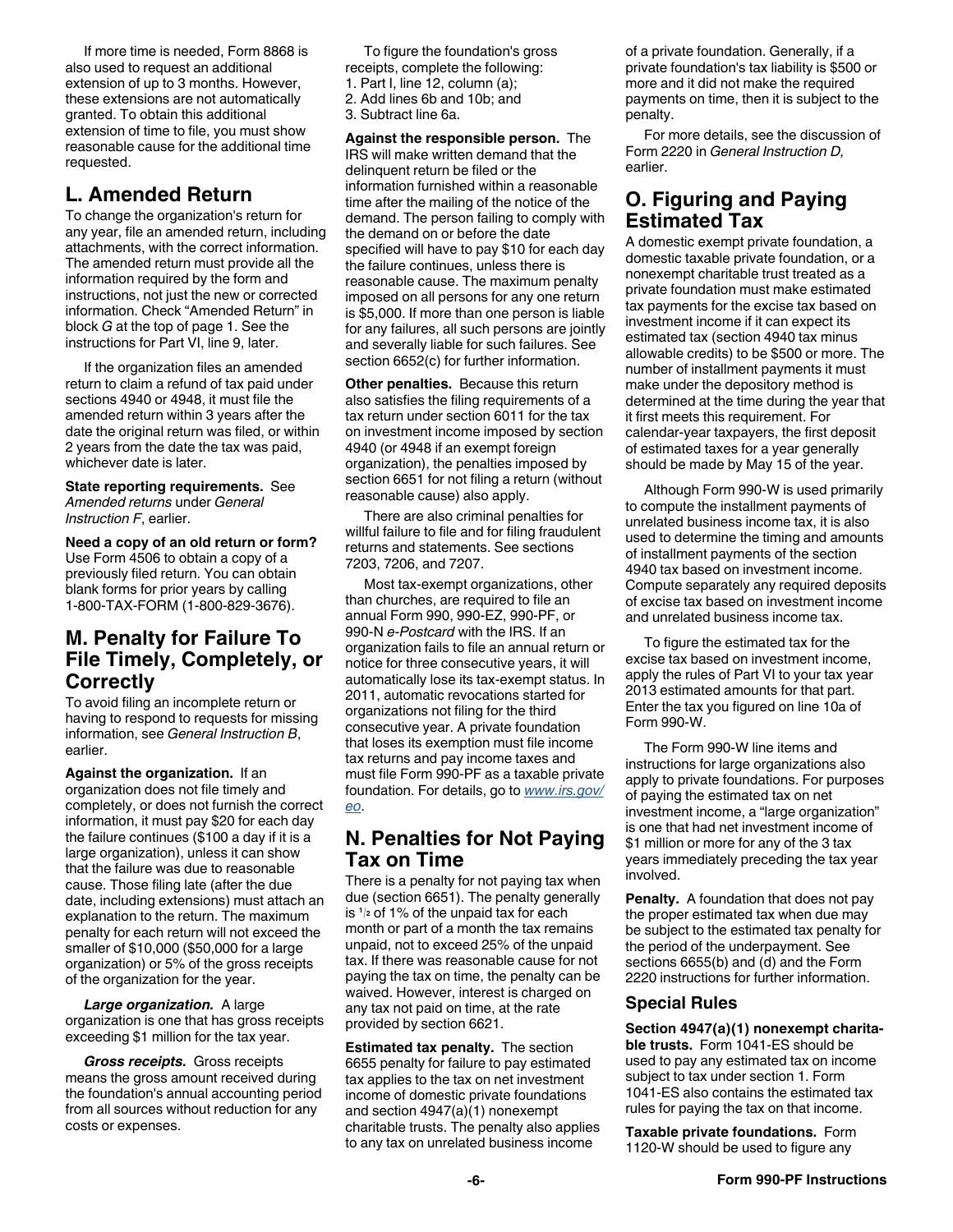<span id="page-6-0"></span>estimated tax on income subject to tax under section 11. Form 1120-W contains the estimated tax rules for paying the tax on that income.

### **P. Tax Payment Methods for Domestic Private Foundations**

Whether the foundation uses the depository method of tax payment or the special option for small foundations, it must pay the tax due (see Part VI) in full by the 15th day of the 5th month after the end of its tax year.

#### **Electronic Deposit Requirement**

The foundation must deposit all depository taxes (such as employment tax, excise tax, and corporate income tax) electronically using the Electronic Federal Tax Payment System (EFTPS). For more information about EFTPS or to enroll in EFTPS, visit the EFTPS website at *[www.eftps.gov](http://www.eftps.gov)*, or call 1-800-555-4477. You can also get Pub. 966, The Secure Way To Pay Your Federal Taxes. See below for an exception to this rule for small foundations

**Depositing on time.** For deposits made by EFTPS to be on time, the foundation must initiate the transaction at least 1 business day before the date the deposit is due.

### **Special Payment Option for Small Foundations**

A private foundation may enclose a check or money order, payable to the United States Treasury, with the Form 990-PF or Form 8868, if it meets all of the following requirements:

1. The foundation must not be required to use EFTPS,

2. The tax based on investment income shown on line 5, Part VI of Form 990-PF is less than \$500, and

3. If Form 8868 is used, the amount entered on line 3a of Part I or line 8a of Part II of Form 8868 must be less than \$500 and it must be the full balance due.

Be sure to write "2012 Form 990-PF" and the foundation's name, address, and EIN on its check or money order.



*Foreign organizations should see the instructions for Part VI, line 9.*

### **Q. Public Inspection Requirements**

A private foundation must make its annual returns and exemption application available for public inspection.

### **Definitions**

**Annual returns.** Annual returns include an exact copy of the following documents as filed with the IRS.

• Form 990-PF, including all schedules, attachments, and supporting documents, and any amended return that is 3 or fewer years old from:

1. The date the original return was filed or required to be filed, or

2. The date the return was required to be filed.

• Form 990-T, if it was used to report any tax on unrelated business income.

**Exemption application.** An application for tax exemption includes (except as described later):

Any prescribed application form (such as Form 1023 or Form 1024),

All documents and statements the IRS requires an applicant to file with the form,

Any statement or other supporting document submitted in support of the application, and

• Any letter or other document issued by the IRS concerning the application.

An application for tax exemption does not include:

Any application for tax exemption filed before July 15, 1987, unless the private foundation filing the application had a copy of the application on July 15, 1987, or

Any material that is not available for public inspection under section 6104.

### **Who Must Make the Annual Returns and Exemption Application Available for Public Inspection?**

The foundation's Form 990-PF, 990-T, and exemption application must be made available to the public by the foundation and the IRS.

### **How Does a Private Foundation Make Its Annual Returns and Exemption Application Available for Public Inspection?**

A private foundation must make its annual returns and exemption application available in two ways:

By office visitation, and

By providing copies or making them widely available.

### **Public Inspection by Office Visitation**

A private foundation must make its annual returns and exemption application available for public inspection without charge at its principal, regional, and district offices during regular business hours.

#### **Conditions that may be set for public inspection at the office.** A private foundation:

May have an employee present,

Must allow the individual conducting the inspection to take notes freely during the inspection, and

Must allow an individual to make photocopies of documents at no charge but only if the individual brings photocopying equipment to the place of inspection.

**Determining if a site is a regional or district office.** A regional or district office is any office of a private foundation, other than its principal office, that has paid employees whose total number of paid hours a week are normally 120 hours or more. Include the hours worked by part-time (as well as full-time) employees in making that determination.

*What sites are not considered a regional or district office.* A site is not considered a regional or district office if:

1. The only services provided at the site further the foundation's exempt purposes (for example, day care, health care, or scientific or medical research), and

2. The site does not serve as an office for management staff, other than managers who are involved only in managing the exempt function activities at the site.

**What if the private foundation does not maintain a permanent office?** If the private foundation does not maintain a permanent office, it will comply with the public inspection by office visitation requirement by making the annual returns and exemption application available at a reasonable location of its choice. It must permit public inspection:

Within a reasonable amount of time after receiving a request for inspection (normally, not more than 2 weeks), and At a reasonable time of day.

*Optional method of complying.* If a private foundation that does not have a permanent office wishes not to allow an inspection by office visitation, it may mail a copy of the requested documents instead of allowing an inspection. However, it must mail the documents within 2 weeks of receiving the request and may charge for copying and postage only if the requester consents to the charge.

#### *Private foundations with a permanent office but limited or no*

*hours.* Even if a private foundation has a permanent office but no office hours or very limited hours during certain times of the year, it must still meet the office visitation requirement. To meet this requirement during those periods when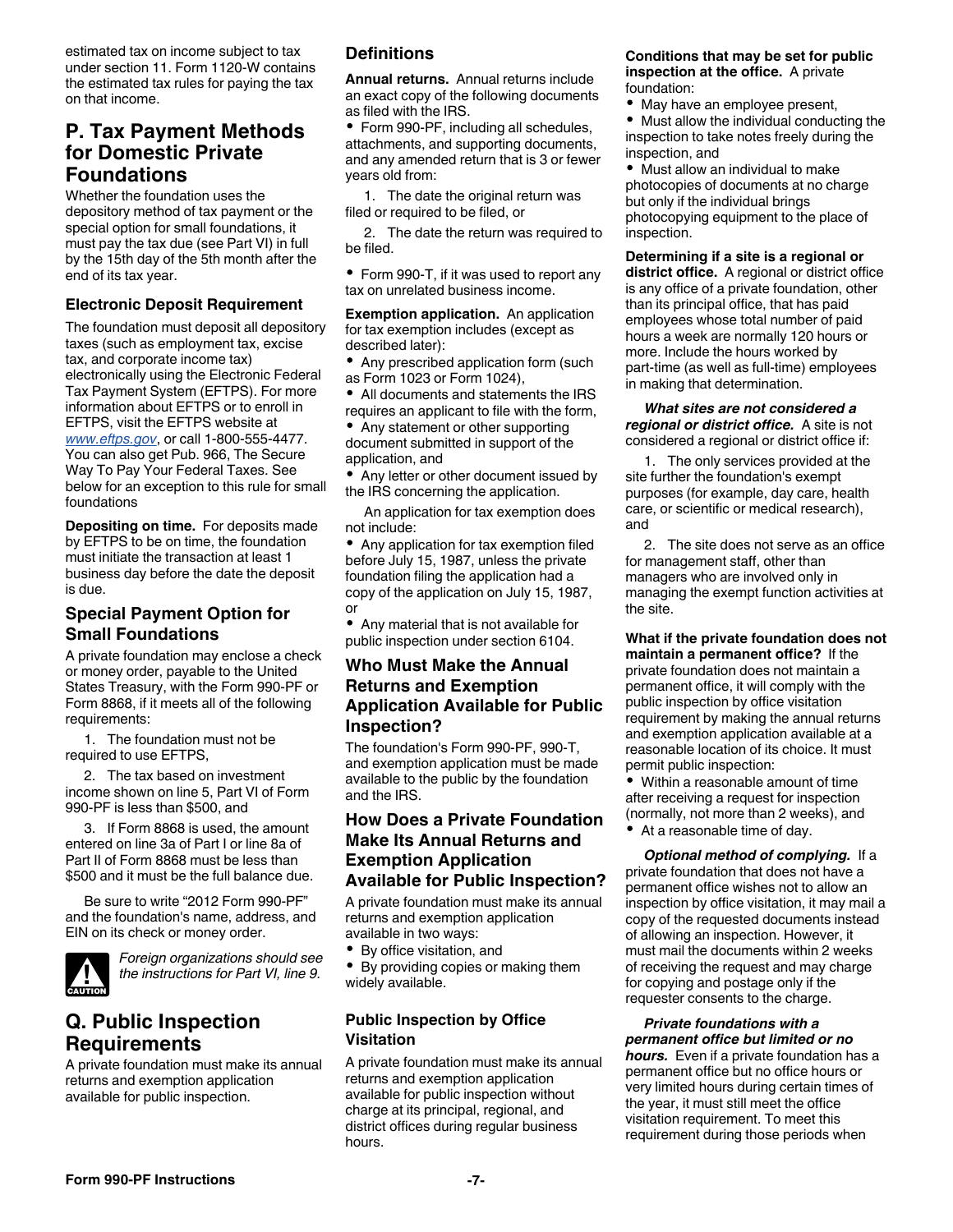office hours are limited or not available, follow the rules above under *What if the private foundation does not maintain a permanent office?*

#### **Public Inspection—Providing Copies**

A private foundation must provide copies of its annual returns or exemption application to any individual who makes a request for a copy in person or in writing unless it makes these documents widely available.

**In-person requests for document cop-**

**ies.** A private foundation must provide copies to any individual who makes a request in person at the private foundation's principal, regional, or district offices during regular business hours on the same day that the individual makes the request.

#### *Accepted delay in fulfilling an in-person request.* If unusual

circumstances exist and fulfilling a request on the same day places an unreasonable burden on the private foundation, it must provide copies by the earlier of:

The next business day following the day that the unusual circumstances end, or The fifth business day after the date of

the request.

Examples of unusual circumstances include:

• Receipt of a volume of requests (for document copies) that exceeds the private foundation's daily capacity to make copies,

• Requests received shortly before the end of regular business hours that require an extensive amount of copying, or

• Requests received on a day when the organization's managerial staff capable of fulfilling the request is conducting official duties (for instance, student registration or attending an off-site meeting or convention) instead of its regular administrative duties.

*Use of local agents for providing copies.* A private foundation may use a local agent to handle in-person requests for document copies. If a private foundation uses a local agent, it must immediately provide the local agent's name, address, and telephone number to the requester.

The local agent must:

 $\bullet$ Be located within reasonable proximity to the principal, regional, or district office where the individual makes the request; and

Provide document copies within the same time frames as the private foundation.

**Written requests for document copies.**  If a private foundation receives a written

request for a copy of its annual returns or exemption application (or parts of these documents), it must give a copy to the requester. However, this rule only applies if the request:

• Is addressed to a private foundation's principal, regional, or district office;

Is delivered to that address by mail, electronic mail (email), facsimile (fax), or a private delivery service approved by the IRS (see *Private delivery services* earlier for a list); and

Gives the address to which the document copies should be sent.

*How and when a written request is fulfilled.* Requested document copies must be mailed within 30 days from the date the private foundation receives the request.

Unless other evidence exists, a mailed request or payment is considered to be received by the private foundation 7 days after the postmark date.

If an advance payment is required, copies must be provided within 30 days from the date payment is received.

If the private foundation requires payment in advance and it receives a request without payment or with insufficient payment, it must notify the requester of the prepayment policy and the amount due within 7 days from the date it receives the request.

A request that is transmitted to the private foundation by email or fax is considered received the day the request is transmitted successfully.

Requested documents can be emailed instead of the traditional method of mailing if the requester consents to this method.

A document copy is considered as provided on the:

- Postmark date,
- ٠ Private delivery date,
- Registration date for certified or registered mail,
- Postmark date on the sender's receipt
- for certified or registered mail, or

• Day the email is successfully transmitted (if the requester agreed to this method).

*Requests for parts of a document copy.* A person can request all or any specific part or schedule of the annual returns or exemption application, and the private foundation must fulfill their request for a copy.

*Can an agent be used to provide copies?* A private foundation can use an agent to provide document copies for the written requests it receives. However, the agent must provide the document copies under the same conditions imposed on the private foundation itself. Also, if an agent fails to provide the documents as required,

the private foundation will continue to be subject to penalties.

*Example.* The ABC Foundation retained an agent to provide copies for all written requests for documents. However, ABC Foundation received a request for document copies before the agent did.

The deadline for providing a response is referenced by the date the ABC Foundation received the request and not when the agent received it. If the agent received the request first, then a response would be referenced to the date the agent received it.

#### **Can a fee be charged for providing**

**copies?** A private foundation may charge a reasonable fee for providing copies. Also, it can require the fee to be paid before providing a copy of the requested document.

*What is a reasonable fee?* A fee is reasonable only if it is no more than the per-page copying fee charged by the IRS for providing copies, plus no more than the actual postage costs incurred to provide the copies.

*What forms of payment must the private foundation accept?* The form of payment depends on whether the request for copies is made in person or in writing.

Cash and money order must be accepted for in-person requests for document copies. The private foundation, if it wishes, may accept additional forms of payment.

Certified check, money order, and either personal check or credit card must be accepted for written requests for document copies. The private foundation, if it wishes, may accept additional forms of payment.

*Other fee information.* If a private foundation provides a requester with notice of a fee and the requester does not pay the fee within 30 days, it may ignore the request.

If a requester's check does not clear on deposit, it may ignore the request.

If a private foundation does not require prepayment and the requester does not prepay, the private foundation must receive consent from the requester if the copying and postage charge exceeds \$20.

**Private foundations subject to a harassment campaign.** If the IRS determines that a private foundation is being harassed, it is not required to comply with any request for copies that it reasonably believes is part of the harassment campaign.

A group of requests for a private foundation's annual returns or exemption application is indicative of a harassment campaign if the requests are part of a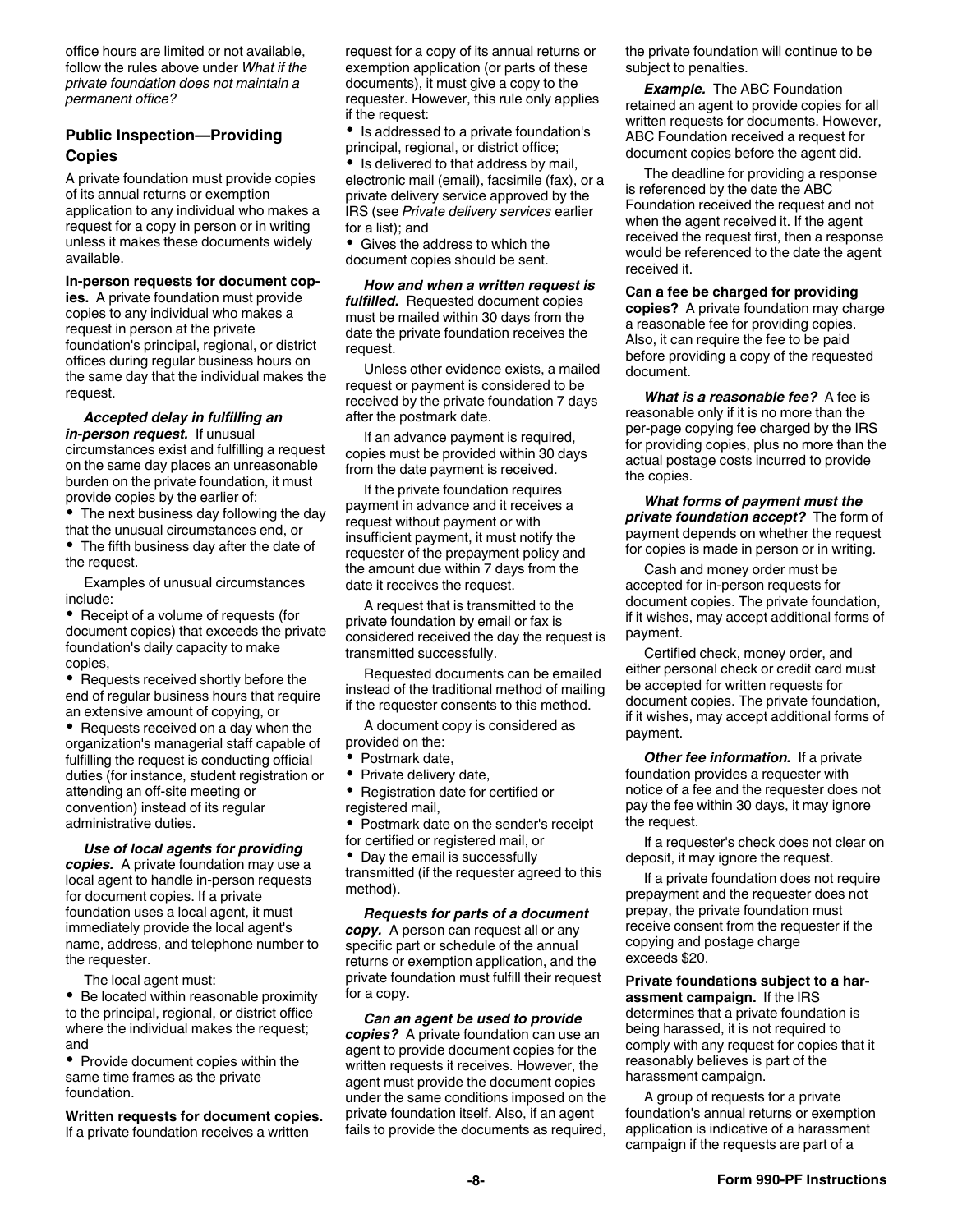<span id="page-8-0"></span>single coordinated effort to disrupt the operations of the private foundation rather than to collect information about it.

See Regulations section 301.6104(d)-3 for more information.

**Requests that may be disregarded** 

**without IRS approval.** A private foundation may disregard any request for copies of all or part of any document beyond the first two received within any 30-day period or the first four received within any 1-year period from the same individual or the same address.

### **Making the Annual Returns and Exemption Application Widely Available**

A private foundation does not have to provide copies of its annual returns and/or its exemption application if it makes these documents widely available. However, it must still allow public inspection by office visitation.

**How does a private foundation make its annual returns and exemption application widely available?** A private foundation's annual returns and/or exemption application is widely available if it meets all four of the following requirements:

1. Internet posting requirement— This is met if:

The document is posted on the foundation's website, or

The document is posted as part of a database of like documents of other tax-exempt organizations on a website established and maintained by another entity.

2. Additional posting information requirement—This is met if:

• The website through which the document is available clearly informs readers that the document is available and provides instructions for downloading the document;

After it is downloaded and viewed, the web document exactly reproduces the image of the annual returns or exemption application as it was originally filed with the IRS, except for any information permitted by statute to be withheld from public disclosure; and

Any individual with access to the Internet can access, download, view, and print the document without special computer hardware or software required for that format (except software that is readily available to members of the public without payment of any fee) and without payment of a fee to the private foundation or to another entity maintaining the web page.

3. Reliability and accuracy requirements—To meet this, the entity maintaining the website must:

Have procedures for ensuring the reliability and accuracy of the document that it posts on the page;

Take reasonable precautions to prevent alteration, destruction, or accidental loss of the document when posted on its page; and

Correct or replace the document if a posted document is altered, destroyed, or lost.

4. Notice requirement—To meet this, a private foundation must notify any individual requesting a copy of its annual returns and/or exemption application where the documents are available (including the Internet address). If the request is made in person, the private foundation must notify the individual immediately. If the request is in writing, it must notify the individual within 7 days of receiving the request.

#### **Penalties**

A penalty may be imposed on any person who does not make the annual returns (including all required attachments to each return) or the exemption application available for public inspection according to the section 6104(d) rules discussed above. If more than one person fails to comply, each person is jointly and severally liable for the full amount of the penalty. The penalty amount is \$20 for each day during which a failure occurs. The maximum penalty that may be imposed on all persons for any one annual return is \$10,000. There is no maximum penalty amount for failure to make the exemption application available for public inspection.

Any person who willfully fails to comply with the section 6104(d) public inspection requirements is subject to an additional penalty of \$5,000.

#### **Requirements Placed on the IRS**

A private foundation's Form 990-PF, 990-T, and approved exemption application may be inspected by the public at an IRS office for your area or at the IRS National Office in Washington, DC.

To request a copy or to inspect a Form 990-PF, 990-T, or an approved exemption application, complete Form 4506-A. Generally, there is a charge for photocopying.

Also, the IRS can provide a complete set of Forms 990-PF filed for a year on CD and/or DVD. A partial set of Forms 990-PF filed by state or by month is also available. Call 1-877-829-5500 or write to the address below for details.

> Internal Revenue Service RAIVS Unit MS:6716 Ogden, UT 84201

### **R. Disclosures Regarding Certain Information and Services Furnished**

A section 501(c) organization that offers to sell or solicits money for specific information or a routine service to any individual that could be obtained by the individual from a Federal Government agency free or for a nominal charge must disclose that fact conspicuously when making such offer or solicitation.

Any organization that intentionally disregards this requirement will be subject to a penalty for each day the offers or solicitations are made. The penalty is the greater of \$1,000 or 50% of the total cost of the offers and solicitations made on that day.

### **S. Organizations Organized or Created in a Foreign Country**

If the organization applies any provision of any U.S. tax treaty to compute the foundation's taxable income, tax liability, or tax credits in a manner different from these instructions, attach an explanation.

Section 4948(a) imposes a 4% tax on the gross investment income (but not capital gain net income) of an exempt foreign private foundation from U.S. sources, such as dividends, interest, rents, payments received on securities loans as defined in section 512(a)(5), and royalties. Amounts taken into income on Form 990-T are excepted. The section 4948(a) tax replaces the section 4940 tax on the net investment income of a domestic private foundation. To pay any tax due, see the instructions for Part VI, line 9. A foreign foundation does not complete Form 990-PF Parts IV and V.

Under section 4948(b), sections 507 and 508 and chapter 42 (other than section 4948) do not apply to a foreign organization that from the date of its creation has received at least 85% of its support (as defined in section 509(d), excluding gross investment income) from sources outside the United States. The foreign foundation's section 501(c)(3) status can be revoked, however, if it commits a violation of chapter 42 (other than section 4942) after receiving a warning of a violation from the IRS, or if it commits a willful and flagrant violation. A foreign foundation described in section 4948(b) does not complete Form 990-PF Parts X (unless claiming status as an operating foundation), XI, XIII, and XV, is not required to send a copy of its annual return to a state official, and is not required to comply with the public inspection requirements for annual returns (see *General Instructions G and Q*), earlier. The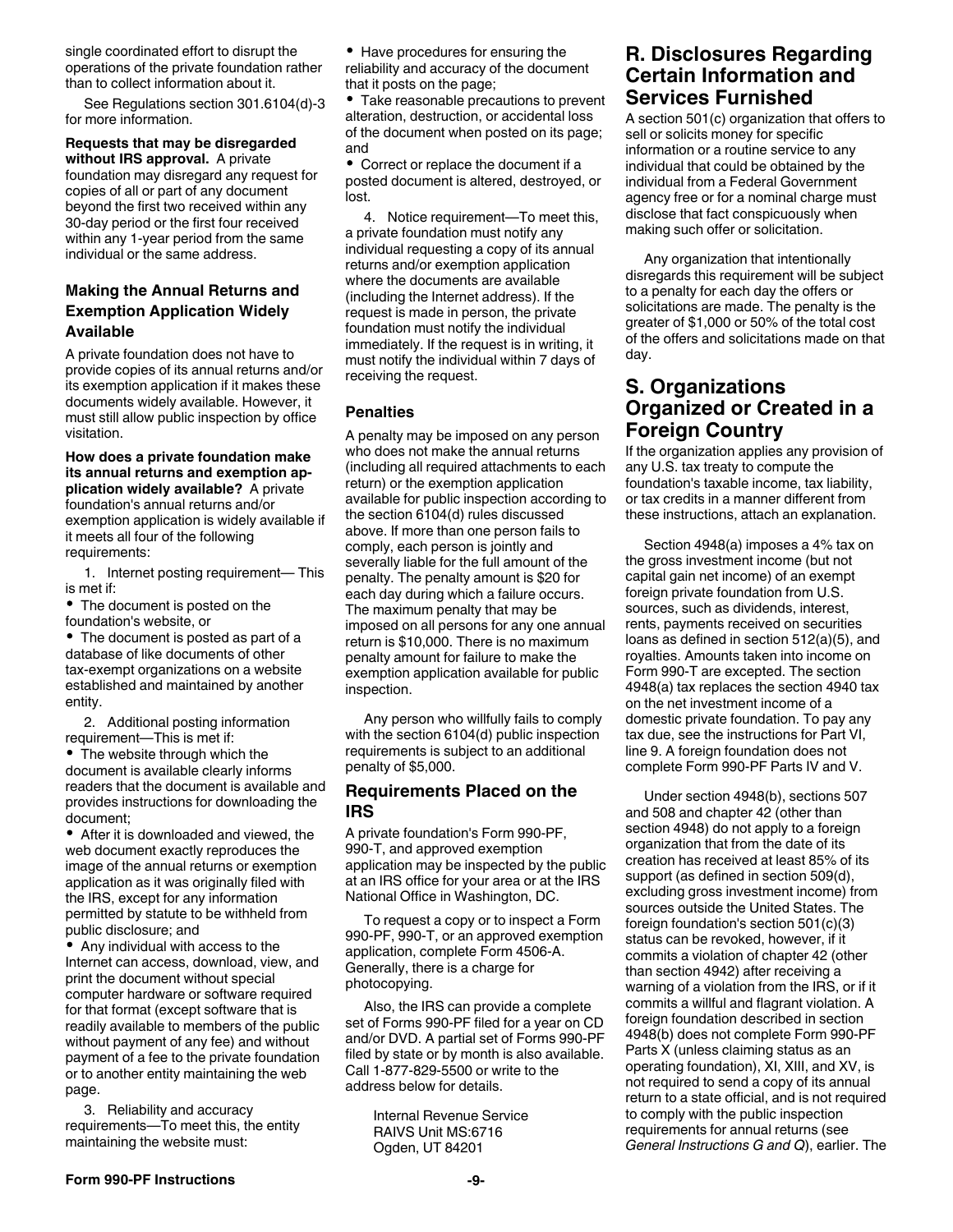<span id="page-9-0"></span>foundation must attach a computation of the 85% test to the return.

Taxable foreign private foundations and foreign section 4947(a)(1) nonexempt charitable trusts are not subject to excise tax under sections 4948(a) or 4940, but are subject to income tax under subtitle A of the Code.

For these purposes, U.S. territories are considered part of the United States, and thus territories' organizations are not considered foreign organizations.

### **T. Liquidation, Dissolution, Termination, or Substantial Contraction**

If there is a liquidation, dissolution, termination, or substantial contraction (defined below) of the organization, attach the following to the filing.

A statement to the return explaining it.

A certified copy of the liquidation plan, resolution, etc. (if any) and all amendments or supplements that were not previously filed.

A schedule that lists the names and addresses of all recipients of assets.

An explanation of the nature and fair market value of the assets distributed to each recipient.

**Additional requirements.** For a complete corporate liquidation or trust termination, attach a statement as to whether a final distribution of assets was made and the date it was made (if applicable).

Also, an organization must indicate:

 $\bullet$ That it has ceased to exist and check *Final return* in block *G* of the Entity section on page 1 of the return, or

• That it is terminating its private foundation status under section 507(b)(1) (B), according to *General Instructions U*  and *V,* or

• That it is voluntarily terminating its private foundation status under section 507(a)(1) and owes a termination tax and send the notice (and tax payment, if applicable) required by Rev. Rul. 2003-13, 2003-4 I.R.B. 305, and Rev. Rul. 2002-28, 2002-20 I.R.B. 941 (2002-1 C.B., 941) to the Manager, Exempt Organizations Determinations, at the address given in *General Instruction U*.

**Relief from public inspection requirements.** If the organization has terminated its private foundation status under section 507(b)(1)(A), it does not have to comply with the notice and public inspection requirements of the return for the termination year.

**Filing date.** See *General Instruction J*, earlier, for the filing date.

**Definitions.** The term substantial contraction includes any partial liquidation or any other significant disposition of assets. However, this does not include transfers for full and adequate consideration or distributions of current income.

A significant disposition of assets does not include any disposition for a tax year if:

1. The total of the dispositions for the tax year is less than 25% of the fair market value of the net assets of the organization at the beginning of the tax year, and

2. The total of the related dispositions made during prior tax years (if a disposition is part of a series of related dispositions made during these prior tax years) is less than 25% of the fair market value of the net assets of the organization at the beginning of the tax year in which any of the series of related dispositions was made.

The facts and circumstances of the particular case will determine whether a significant disposition has occurred through a series of related dispositions. Ordinarily, a distribution described in section 170(b)(1)(F)(ii) (relating to private foundations making qualifying distributions out of corpus equal to 100% of contributions received during the foundation's tax year) will not be taken into account as a significant disposition of assets. See Regulations section 1.170A-9(h)(2).

### **U. Filing Requirements During Section 507(b)(1) (B) Termination**

Although an organization terminating its private foundation status under section 507(b)(1)(B) may be regarded as a public charity for certain purposes, it is considered a private foundation for filing requirement purposes and must file an annual return on Form 990-PF. The return must be filed for each year in the 60-month termination period, if that period has not expired before the due date of the return.

Regulations under section 507(b)(1) (B)(iii) specify that within 90 days after the end of the termination period the organization must supply information to the IRS establishing that it has terminated its private foundation status and, as a result, qualifies as a public charity. Send the information to:

> Internal Revenue Service TE/GE–EO Determinations P.O. Box 2508 Cincinnati, OH 45201

If information is furnished establishing a successful termination, then, for the final

year of the termination period, the organization should comply with the filing requirements for the type of public charity it has become. See the Instructions for Form 990 and Schedule A (Form 990 or 990-EZ) for details on filing requirements. This applies even if the IRS has not confirmed that the organization has terminated its private foundation status by the time the return for the final year of the termination is due (or would be due if a return were required).

The organization will be allowed a reasonable period of time to file any private foundation returns required (for the last year of the termination period) but not previously filed if it is later determined that the organization did not terminate its private foundation status. Interest on any tax due will be charged from the original due date of Form 990-PF, but penalties under sections 6651 and 6652 will not be assessed if Form 990-PF is filed within the period allowed by the IRS.

### **V. Special Rules for Section 507(b)(1)(B) Termination**

If the organization is terminating its private foundation status under the 60-month provisions of section 507(b)(1)(B), special rules apply. See *General Instructions T*  and *U*, earlier. Under these rules, the organization may file Form 990-PF without paying the tax based on investment income if it filed a consent under section 6501(c)(4) with its notification to the TE/GE Customer Account Services at the Cincinnati address given in *General Instruction U* of its intention to begin a section 507(b)(1)(B) termination. The consent provides that the period of limitation on the assessment of tax under Chapter 42, based on investment income for any tax year in the 60-month period, will not expire until at least 1 year after the period for assessing a deficiency for the last tax year in which the 60-month period would normally expire. Any foundation not paying the tax when it files Form 990-PF must attach a copy of the signed consent.

If the foundation did not file the consent, the tax must be paid in the normal manner as explained in *General Instructions O* and *P*. The organization may file a claim for refund after completing termination or during the termination period. The claim for refund must be filed on time and the organization must supply information establishing that it qualified as a public charity for the period for which it paid the tax.

### **W. Rounding, Currency, and Attachments**

**Rounding off to whole dollars.** You may round off cents to whole dollars on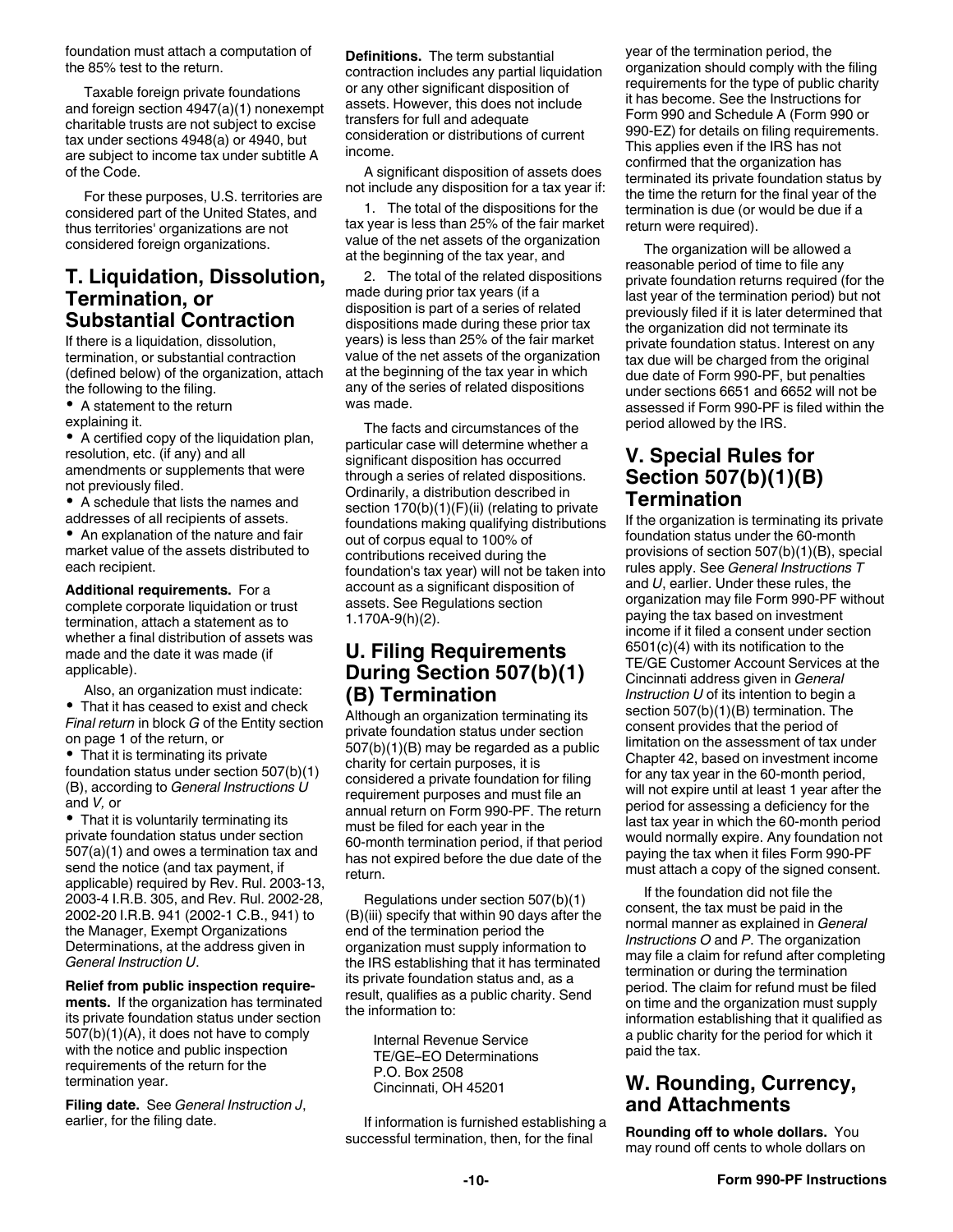<span id="page-10-0"></span>your return and schedules. If you do round to whole dollars, you must round all amounts. To round, drop amounts under 50 cents and increase amounts from 50 to 99 cents to the next dollar. For example, \$1.39 becomes \$1 and \$2.50 becomes \$3.

If you have to add two or more amounts to figure the amount to enter on a line, include cents when adding the amounts and round off only the total.

#### **Currency and language requirements.**

Report all amounts in U.S. dollars. State the conversion rate used. Report all items in total, including amounts from both U.S. and non-U.S. sources. All information must be in English.

**Attachments.** Use the schedules on Form 990-PF. If you need more space, use attachments that are the same size as the printed forms.

On each attachment, write:

- "Form 990-PF,"
- The tax year,

The corresponding schedule number or letter,

The organization's name and EIN, and

The information requested using the ٠ format and line sequence of the printed form.

Also, show totals on the printed forms.

## **Specific Instructions**

### **Completing the Heading**

The following instructions are keyed to items in the Form 990-PF Entity section.

### **Name and Address**

If the organization operates under a name different from its legal name, give the legal name of the organization but identify its alternate name, after the legal name, by writing "aka"(also known as) and the alternate name of the organization. The address used must be that of the principal office of the foundation.

Include the suite, room, or other unit number after the street address. If the post office does not deliver mail to the street address and the organization has a P.O. box, show the box number instead of the street address.

### **Item A. Employer Identification Number**

The organization should have only one employer identification number (EIN). If it has more than one EIN, notify the Internal Revenue Service Center at the address shown under *General Instruction J*, earlier. Explain what numbers the organization has, the name and address to which each number was assigned, and the address of the organization's principal office. The IRS will then advise which number to use.

### **Item B. Telephone Number**

Enter a foundation telephone number (including the area code) that the public and government regulators may use to obtain information about the foundation's finances and activities. This information should be available at this telephone number during normal business hours. If the foundation does not have a telephone, enter a telephone number of a foundation official who can provide this information during normal business hours.

### **Item D2. Foreign Organizations**

If the foreign organization meets the 85% test of Regulations section 53.4948-1(b), then:

• Check the box in D2 on page 1 of Form 990-PF,

- Check the box at the top of Part XI,
- $\bullet$ Do not fill in Parts XI and XIII,

 $\bullet$ Do not fill in Part X unless it is claiming status as a private operating foundation, and

Attach the computation of the 85% test to Form 990-PF.

**Note.** In addition to these requirements, foreign organizations checking the box in D1 of the Form do not complete Part IV or Part I, line 7. See *General Instruction B* for more details.

### **Item E. Section 507(b)(1)(A) Terminations**

A private foundation that has terminated its private foundation status under section 507(b)(1)(A), by distributing all its net assets to one or more public charities without keeping any right, title, or interest in those assets, should check this box. See *General Instructions Q* and *T.*

### **Item F. 60-Month Termination Under Section 507(b)(1)(B)**

Check this box if the organization is terminating its private foundation status under the 60-month provisions of section 507(b)(1)(B) during the period covered by this return. To begin such a termination, a private foundation must have given advance notice to TE/GE at the Cincinnati address given earlier and provided the information outlined in Regulations section 1.509(a)-(3). See *General Instruction U* for information regarding filing requirements during a section 507(b)(1)(B) termination.

See *General Instruction V*, earlier, for information regarding payment of the tax based on investment income (computed in Part VI) during a section 507(b)(1)(B) termination.

### **Item H. Type of Organization**

Check the box for "Section 501(c)(3) exempt private foundation" if the foundation has a ruling or determination letter from the IRS in effect that recognizes its exemption from federal income tax as an organization described in section 501(c)(3) or if the organization's exemption application is pending with the IRS.

Check the "Section 4947(a)(1) nonexempt charitable trust" box if the trust is a nonexempt charitable trust treated as a private foundation. All others, check the "Other taxable private foundation" box.

#### **Item I. Fair Market Value of All Assets**

In block I on page 1 of Form 990-PF, enter the fair market value of all assets the foundation held at the end of the tax year.



*This amount should be the same as the figure reported in Part II, line 16, column (c).*

### **Part I. Analysis of Revenue and Expenses**

### **Column Instructions**

The total of amounts in columns (b),(c), and (d) (or any combination of them, such as columns (b) and (d)) may differ from the amount in column (a).

The amounts entered in column (a) and on line 5b must be analyzed in Part XVI-A.

#### **Column (a). Revenue and Expenses per Books**

Enter in column (a) all items of revenue and expense shown in the books and records that increased or decreased the net assets of the organization. However, do not include the value of services donated to the foundation or items such as free use of equipment or facilities in contributions received. Also, do not include any expenses used to compute capital gains and losses on lines 6, 7, and 8 or expenses included in cost of goods sold on line 10b. For foundations that do not use the cash method of accounting for book purposes, charitable expenditures reported in column (a) will not necessarily match amounts reported in column (d).

#### **Column (b). Net Investment Income**

All domestic private foundations (including section 4947(a)(1) nonexempt charitable trusts) are required to pay an excise tax each tax year on net investment income.

Exempt foreign foundations are subject to an excise tax on gross investment income from U.S. sources. These foreign organizations should complete lines 3, 4, 5, 11, 12, and 27b of column (b) and report only income derived from U.S. sources. No other income should be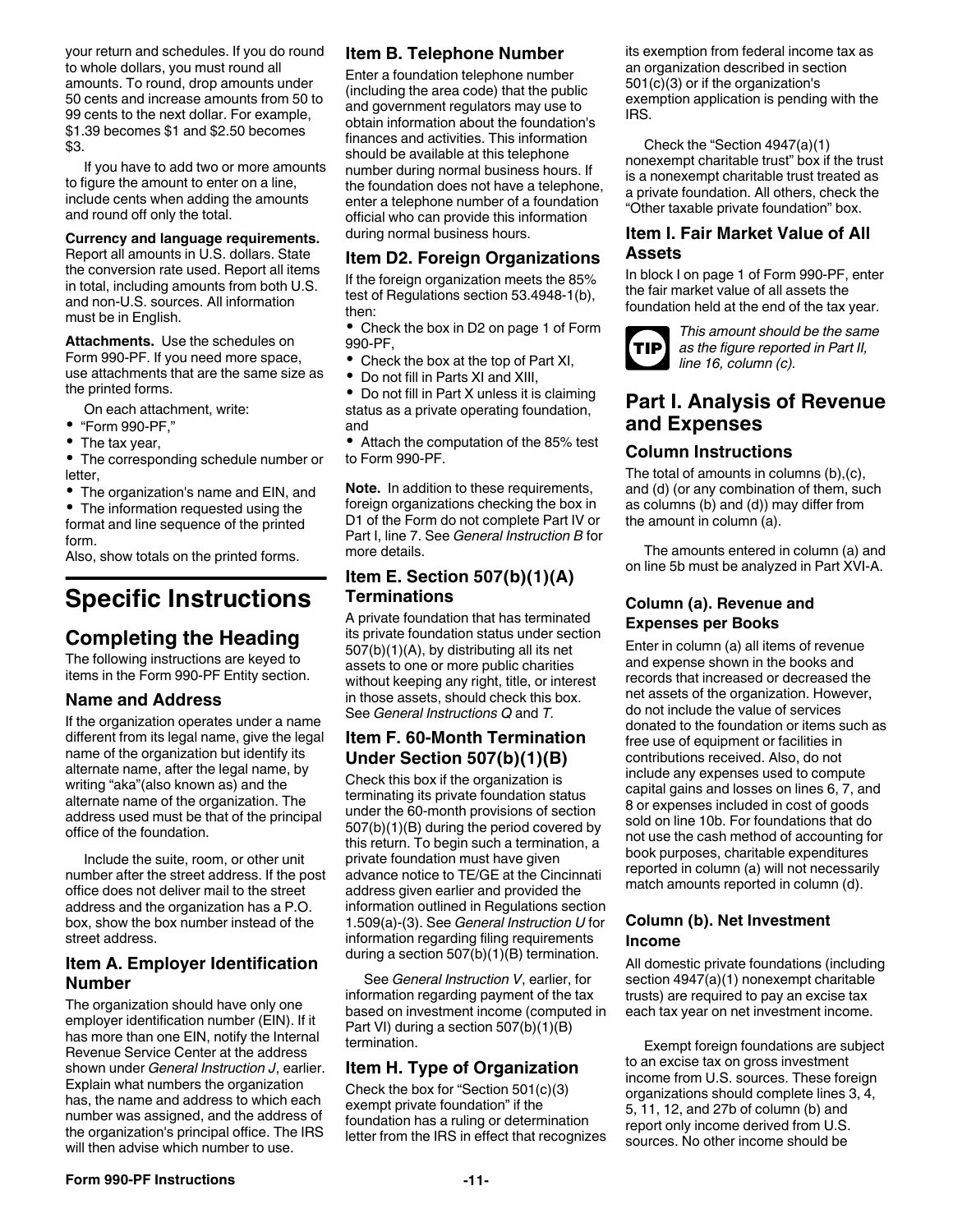<span id="page-11-0"></span>included. No expenses are allowed as deductions.

#### **Definitions**

*Gross investment income.* Gross investment income is the total amount of investment income that was received by a private foundation from all sources. However, it does not include any income subject to the unrelated business income tax. It includes interest, dividends, rents, payments with respect to securities loans (as defined in section 512(a)(5)), royalties received from assets devoted to charitable activities, income from notional principal contracts (as defined in Regulations section 1.863-7), annuities, substantially similar income from ordinary and routine investments, and income from similar sources. Therefore, interest received on a student loan is includible in the gross investment income of a private foundation making the loan.

*Net investment income.* Net investment income is the amount by which the sum of gross investment income and the capital gain net income exceeds the allowable deductions discussed later. Tax-exempt interest on governmental obligations and related expenses are excluded.

**Investment income.** Include in column (b) all or part of any amount from column (a) that applies to investment income. However, do not include in column (b) any income and related expenses reported on Form 990-T.

For example, investment income from debt-financed property unrelated to the organization's charitable purpose and certain rents (and related expenses) treated as unrelated trade or business income should be reported on Form 990-T. Income from debt-financed property that is not taxed under section 511 is taxed under section 4940. Thus, if the debt/basis percentage of a debt-financed property is 80%, only 80% of the gross income (and expenses) for that property is used to figure the section 511 tax on Form 990-T. The remaining 20% of the gross income (and expenses) of that property is used to figure the section 4940 tax on net investment income on Form 990-PF. (See Form 990-T and its instructions for more information.)

**Investment expenses.** Include in column (b) all ordinary and necessary expenses paid or incurred to produce or collect investment income from interest, dividends, rents, amounts received from payments on securities loans (as defined in section 512(a)(5)), royalties, income from notional principal contracts, annuities, substantially similar income from ordinary and routine investments, and income from similar sources; or for the management, conservation, or

maintenance of property held for the production of income that is taxable under section 4940.

If any of the expenses listed in column (a) are paid or incurred for both investment and charitable purposes, they must be allocated on a reasonable basis between the investment activities and the charitable activities so that only expenses from investment activities appear in column (b). Examples of allocation methods are given in the instructions for Part IX-A.

*Limitation.* The deduction for expenses paid or incurred in any tax year for producing gross investment income earned incident to a charitable function cannot be more than income earned from the function includible as gross investment income for the year.

For example, if rental income is incidentally realized in 2012 from historic buildings held open to the public, deductions for amounts paid or incurred in 2012 for the production of this income may not be more than the amount of rental income includible as gross investment income in column (b) for 2012.

*Expenses related to tax-exempt interest.* Do not include on lines 13–23 of column (b) any expenses paid or incurred that are allocable to tax-exempt interest that is excluded from lines 3 and 4.

#### **Column (c). Adjusted Net Income**



*Nonoperating private foundations should see* Nonoperating private foundations, *later, to find out if they need to complete column (c).*

**Private operating foundations.** All organizations that claim status as private operating foundations under section 4942(j)(3) or (5) must complete all lines of column (c) that apply, according to the general rules for income and expenses that apply to this column, the specific line instructions for lines 3–27c, the special rule below and Examples 1 and 2 below.

**General rules.** In general, adjusted net income is the amount of a private foundation's gross income that is more than the expenses of earning the income. The modifications and exclusions explained below are applied to gross income and expenses in figuring adjusted net income.

For income and expenses, include on each line of column (c) only that portion of the amount from column (a) applicable to the adjusted net income computation.

**Income.** For column (c), include income from charitable functions, investment activities, short-term capital gains from investments, amounts set

aside, and unrelated trade or business activities. Do not include gifts, grants or contributions, or long-term capital gains or losses.

*Expenses.* Deductible expenses include the part of a private foundation's operating expenses paid or incurred to produce or collect gross income reported on lines 3–11 of column (c). If only part of the property produces income includible in column (c), deductions such as interest, taxes, and rent must be divided between the charitable and noncharitable uses of the property. If the deductions for property used for a charitable, educational, or other similar purpose are more than the income from the property, the excess will not be allowed as a deduction but may be treated as a qualifying distribution in Part I, column (d). See Examples 1 and 2 below.

**Special rule.** The expenses attributable to each specific charitable activity, limited by the amount of income from the activity, must be reported in column (c) on lines 13–26. If the expenses of any charitable activity exceed the income generated by that activity, only the excess of these expenses over the income should be reported in column (d).

#### *Examples.*

1. A charitable activity generated \$5,000 of income and \$4,000 of expenses. Report all income and expenses in column (c) and none in column (d).

2. A charitable activity generated \$5,000 of income and \$6,000 of expenses. Report \$5,000 of income and \$5,000 of expenses in column (c) and the excess expenses of \$1,000 in column (d).

**Nonoperating private foundations.** A foundation that does not claim status as a private operating foundation is not required to complete column (c) unless either of the following applies.

1. The foundation received income from a charitable activity and wishes to claim a qualifying distribution for expenses incurred in the activity in excess of the income. The foundation must report such income only on lines 10 and/or 11 in column (c), and any expenses relating to this income following the general rules and the special rule above. See Examples 1 and 2 above. The foundation need not report other kinds of income and expenses (such as investment income and expenses) in column (c).

2. The foundation claims status under section 170(b)(1)(F)(iii) (relating to foundations that maintain a common fund). The foundation must complete all lines of column (c) that apply.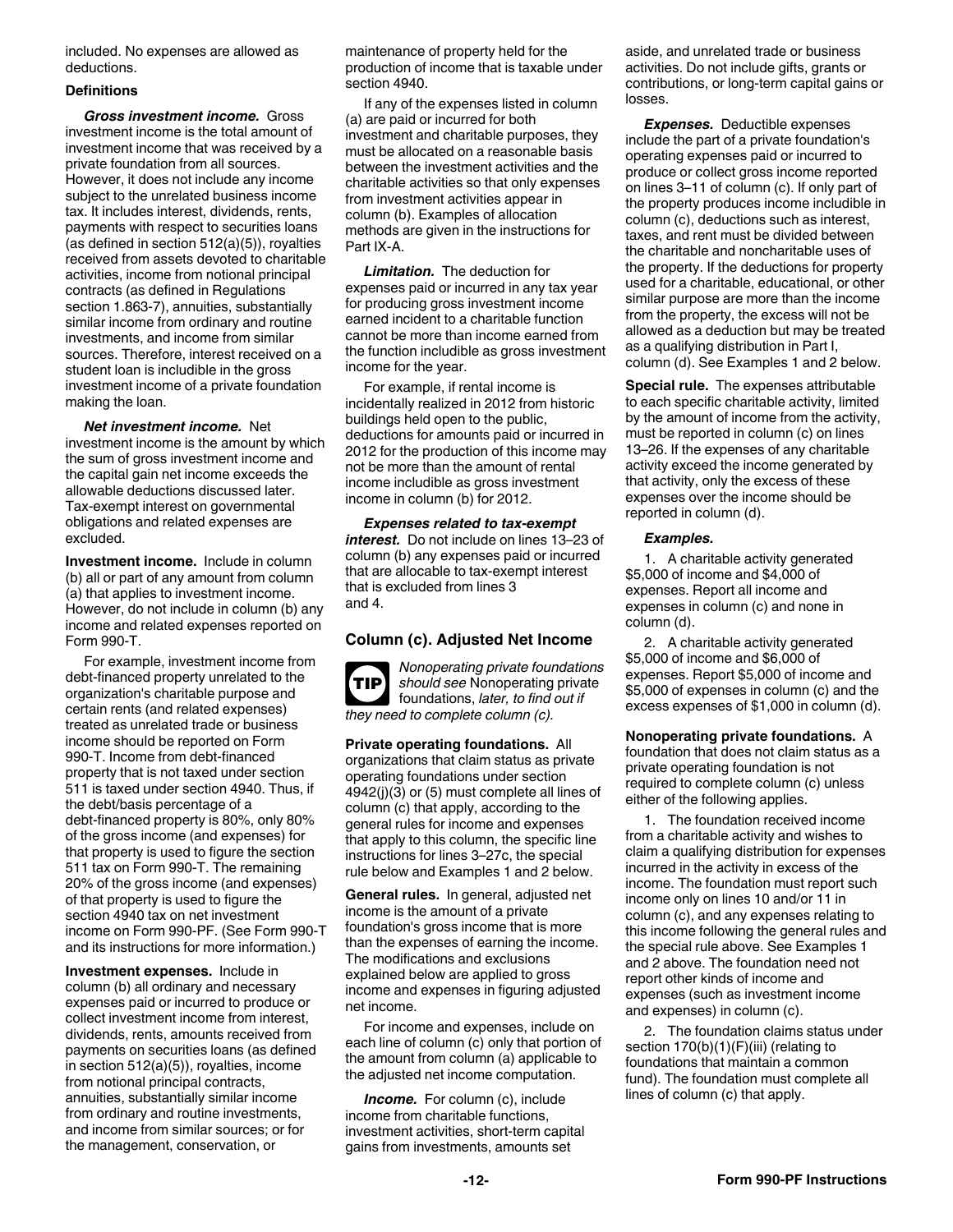#### <span id="page-12-0"></span>**Column (d). Disbursements for Charitable Purposes**

Expenses entered in column (d) relate to activities that constitute the charitable purpose of the foundation.

For amounts entered in column (d):

Use the cash receipts and disbursements method of accounting no matter what accounting method is used in keeping the books of the foundation;

Do not include any amount or part of an amount included in column (b) or (c);

• Include on lines 13-25 all expenses, including necessary and reasonable administrative expenses, paid by the foundation for religious, charitable, scientific, literary, educational, or other public purposes, or for the prevention of cruelty to children or animals;

• Include a distribution of property at the fair market value on the date the distribution was made; and

• Include only the part entered in column (a) that is allocable to the charitable purposes of the foundation.

**Example.** An educational seminar produced \$1,000 in income that was reportable in columns (a) and (c). Expenses attributable to this charitable activity were \$1,900. Only \$1,000 of expense should be reported in column (c) and the remaining \$900 in expense should be reported in column (d).

**Qualifying distributions.** Generally, gifts and grants to organizations described in section 501(c)(3) that have been determined to be publicly supported charities, for example, organizations that are not private foundations as defined in section 509(a), are qualifying distributions only if the granting foundation does not control the public charity.



*The total of the expenses and disbursements on line 26 is also entered on line 1a in Part XII to figure qualifying distributions.*

#### **Alternative to completing lines 13–25.**

If you want to provide an analysis of disbursements that is more detailed than column (d), you may attach a schedule instead of completing lines 13–25. The schedule must include all the specific items of lines 13–25, and the total from the schedule must be entered on line 26, column (d).

### **Line Instructions**

**Line 1. Contributions, gifts, grants, etc., received.** Enter the total of gross contributions, gifts, grants, and similar amounts received.

*Schedule B (Form 990, 990-EZ, or 990-PF).* If money, securities, or other property valued at \$5,000 or more was

received directly or indirectly from any one person during the year, complete Schedule B and attach it to the return. If the foundation is not required to complete Schedule B (no person contributed \$5,000 or more), be sure to check the box on line 2.

To determine whether a person has contributed \$5,000 or more, total only gifts of \$1,000 or more from each person. Separate and independent gifts need not be totaled if less than \$1,000. If a contribution is in the form of property, describe the property and include its fair market value.

The term "person" includes individuals, fiduciaries, partnerships, corporations, associations, trusts, and exempt organizations.

*Split-interest trusts.* Distributions from split-interest trusts should be entered on line 1, column (a). They are a part of the amount on line 1.

*Substantiation requirements.* An organization must keep records, as required by the regulations under section 170.

Generally, a donor making a charitable contribution of \$250 or more will not be allowed a federal income tax deduction unless the donor obtains a written acknowledgment from the donee organization by the earlier of the date on which the donor files a tax return for the tax year in which the contribution was made or the due date, including extensions, for filing that return. However, see section 170(f)(8)(D) and Regulations section 1.170A-13(f) for exceptions to this rule.

The written acknowledgment the foundation provides to the donor must show:

1. The amount of cash contributed,

2. A description of any property contributed,

3. Whether the foundation provided any goods or services to the donor, and

4. A description and a good-faith estimate of the value of any goods or services the foundation gave in return for the contribution, unless:

a. The goods and services have insubstantial value, or

b. A statement is included that these goods and services consist solely of intangible religious benefits.

Generally, if a charitable organization solicits or receives a contribution of more than \$75 for which it gives the donor something in return (a quid pro quo contribution), the organization must inform the donor, by written statement, that the amount of the contribution deductible for federal income tax purposes is limited to

the amount by which the contribution exceeds the value of the goods or services received by the donor. The written statement must also provide the donor with a good-faith estimate of the value of goods or services given in return for the contribution.

*Penalties.* An organization that does not make the required disclosure for each quid pro quo contribution will incur a penalty of \$10 for each failure, not to exceed \$5,000 for a particular fundraising event or mailing, unless it can show reasonable cause for not providing the disclosure.

*For more information.* See Regulations section 1.170A-13 for more information on charitable recordkeeping and substantiation requirements.

**Line 2.** Check this box if the foundation is not required to attach Schedule B.

#### **Line 3. Interest on savings and temporary cash investments.**

*In column (a).* Enter the total amount of interest income from investments reportable in Part II, line 2. These include savings or other interest-bearing accounts and temporary cash investments, such as money market funds, commercial paper, certificates of deposit, and U.S. Treasury bills or other government obligations that mature in less than 1 year.

*In column (b).* Enter the amount of interest income shown in column (a). Do not include interest on tax-exempt government obligations.

*In column (c).* Enter the amount of interest income shown in column (a). Include interest on tax-exempt government obligations.

#### **Line 4. Dividends and interest from securities.**

*In column (a).* Enter the amount of dividend and interest income from securities (stocks and bonds) reportable in Part II, line 10. Include amounts received from payments on securities loans as defined in section 512(a)(5). Do not include any capital gain dividends reportable on line 6. Report income from program-related investments on line 11. For debt instruments with an original issue discount, report the original issue discount ratably over the life of the bond on line 4. See section 1272 for more information.

*In column (b).* Enter the amount of dividend and interest income and payments on securities loans from column (a). Do not include interest on tax-exempt government obligations.

*In column (c).* Enter the amount of dividend and interest income and payments on securities loans from column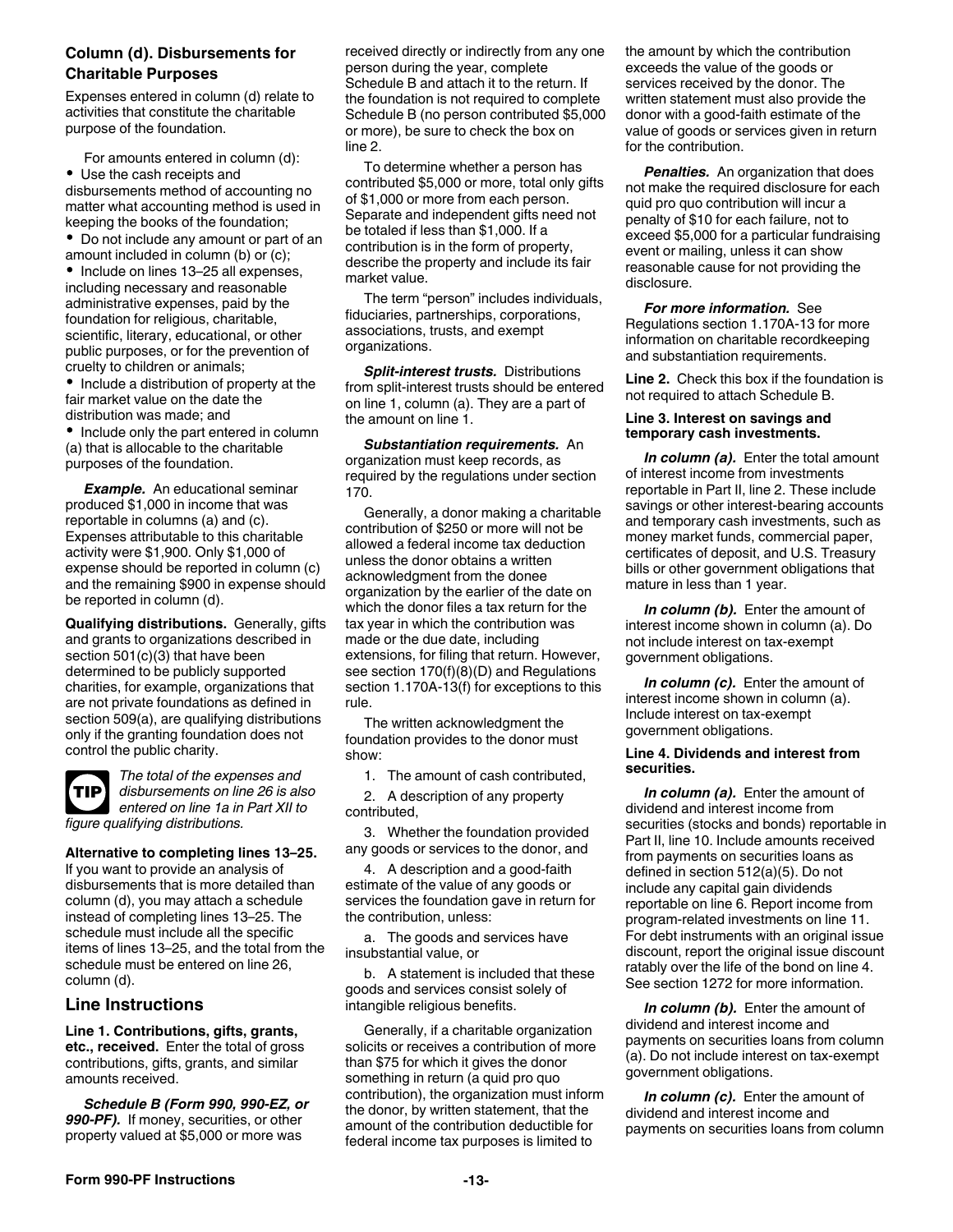<span id="page-13-0"></span>(a). Include interest on tax-exempt government obligations.

#### **Line 5a. Gross rents.**

*In column (a).* Enter the gross rental income for the year from investment property reportable in Part II, line 11.

*In columns (b) and (c).* Enter the gross rental income from column (a).

**Line 5b. Net rental income or (loss).**  Figure the net rental income or (loss) for the year and enter that amount on the entry line to the left of column (a).

Report rents from other sources on line 11. Enter any expenses attributable to the rental income reported on line 5, such as interest and depreciation, on lines 13– 23.

**Line 6a. Net gain or (loss) from sale of assets.** Enter the net gain or (loss) per books from all asset sales not included on line 10.

For assets sold and not included in Part IV, attach a schedule showing:

- Date acquired,
- Manner of acquisition,
- Gross sales price,

Cost, other basis, or value at time of acquisition (if donated) and which of these methods was used,

- Date sold,
- To whom sold,

Expense of sale and cost of improvements made subsequent to acquisition, and

Depreciation since acquisition (if depreciable property).

**Line 6b. Gross sales price for all assets on line 6a.** Enter the gross sales price from all asset sales whose net gain or loss was reported on line 6a.

**Line 7. Capital gain net income.** Enter the capital gain net income from Part IV, line 2. See Part IV instructions.



*Only private operating foundations report their short-term capital gains on line 8.*

#### **Line 8. Net short-term capital gain.**

Include only net short-term capital gain for the year (assets sold or exchanged that were held not more than 1 year). Do not include net long-term capital gain or net loss in column (c).

Do not include on line 8 a net gain from the sale or exchange of depreciable property, or land used in a trade or business (section 1231) and held for more than 1 year. However, include net loss from such property on line 23 as an Other expense.

In general, foundations may carry to line 8 the net short-term capital gain reported in Part IV, line 3. However, if the foundation had any short-term capital gain from sales of debt-financed property, add it to the amount reported in Part IV, line 3 to figure the amount to include on line 8. For information dealing with "debt-financed property," see the Instructions for Form 990-T.

**Line 9. Income modifications.** Include on this line:

1. Amounts received or accrued as repayments of amounts taken into account as qualifying distributions;

2. Amounts received or accrued from the sale or other disposition of property to the extent that the acquisition of the property was considered a qualifying distribution for any tax year;

3. Any amount set aside for a specific project (see explanation in the instructions for Part XII) that was not necessary for the purposes for which it was set aside;

4. Income received from an estate, but only if the estate was considered terminated for income tax purposes due to a prolonged administration period; and

5. Amounts treated in an earlier tax year as qualifying distributions to:

A nonoperating private foundation if the amounts were not redistributed by the grantee organization by the close of its tax year following the year in which it received the funds, or

• An organization controlled by the distributing foundation or a disqualified person if the amounts were not redistributed by the grantee organization by the close of its tax year following the year in which it received the funds.

**Lines 10a, b, c. Gross profit from sales of inventory.** Enter the gross sales (less returns and allowances), cost of goods sold, and gross profit or (loss) from the sale of all inventory items, including those sold in the course of special events and activities. These inventory items are the ones the organization either makes to sell to others or buys for resale.

Do not report any sales or exchanges of investments on line 10.

Do not include any profit or (loss) from the sale of capital items such as securities, land, buildings, or equipment on line 10. Enter these amounts on line 6a.

Do not include any business expenses such as salaries, taxes, rent, etc., on line 10. Include them on lines 13–23.

Attach a schedule showing the following items: gross sales, cost of goods sold, and gross profit or (loss). These items should be classified according to type of inventory sold (such as books, tapes, other educational or religious material, etc.). The totals from the schedule should agree with the entries on lines 10a–10c.

In column (c), enter the gross profit or (loss) from sales of inventory shown on line 10c, column (a).

**Line 11. Other income.** Enter the total of all the foundation's other income for the year. Attach a schedule that gives a description and the amount of the income. Include all income not reported on lines 1 through 10c. Also, see the instructions for Part XVI-A, line 11 later.

Include imputed interest on certain deferred payments figured under section 483 and any investment income not reportable on lines 3 through 5, including income from program-related investments (defined in the instructions for Part IX-B).

Do not include unrealized gains and losses on investments carried at market value. Report those as fund balance or net asset adjustments in Part III.

*In column (b).* Enter the amount of investment income included in line 11, column (a). Include dividends, interest, rents, and royalties derived from assets devoted to charitable activities, such as interest on student loans.

*In column (c).* Include all other items includible in adjusted net income not covered elsewhere in column (c).

**Line 12. Total. In column (b).** Domestic organizations should enter the total of lines 3–11. Exempt foreign organizations should enter the total of lines 3, 4, 5, and 11 only.

#### **Line 13. Compensation of officers, directors, trustees, etc.**

*In column (a).* Enter the total compensation for the year of all officers, directors, and trustees. If none was paid, enter zero. Complete line 1 of Part VIII to show the compensation of officers, directors, trustees, and foundation managers.

*In columns (b), (c), and (d).* Enter the portion of the compensation included in column (a) that is applicable to the column. For example, in column (c) enter the portion of the compensation included in column (a) paid or incurred to produce or collect income included in column (c).

**Line 14. Other employee salaries and wages.** Enter the salaries and wages of all employees other than those included on line 13.

#### **Line 15. Contributions to employee pension plans and other benefits.**

Enter the employer's share of contributions the organization paid to qualified and nonqualified pension plans and the employer's share of contributions to employee benefit programs (such as insurance, health, and welfare programs) that are not an incidental part of a pension plan. Complete the return/report of the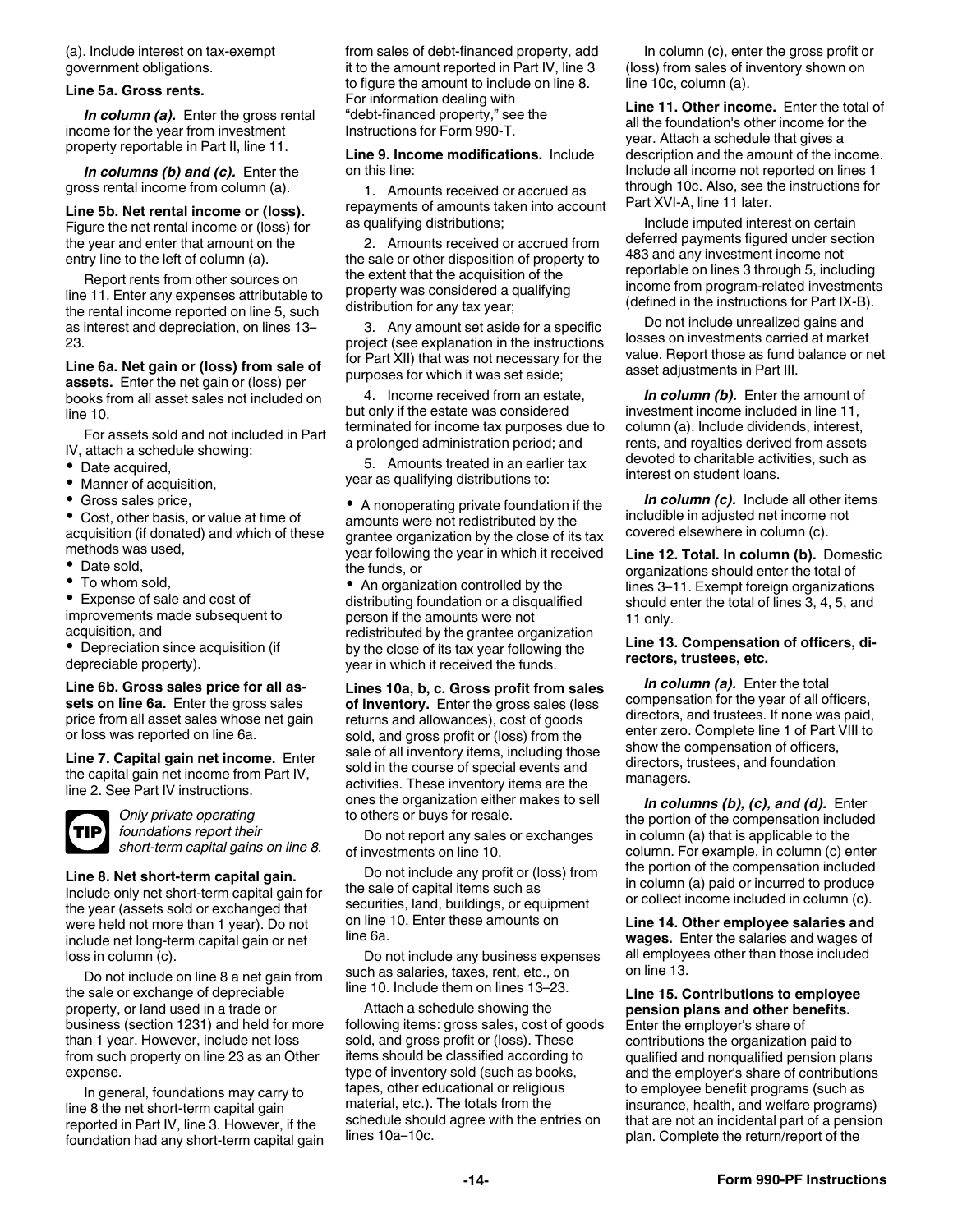<span id="page-14-0"></span>Form 5500 series appropriate for the organization's plan. See the Instructions for Form 5500 for information about employee welfare benefit plans required to file that form.

Also include the amount of federal, state, and local payroll taxes for the year, but only include those that are imposed on the organization as an employer. This includes the employer's share of social security and Medicare taxes, FUTA tax, state unemployment compensation tax, and other state and local payroll taxes. Do not include taxes withheld from employees' salaries and paid over to the various governmental units (such as federal and state income taxes and the employee's share of social security and Medicare taxes).

#### **Lines 16a, b, and c. Legal, accounting,**

**and other professional fees.** On the appropriate line(s), enter the legal, accounting, auditing, and other professional fees (such as fees for fundraising or investment services) charged by outside firms and individuals who are not employees of the foundation.

Attach a schedule for lines 16a, b, and c. Show the type of service and expense for each. If the same person provided more than one of these services, include an allocation of those expenses.

Report any fines, penalties, or judgments imposed against the foundation as a result of legal proceedings on line 23.

**Line 18. Taxes.** Attach a schedule listing the type and amount of each tax reported on line 18. Do not enter any taxes included on line 15.

*In column (a).* Enter the taxes paid (or accrued) during the year. Include all types of taxes recorded on the books, including real estate tax not reported on line 20; the tax on investment income; and any income tax.

*In column (b).* Enter only those taxes included in column (a) related to investment income taxable under section 4940. Do not include the section 4940 tax paid or incurred on net investment income or the section 511 tax on unrelated business income. Sales taxes may not be deducted separately but must be treated as a part of the cost of acquired property or as a reduction of the amount realized on disposition of the property.

*In column (c).* Enter only those taxes included in column (a) that relate to income included in column (c). Do not include any excise tax paid or incurred on the net investment income (as shown in Part VI) or any tax reported on Form 990-T.

*In column (d).* Do not include any excise tax paid on investment income (as reported in Part VI of this return or the equivalent part of a return for prior years) unless the organization is claiming status as a private operating foundation and completes Part XIV.

#### **Line 19. Depreciation and depletion.**

*In column (a).* Enter the expense recorded in the books for the year.

For depreciation, attach a schedule showing:

- A description of the property,
- The date acquired,
- The cost or other basis (exclude any land),

The depreciation allowed or allowable in prior years,

- The method of computation,
- The rate (%) or life (years), and
- The depreciation this year.

On a separate line on the schedule, show the amount of depreciation included in cost of goods sold and not included on line 19.

*In columns (b) and (c).* A deduction for depreciation is allowed only for property used in the production of income reported in the column, and only using the straight line method of computing depreciation. A deduction for depletion is allowed but must be figured only using the cost depletion method.

The basis used in figuring depreciation and depletion is the basis determined under normal basis rules, without regard to the special rules for using the fair market value on December 31, 1969, that relate only to gain or loss on dispositions for purposes of the tax on net investment income.

**Line 20. Occupancy.** Enter the amount paid or incurred for the use of office space or other facilities. If the space is rented or leased, enter the amount of rent. If the space is owned, enter the amount of mortgage interest, real estate taxes, and similar expenses, but not depreciation reportable on line 19. In either case, include the amount for utilities and related expenses (for example, heat, lights, water, power, telephone, sewer, trash removal, outside janitorial services, and similar services). Do not include any salaries of the organization's own employees reportable on line 14.

**Line 21. Travel, conferences, and meetings.** Enter the expenses for officers, employees, or others during the year for travel, attending conferences, meetings, etc. Include transportation (including fares, mileage allowance, or automobile expenses), meals and lodging, and related costs whether paid on the basis of a per diem allowance or actual expenses incurred. Do not include any compensation paid to those who participate.

*In column (b).* Only 50% of the expense for business meals, etc., paid or incurred in connection with travel, meetings, etc., relating to the production of investment income may be deducted in figuring net investment income (section 274(n)).

*In column (c).* Enter the total amount of expenses paid or incurred by officers, employees, or others for travel, conferences, meetings, etc., related to income included in column (c).

**Line 22. Printing and publications.** 

Enter the expenses for printing or publishing and distributing any newsletters, magazines, etc. Also include the cost of subscriptions to, or purchases of, magazines, newspapers, etc.

**Line 23. Other expenses.** Enter all other expenses for the year. Include all expenses not reported on lines 13–22. Attach a schedule showing the type and amount of each expense.

If a deduction is claimed for amortization, attach a schedule showing:

- Description of the amortized expenses;
- Date acquired, completed, or expended;
- Amount amortized;
- Deduction for prior years;
- Amortization period (number of months);
- Current-year amortization; and
- Total amount of amortization.

*In column (c).* In addition to the applicable portion of expenses from column (a), include any net loss from the sale or exchange of land or depreciable property that was held for more than 1 year and used in a trade or business.

A deduction for amortization is allowed but only for assets used for the production of income reported in column (c).

**Line 25. Contributions, gifts, grants paid.** Do not report on line 25 direct program expenditures that are not contributions, gifts, or grants. These amounts should be reported on lines 13-24.

*In column (a).* Enter the total of all contributions, gifts, grants, and similar amounts paid (or accrued) for the year. List each contribution, gift, grant, etc., in Part XV, or attach a schedule of the items included on line 25 and list:

- 1. Each class of activity,
- 2. A separate total for each activity,
- 3. Name and address of donee,
- 4. Relationship of donee if related by:
- a. Blood,
- b. Marriage,
- c. Adoption, or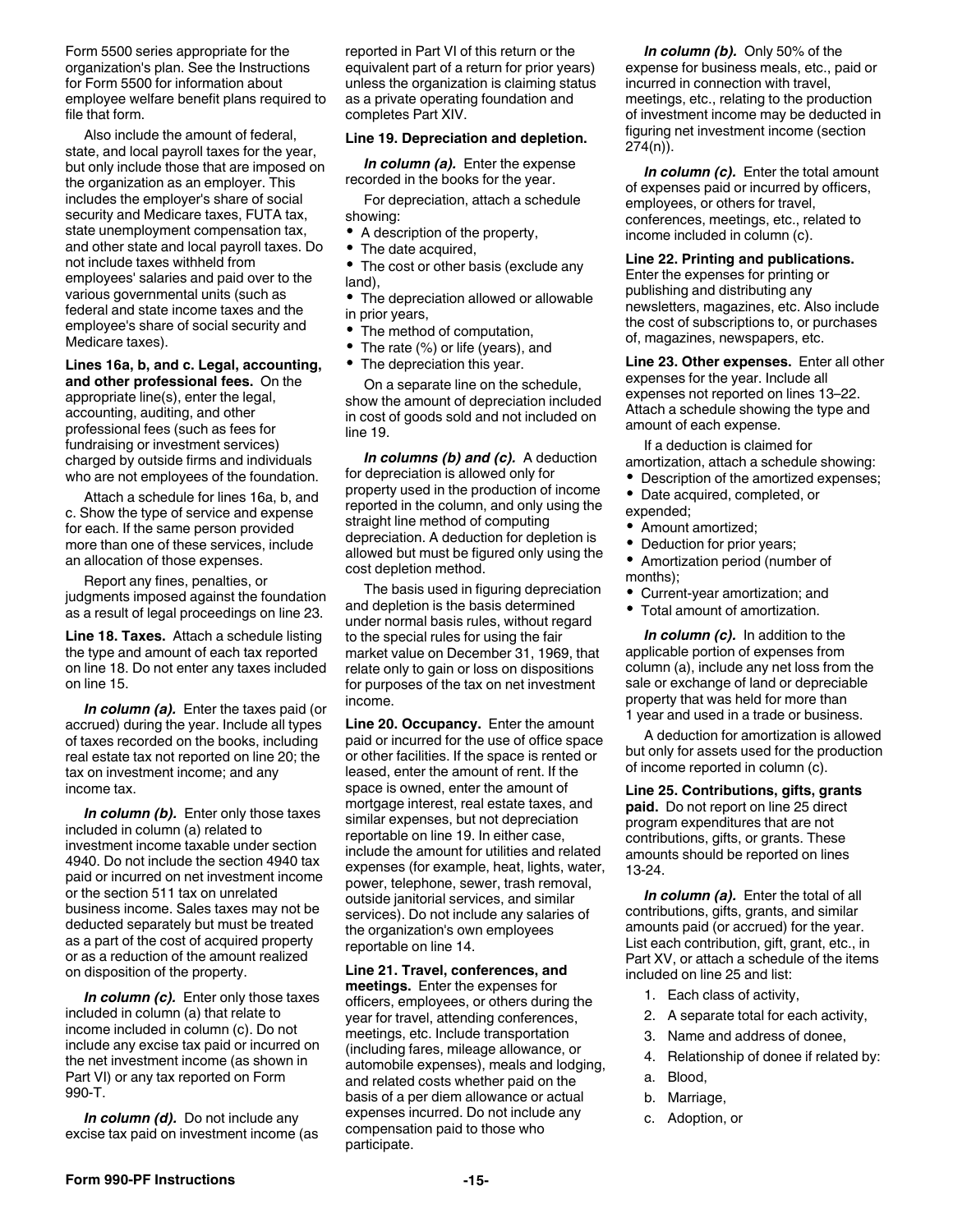<span id="page-15-0"></span>d. Employment (including children of employees) to any disqualified person (see *General Instruction C* for definitions), and

5. The organizational status of donee (for instance, public charity—an organization described in section 509(a)  $(1), (2),$  or  $(3)$ ).

You do not have to give the name of any indigent person who received one or more gifts or grants from the foundation unless that individual is a disqualified person or one who received a total of more than \$1,000 from the foundation during the year.

Activities should be classified according to purpose and in greater detail than merely classifying them as charitable, educational, religious, or scientific activities. For example, use identification such as payments for nursing service, for fellowships, or for assistance to indigent families.

Foundations may include, as a single entry on the schedule, the total of amounts paid as grants for which the foundation exercised expenditure responsibility. Attach a separate report for each grant.

When the fair market value of the property at the time of disbursement is the measure of a contribution, the schedule must also show:

A description of the contributed property,

The book value of the contributed property,

The method used to determine the book value,

• The method used to determine the fair market value, and

• The date of the gift.

**TIP**

*The difference between fair market value and book value should be shown in the books of account and as a net asset adjustment in*  Part III.

*In column (d).* Enter on line 25 all contributions, gifts, and grants the foundation paid during the year with the following exceptions.

Do not include contributions to organizations controlled by the foundation or by a disqualified person (see *General Instruction C* for definitions).

Do not include contributions to nonoperating private foundations unless the donees are exempt from tax under section 501(c)(3), they redistribute the contributions, and they maintain sufficient evidence of redistributions according to the regulations under section 4942(g).

Do not include contributions paid from a nonoperating private foundation to a Type III supporting organization as defined under section 4943(f)(5) that is not a functionally integrated Type III supporting

organization as defined under section 4943(f)(5)(B). See Ann. 2007-87, 2007-40 I.R.B. 753, available at *[www.irs.gov/irb/](http://www.irs.gov/irb/2007-40_IRB/ar17.html) [2007-40\\_IRBar17.html](http://www.irs.gov/irb/2007-40_IRB/ar17.html)*.

Do not include contributions paid from a nonoperating private foundation to any supporting organization if a disqualified person of the private foundation controls the supporting organization or any of its supported organizations. See Notice 2006-109, 2006-51 I.R.B. 1121, as modified by Rev. Proc. 2009-32, 2009-28 I.R.B. 142, available at *[www.irs.gov/irb/](http://www.irs.gov/irb/2009-28_IRB/ar10.html) [2009–28\\_IRS/ar10.html](http://www.irs.gov/irb/2009-28_IRB/ar10.html)*.

• Do not reduce the amount of grants paid in the current year by the amount of grants paid in a prior year returned or recovered in the current year. Report those repayments on line 9, column (c), and in Part XI, line 4.

Do not include any payments of set-asides (see instructions for Part XII, line 3) taken into account as qualifying distributions in the current year or any prior year. All set-asides are included in qualifying distributions (Part XII, line 3) in the year of the set-aside, regardless of when paid.

Do not include current year write-offs of prior years' program-related investments. All program-related investments are included in qualifying distributions (Part XII, line 1b) in the year the investment is made.

• Do not include any payments that are not qualifying distributions as defined in section 4942(g)(1).

#### **Net Amounts**

**Line 27a. Excess of revenue over expenses and disbursements.** Subtract line 26, column (a), from line 12, column (a) and enter the result. Generally, the amount shown in column (a) on this line is also the amount by which net assets (or fund balances) have increased or decreased for the year. See the instructions for *Part III, Analysis of Changes in Net Assets or Fund Balances.*

**Line 27b. Net investment income.** Domestic organizations should subtract line 26 from line 12 and enter the result. Exempt foreign organizations should enter the amount shown on line 12. However, if the organization is a domestic organization and line 26 is more than line 12 (such as when expenses exceed income), enter zero (not a negative amount).

**Line 27c. Adjusted net income.**  Subtract line 26, column (c) from line 12, column (c) and enter the result.

### **Part II. Balance Sheets**

For column (b), show the book value at the end of the year. For column (c), show the fair market value at the end of the year.

Attached schedules must show the end-of-year value for each asset listed in columns (b) and (c).

Foundations whose books of account included total assets of \$5,000 or more at any time during the year must complete all of columns (a), (b), and (c).

Foundations with less than \$5,000 of total assets per books at all times during the year must complete all of columns (a) and (b) and only line 16 of column (c).

**Line 1. Cash—Non-interest-bearing.**  Enter the amount of cash on deposit in checking accounts, deposits in transit, change funds, petty cash funds, or any other non-interest-bearing account. Do not include advances to employees or officers or refundable deposits paid to suppliers or others.

**Line 2. Savings and temporary cash investments.** Enter the total of cash in savings or other interest-bearing accounts and temporary cash investments, such as money market funds, commercial paper, certificates of deposit, and U.S. Treasury bills or other governmental obligations that mature in less than 1 year.

**Line 3. Accounts receivable.** On the dashed lines to the left of column (a), enter the year-end figures for total accounts receivable and allowance for doubtful accounts from the sale of goods and/or the performance of services. In columns (a), (b), and (c), enter net amounts (total accounts receivable reduced by the corresponding allowance for doubtful accounts). Claims against vendors or refundable deposits with suppliers or others may be reported here if not significant in amount. (Otherwise, report them on line 15.) Any receivables due from officers, directors, trustees, foundation managers, or other disqualified persons must be reported on line 6. Report receivables (including loans and advances) due from other employees on line 15.

**Line 4. Pledges receivable.** On the dashed lines to the left of column (a), enter the year-end figures for total pledges receivable and allowance for doubtful accounts (pledges estimated to be uncollectible). In columns (a), (b), and (c), enter net amounts (total pledges receivable reduced by the corresponding allowance for doubtful accounts).

**Line 5. Grants receivable.** Enter the total grants receivable from governmental agencies, foundations, and other organizations as of the beginning and end of the year.

**Line 6. Receivables due from officers, directors, trustees, and other disqualified persons.** Enter here (and on an attached schedule described below) all receivables due from officers, directors,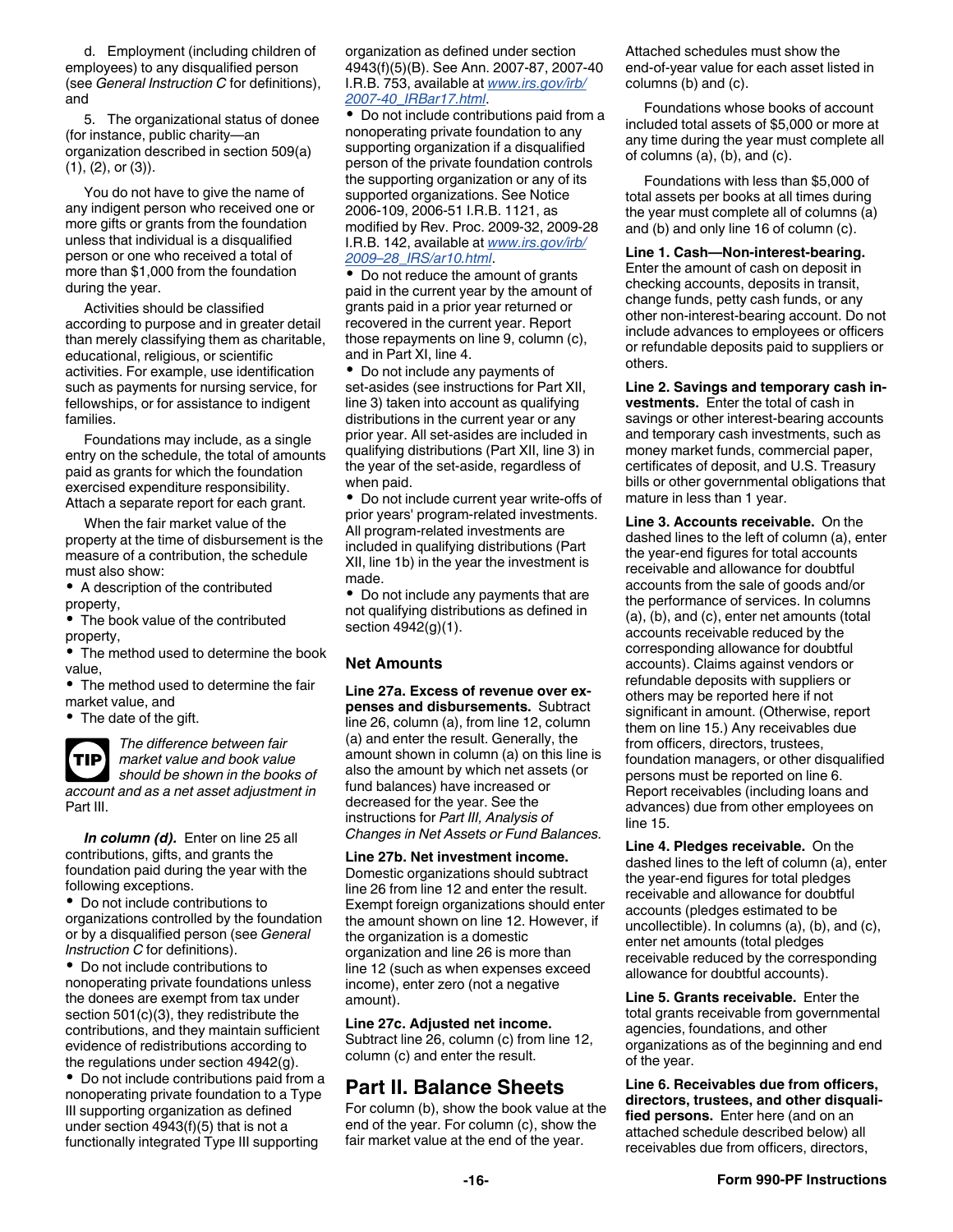trustees, foundation managers, and other disqualified persons and all secured and unsecured loans (including advances) to such persons. Disqualified person is defined in *General Instruction C.*

*Attached schedules. (a)* On the required schedule, report each loan separately, even if more than one loan was made to the same person or the same terms apply to all loans made.

Salary advances and other advances for the personal use and benefit of the recipient and receivables subject to special terms or arising from transactions not functionally related to the foundation's charitable purposes must be reported as separate loans for each officer, director, etc.

*(b)* Receivables that are subject to the same terms and conditions (including credit limits and rate of interest) as receivables due from the general public from an activity functionally related to the foundation's charitable purposes may be reported as a single total for all the officers, directors, etc. Travel advances made for official business of the organization may also be reported as a single total.

For each outstanding loan or other receivable that must be reported separately, the attached schedule should show the following information (preferably using columns):

- 1. Borrower's name and title,
- 2. Original amount,
- 3. Balance due,
- 4. Date of note,
- 5. Maturity date,
- 6. Repayment terms,
- 7. Interest rate,
- 8. Security provided by the borrower,
- 9. Purpose of the loan, and

10. Description and fair market value of the consideration furnished by the lender (for example, cash—\$1,000; or 100 shares of XYZ, Inc., common stock— \$9,000).

The above detail is not required for receivables or travel advances that may be reported as a single total (see *(b)*  above); however, report and identify those totals separately on the attachment.

**Line 7. Other notes and loans receivable.** On the dashed lines to the left of column (a), enter the combined total year-end figures for notes receivable and loans receivable and the allowance for doubtful accounts.

*Notes receivable.* In columns (a), (b), and (c), enter the amount of all notes receivable not listed on line 6 and not acquired as investments. Attach a

schedule similar to the one for line 6. The schedule should also identify the relationship of the borrower to any officer, director, trustee, foundation manager, or other disqualified person.

For a note receivable from any section 501(c)(3) organization, list only the name of the borrower and the balance due on the required schedule.

*Loans receivable.* In columns (a), (b), and (c), enter the gross amount of loans receivable, minus the allowance for doubtful accounts, from the normal activities of the filing organization (such as scholarship loans). An itemized list of these loans is not required, but attach a schedule showing the total amount of each type of outstanding loan. Report loans to officers, directors, trustees, foundation managers, or other disqualified persons on line 6 and loans to other employees on line 15.

**Line 8. Inventories for sale or use.** 

Enter the amount of materials, goods, and supplies purchased or manufactured by the organization and held for sale or use in some future period.

**Line 9. Prepaid expenses and deferred charges.** Enter the amount of short-term and long-term prepayments of expenses attributable to one or more future accounting periods. Examples include prepayments of rent, insurance, and pension costs, and expenses incurred in connection with a solicitation campaign to be conducted in a future accounting period.

**Lines 10a, b, and c. Investments government obligations, corporate stocks and bonds.** Enter the book value (which may be market value) of these investments.

Attach a schedule that lists each security held at the end of the year and shows whether the security is listed at cost (including the value recorded at the time of receipt in the case of donated securities) or end-of-year market value. Do not include amounts shown on line 2. Governmental obligations reported on line 10a are those that mature in 1 year or more. Debt securities of the U.S. Government may be reported as a single total rather than itemized. Obligations of state and municipal governments may also be reported as a lump-sum total. Do not combine U.S. Government obligations with state and municipal obligations on this schedule.

**Line 11. Investments—land, buildings, and equipment.** On the dashed lines to the left of column (a), enter the year-end book value (cost or other basis) and accumulated depreciation of all land, buildings, and equipment held for investment purposes, such as rental

properties. In columns (a) and (b), enter the book value of all land, buildings, and equipment held for investment less accumulated depreciation. In column (c), enter the fair market value of these assets. Attach a schedule listing these investment fixed assets held at the end of the year and showing, for each item or category listed, the cost or other basis, accumulated depreciation, and book value.

#### **Line 12. Investments—mortgage**

**loans.** Enter the amount of mortgage loans receivable held as investments but do not include program-related investments (see instructions for line 15).

**Line 13. Investments—other.** Enter the amount of all other investment holdings not reported on lines 10 through 12. Attach a schedule listing and describing each of these investments held at the end of the year. Show the book value for each and indicate whether the investment is listed at cost or end-of-year market value. Do not include program-related investments (see instructions for line 15).

**Line 14. Land, buildings, and equipment.** On the dashed lines to the left of column (a), enter the year-end book value (cost or other basis) and accumulated depreciation of all land, buildings, and equipment owned by the organization and not held for investment. In columns (a) and (b), enter the book value of all land, buildings, and equipment not held for investment less accumulated depreciation. In column (c), enter the fair market value of these assets. Include any property, plant, and equipment owned and used by the organization to conduct its charitable activities. Attach a schedule listing these fixed assets held at the end of the year and showing the cost or other basis, accumulated depreciation, and book value of each item or category listed.

**Line 15. Other assets.** List and show the book value of each category of assets not reportable on lines 1 through 14. Attach a separate schedule if more space is needed.

One type of asset reportable on line 15 is program-related investments. These are investments made primarily to accomplish a charitable purpose of the filing organization with no significant purpose to produce income.

**Line 16. Total assets.** All filers must complete line 16 of columns (a), (b), and (c). These entries represent the totals of lines 1 through 15 of each column. However, foundations that have assets of less than \$5,000 per books at all times during the year need not complete lines 1 through 15 of column (c).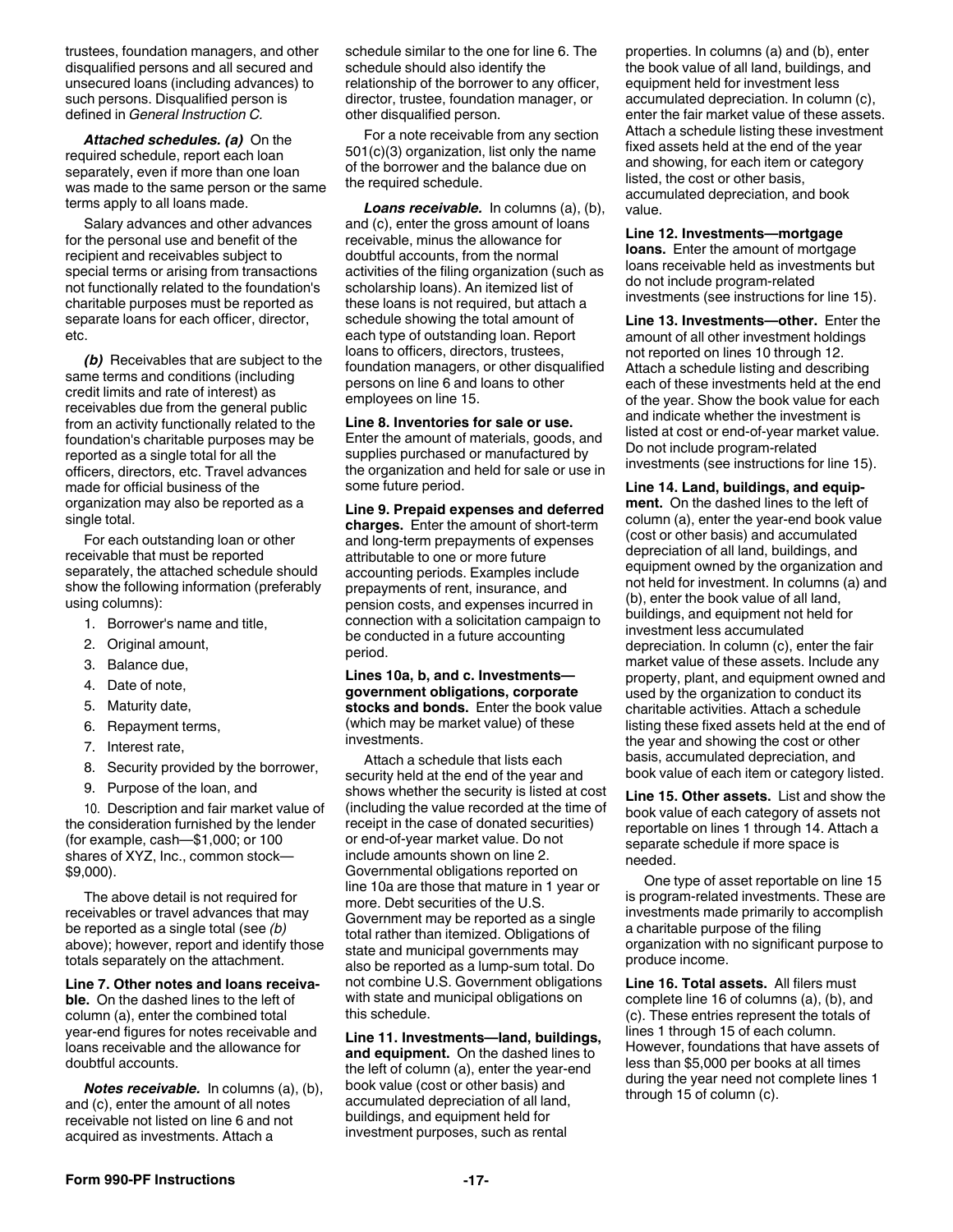<span id="page-17-0"></span>

*The column (c) amount is also entered on the entry space for I in the Entity section on page 1.*

**Line 17. Accounts payable and accrued expenses.** Enter the total of accounts payable to suppliers and others and accrued expenses, such as salaries payable, accrued payroll taxes, and interest payable.

**Line 18. Grants payable.** Enter the unpaid portion of grants and awards the organization has made a commitment to pay other organizations or individuals, whether or not the commitments have been communicated to the grantees.

**Line 19. Deferred revenue.** Include revenue that the organization has received but not yet earned as of the balance sheet date under its method of accounting.

**Line 20. Loans from officers, directors, trustees, and other disqualified persons.** Enter the unpaid balance of loans received from officers, directors, trustees, and other disqualified persons. For loans outstanding at the end of the year, attach a schedule that shows (for each loan) the name and title of the lender and the information listed in items 2 through 10 of the instructions for line 6 above.

**Line 21. Mortgages and other notes payable.** Enter the amount of mortgages and other notes payable at the beginning and end of the year. Attach a schedule showing, as of the end of the year, the total amount of all mortgages payable and, for each nonmortgage note payable, the name of the lender and the other information specified in items 2 through 10 of the instructions for line 6. The schedule should also identify the relationship of the lender to any officer, director, trustee, foundation manager, or other disqualified person.

**Line 22. Other liabilities.** List and show the amount of each liability not reportable on lines 17 through 21. Attach a separate schedule if more space is needed.

### **Lines 24 Through 31. Net Assets or Fund Balances**

**Foundations that follow SFAS 117 (ASC 958).** If the foundation follows SFAS 117 (ASC 958), check the box above line 24. Classify and report net assets in three groups—unrestricted, temporarily restricted, and permanently restricted—based on the existence or absence of donor-imposed restrictions and the nature of those restrictions. Show the sum of the three classes of net assets on line 30. On line 31, add the amounts on lines 23 and 30 to show total liabilities and net assets. This figure should be the same as the figure for total assets on line 16.

**Line 24. Unrestricted.** Enter the balances per books of the unrestricted class of net assets. Unrestricted net assets are neither permanently restricted nor temporarily restricted by donor-imposed stipulations. All funds without donor-imposed restrictions must be classified as unrestricted, regardless of the existence of any board designations or appropriations.

**Line 25. Temporarily restricted.** Enter the balances per books of the temporarily restricted class of net assets. Donors' temporary restrictions may require that resources be used in a later period or after a specified date (time restrictions), or that resources be used for a specified purpose (purpose restrictions), or both.

**Line 26. Permanently restricted.** Enter the total of the balances for the permanently restricted class of net assets. Permanently restricted net assets are (a) assets, such as land or works of art, donated with stipulations that they be used for a specified purpose, be preserved, and not be sold or (b) assets donated with stipulations that they be invested to provide a permanent source of income. The latter result from gifts and bequests that create permanent endowment funds.

**Foundations that do not follow SFAS 117 (ASC 958).** If the foundation does not follow SFAS 117 (ASC 958), check the box above line 27 and report account balances on lines 27 through 29. Report net assets or fund balances on line 30. Also complete line 31 to report the sum of the total liabilities and net assets/fund balances.

**Line 27. Capital stock, trust principal, or current funds.** For corporations, enter the balance per books for capital stock accounts. Show par or stated value (or for stock with no par or stated value, total amount received upon issuance) of all classes of stock issued and, as yet, uncanceled. For trusts, enter the amount in the trust principal or corpus account. For foundations continuing to use the fund method of accounting, enter the fund balances for the foundation's current restricted and unrestricted funds.

**Line 28. Paid-in or capital surplus, or land, building, and equipment fund.**  Enter the balance per books for all paid-in capital in excess of par or stated value for all stock issued and uncanceled. If stockholders or others gave donations that the organization records as paid-in capital, include them here. Report any current-year donations you included on line 28 in Part I, line 1. The fund balance for the land, building, and equipment fund would be entered here.

#### **Line 29. Retained earnings, accumulated income, endowment, or other**

**funds.** For corporations, enter the balance in the retained earnings, or similar account, minus the cost of any corporate treasury stock. For trusts, enter the balance per books in the accumulated income or similar account. For foundations using fund accounting, enter the total of the fund balances for the permanent and term endowment funds as well as balances of any other funds not reported on lines 27 and 28.

**Line 30. Total net assets or fund balances.** For foundations that follow SFAS 117 (ASC 958), enter the total of lines 24 through 26. For all other foundations, enter the total of lines 27 through 29. Enter the beginning-of-year figure in Part III, line 1. The end-of-year figure in column (b) must agree with the figure in Part III, line 6.

**Line 31. Total liabilities and net assets/ fund balances.** Enter the total of lines 23 and 30. This amount must equal the amount for total assets reported on line 16 for both the beginning and end of the year.

### **Part III. Analysis of Changes in Net Assets or Fund Balances**

Generally, the excess of revenue over expenses accounts for the difference between the net assets at the beginning and end of the year.

On Part III, line 2, re-enter the figure from Part I, line 27(a), column (a).

On lines 3 and 5, list any changes in net assets that were not caused by the receipts or expenses shown in Part I, column (a). For example, if a foundation follows SFAS 115 (ASC 320-10-35) and shows an asset in the ending balance sheet at a higher value than in the beginning balance sheet because of an increased market value (after a larger decrease in a prior year), include the increase in Part III, line 3.

If the organization uses a stepped-up basis to determine gains on sales of assets included in Part I, column (a), then include the amount of step-up in basis in Part III. If you entered a contribution, gift, or grant of property valued at fair market value in Part I, line 25, column (a), the difference between fair market value and book value should be shown in the books of account and as a net asset adjustment in Part III.

### **Part IV. Capital Gains and Losses for Tax on Investment Income**

Use Part IV to figure the amount of net capital gain to report on lines 7 and 8 of Part I.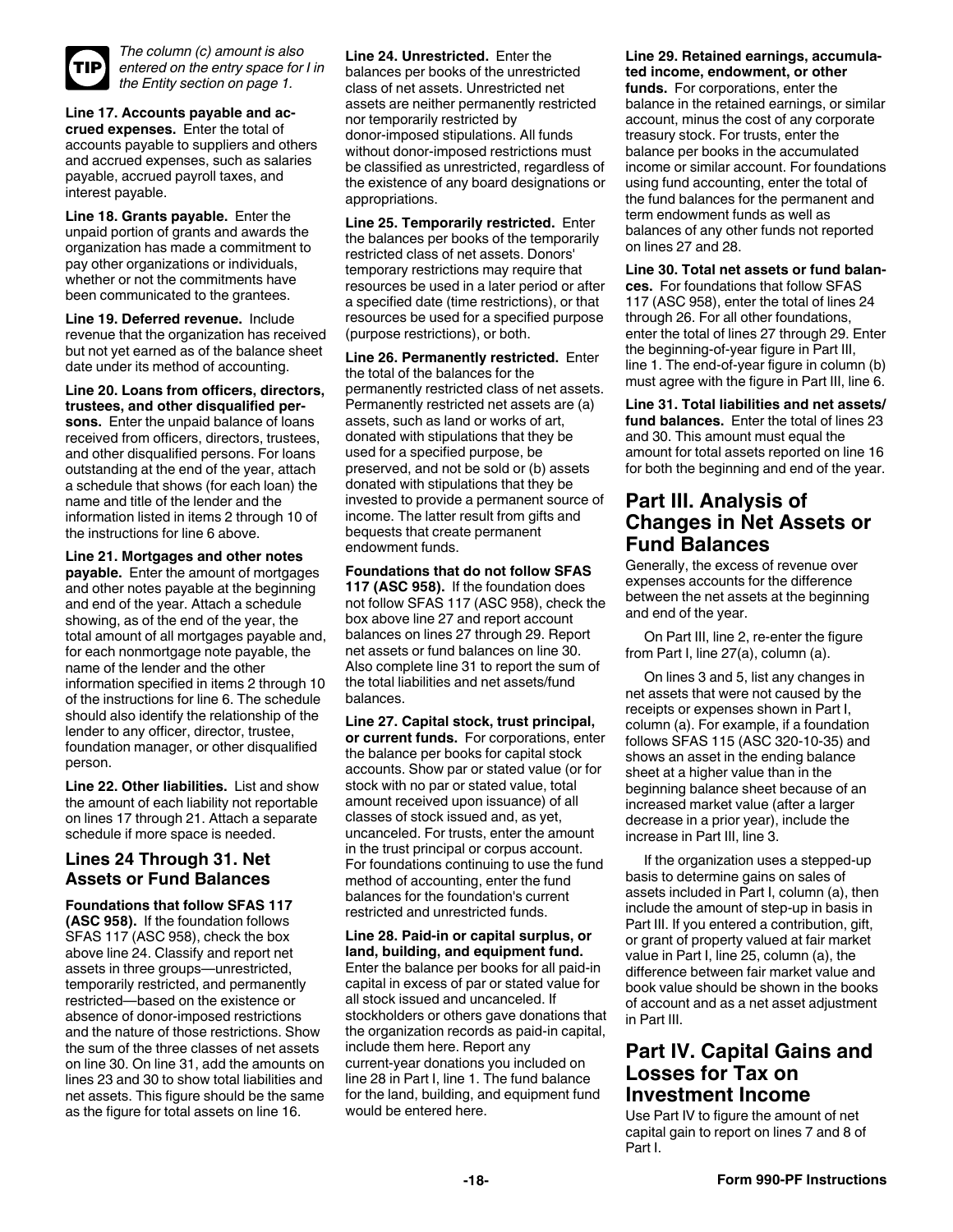<span id="page-18-0"></span>Part IV does not apply to foreign organizations.

Nonoperating private foundations may not have to figure their short-term capital gain or loss on line 3. See *Nonoperating private foundations* earlier.

**Reportable gains and losses.** Capital gains or losses include gains or losses from the sale or other disposition of property that:

- Is used for a charitable purpose,
- Is held for investment, or

• Is used in the production of income. Do not include the gain or loss that is included in figuring the foundation's unrelated business taxable income.

However, do not include gains or losses for any portion of property if:

The property was used for 1 year or more in furthering the foundation's exempt purpose or function, and

• Immediately following the use, is exchanged for property of like kind that is to be used primarily in furthering the foundation's exempt purpose or function. Rules similar to the rules of section 1031 relating to exchange of property held for productive use or investment apply. See *Gross Investment Income* earlier.

**Basis.** The basis for determining gain from the sale or other disposition of property is the larger of:

The fair market value of the property on December 31, 1969, plus or minus all adjustments after December 31, 1969, and before the date of disposition, if the foundation held the property on that date and continuously after that date until disposition, or

The basis of the property on the date of disposition under normal basis rules (actual basis). See Code sections 1011– 1022.

To figure a loss, basis on the date of disposition is determined under normal basis rules.

The rules that generally apply to property dispositions reported in this part are:

• Section 1011, adjusted basis for determining gain or loss;

- $\bullet$ Section 1012, basis of property-cost;
- Section 1014, basis of property
- acquired from a decedent before 2010;  $\bullet$ Section 1015, basis of property
- acquired by gifts and transfers in trust; • Section 1016, adjustments to basis; and

Section 1022, basis of property acquired from a decedent after 2009.

*Section 1015 provides in some circumstances for a carryover basis of property acquired by gift, i.e., the basis in the hands of the donor carries over to the foundation. Section 1014 generally provides for a stepped-up*  **TIP**

*basis of property acquired by bequest (other than an item of income in respect of a decedent), i.e., the fair market value of the property at the decedent's death. For property acquired from a decedent dying after December 31, 2009, however, section 1022 modifies the stepped-up basis rule.*

*Losses.* If the disposition of investment property results in a loss, that loss may be subtracted from capital gains realized from the disposition of property during the same tax year but only to the extent of the gains. If losses are more than gains, the excess may not be subtracted from gross investment income nor may the losses be carried back or forward to other tax years.

### **Reporting Transactions in Part IV**

**Publicly traded securities.** For sales of publicly traded securities through a broker, enter the description "publicly traded securities" on line 1, column (a). Leave columns (b), (c), and (d) blank. Total the gross sales price, the cost or other basis, and the expense of sale on all such securities sold. Report these lump-sum figures in columns (e) through (l), as appropriate. You must maintain detailed records of each transaction in your books and records.

Publicly traded securities are securities that are listed and regularly traded on an over-the-counter market or an established exchange in which market quotations are published or otherwise readily available. Securities include:

- Common and preferred stock,
- Bonds (including governmental
- obligations), and

• Mutual fund shares.

**Other gains and losses.** For sales of anything other than publicly traded securities sold, each transaction must be listed and reported separately, completing all appropriate columns in Part IV.

### **Part V. Qualification Under Section 4940(e) for Reduced Tax on Net Investment Income**

This part is used by domestic private foundations (exempt and taxable) to determine whether they qualify for the reduced 1% tax under section 4940(e) on net investment income rather than the 2% tax on net investment income under section 4940(a).

Do not complete Part V if this is the organization's first year. A private foundation cannot qualify under section 4940(e) for its first year of existence, nor can a former public charity qualify for the first year it is treated as a private foundation.

A separate computation must be made for each year in which the foundation wants to qualify for the reduced tax.

**Line 1, column (b).** Enter the amount of adjusted qualifying distributions made for each year shown. The amounts in column (b) are taken from Part XII, line 6 of the Form 990-PF for 2007–2011.

**Line 1, column (c).** Enter the net value of noncharitable-use assets for each year. The amounts in column (c) are taken from Part X, line 5, for 2007–2011.

### **Part VI. Excise Tax Based on Investment Income (Sections 4940(a), 4940(b), 4940(e), or 4948)**

### **General Rules**

**Domestic exempt private foundations.** These foundations are subject to a 2% tax on net investment income under section 4940(a). However, certain exempt operating foundations described in section 4940(d)(2) may not owe any tax, and certain private foundations that meet the requirements of section 4940(e) may qualify for a reduced tax of 1% (see the Part V instructions).

*Exception.* The section 4940 tax does not apply to an organization making an election under section 41(e)(6). Enter "N/A" in Part VI.

**Domestic taxable private foundations and section 4947(a)(1) nonexempt charitable trusts.** These organizations are subject to a modified 2% tax on net investment income under section 4940(b). (See Part V and its instructions to find out if they meet the requirements of section 4940(e) that allows them to use a modified 1% tax on net investment income.) However, they must first compute the tax under section 4940(a) as if that tax applied to them.

**Foreign organizations.** Under section 4948, exempt foreign private foundations are subject to a 4% tax on their gross investment income derived from U.S. sources.

*Under new section 871(m) added by the Hiring Incentives to Restore Employment Act (HIRE), a "dividend equivalent" is treated as a dividend from U.S. sources for certain purposes, including U.S. withholding tax rules applicable to foreign organizations. See section 871(m) for more information.* **CAUTION !**

Taxable foreign private foundations that filed Form 1040NR, U.S. Nonresident Alien Income Tax Return, or Form 1120-F,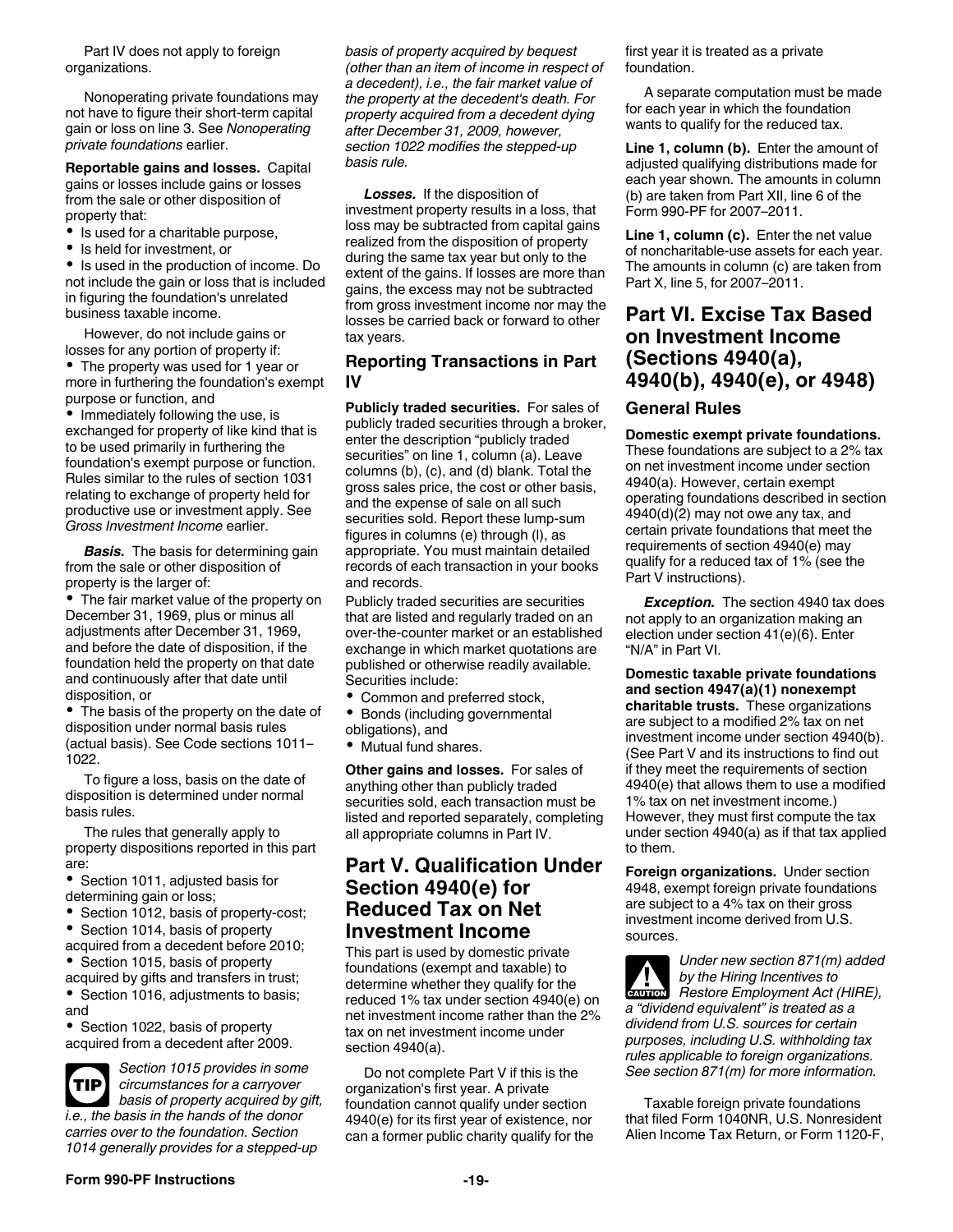<span id="page-19-0"></span>U.S. Income Tax Return of a Foreign Corporation, enter "N/A" in Part VI.

**Estimated tax.** Domestic exempt and taxable private foundations and section 4947(a)(1) nonexempt charitable trusts may have to make estimated tax payments for the excise tax based on investment income. See *General Instruction O* for more information.

#### **Tax Computation**

*Line 1a only applies to domestic exempt operating foundations*  **described in section 4940(d)(2)**<br> **described in section 4940(d)(2)** *that have a ruling or determination letter from the IRS establishing exempt operating foundation status. If your organization does not have this letter, skip line 1a.*

**Line 1a.** A domestic exempt private foundation that qualifies as an exempt operating foundation under section 4940(d)(2) is not liable for any tax on net investment income on this return.

If your organization qualifies, check the box and enter the date of the ruling or determination letter on line 1a and enter "N/A" on line 1. Leave the rest of Part Vl blank. For the first year, the organization must attach a copy of the ruling or determination letter establishing exempt operating foundation status. As long as the organization retains this status, write the date of the ruling or determination letter in the space on line 1a. If the organization no longer qualifies under section 4940(d)(2), leave the date line blank and compute the section 4940 tax in the normal manner.

*Qualification.* To qualify as an exempt operating foundation for a tax year, an organization must meet the following requirements of section 4940(d)(2).

• It is an operating foundation described in section 4942(j)(3).

• It has been publicly supported for at least 10 tax years or was a private operating foundation on January 1, 1983, or for its last tax year ending before January 1, 1983.

• Its governing body, at all times during the tax year, consists of individuals less than 25% of whom are disqualified individuals and is broadly representative of the general public.

• It has no officer who was a disqualified individual at any time during the tax year.

**Line 1c.** Exempt foreign organizations should not include net capital gain income when computing the excise tax due under section 4948(a).

**Line 2. Section 511 tax.** Under section 4940(b), a domestic section 4947(a)(1) nonexempt charitable trust or taxable private foundation must add to the tax figured under section 4940(a) (on line 1)

the tax which would have been imposed under section 511 for the tax year if it had been exempt from tax under section 501(a). If the domestic section 4947(a)(1) nonexempt charitable trust or taxable private foundation has unrelated business taxable income that would have been subject to the tax imposed by section 511, the computation of tax must be shown in an attachment. Form 990-T may be used as the attachment. All other filers, enter zero.

**Line 4. Subtitle A tax.** Domestic section 4947(a)(1) nonexempt charitable trusts and taxable private foundations, enter the amount of subtitle A (income) tax for the year reported on Form 1041 or Form 1120. All other filers, enter zero.

**Line 5. Tax based on investment income.** Subtract line 4 from line 3 and enter the difference (but not less than zero) on line 5. Any overpayment entered on line 10 that is the result of a negative amount shown on line 5 will not be refunded. Unless the organization is a domestic section 4947(a)(1) nonexempt charitable trust or taxable private foundation, the amount on line 5 is the same as on line 1.

**Line 6a.** Enter the amount of 2012 estimated tax payments and any 2011 overpayment of taxes that the organization specified on its 2011 return to be credited toward payment of 2012 estimated taxes.



*Line 6a applies only to domestic foundations.*

*Trust payments treated as beneficiary payments.* A trust may treat any part of estimated taxes it paid as taxes paid by the beneficiary. If the filing organization was a beneficiary that received the benefit of such a payment from a trust, include the amount on line 6a of Part VI and write, "Includes section 643(g) payment." See section 643(g) for more information about estimated tax payments treated as paid by a beneficiary.

**Line 6b.** Exempt foreign foundations must enter the amount of tax withheld at the source. Attach Form 1042-S, Foreign Person's U.S. Source Income Subject to Withholding, or other form that verifies the withheld tax reported on line 6b (Form 8288-A or Form 8805).

**Line 6d.** Enter the amount of any backup withholding erroneously withheld. Recipients of interest or dividend payments must generally certify their correct tax identification number to the bank or other payer on Form W-9, Request for Taxpayer Identification Number and Certification. If the payer does not get this information, it must withhold part of the payments as "backup withholding." If the organization files Form 990-PF and was subject to erroneous backup withholding because the payer did not realize the payee was an exempt organization and not subject to this withholding, the organization can claim credit for the amount withheld.



*Do not claim erroneous backup withholding on line 6d if you claim*  **it on Form 990-T.** 

**Line 8. Penalty.** Enter any penalty for underpayment of estimated tax shown on Form 2220. Form 2220 is used by both corporations and trusts.

**Line 9. Tax due.** Domestic foundations should see *General Instruction P.*

All foreign organizations should enclose a check or money order (in U.S. funds), made payable to the United States Treasury, with Form 990-PF.

**Amended return.** If you are amending Part VI, be sure to combine any tax due that was paid with the original return (or any overpayment credited or refunded) in the total for line 7. On the dotted line to the left of the line 7 entry space, write "Tax Paid w/ O.R." and the amount paid. If you had an overpayment, write "O.R. Overpayment" and the amount credited or refunded in brackets.

If you file more than one amended return, attach a schedule listing the tax due amounts that were paid and overpayment amounts that were credited or refunded. Write "See Attachment" on the dotted line and enter the net amount in the entry space for line 7.

### **Part VII-A. Statements Regarding Activities**

Each question in this section must be answered "Yes,""No," or "N/A" (not applicable).

**Line 1.** "Political purposes" include, but are not limited to, directly or indirectly accepting contributions or making payments to influence the selection, nomination, election, or appointment of any individual to any federal, state, or local public office or office in a political organization, or the election of presidential or vice presidential electors, whether or not the individual or electors are actually selected, nominated, elected, or appointed.

**Line 3.** A "conformed copy" of an organizational document is one that agrees with the original document and all its amendments. If copies are not signed, attach a written declaration signed by an officer authorized to sign for the organization, certifying that they are complete and accurate copies of the original documents.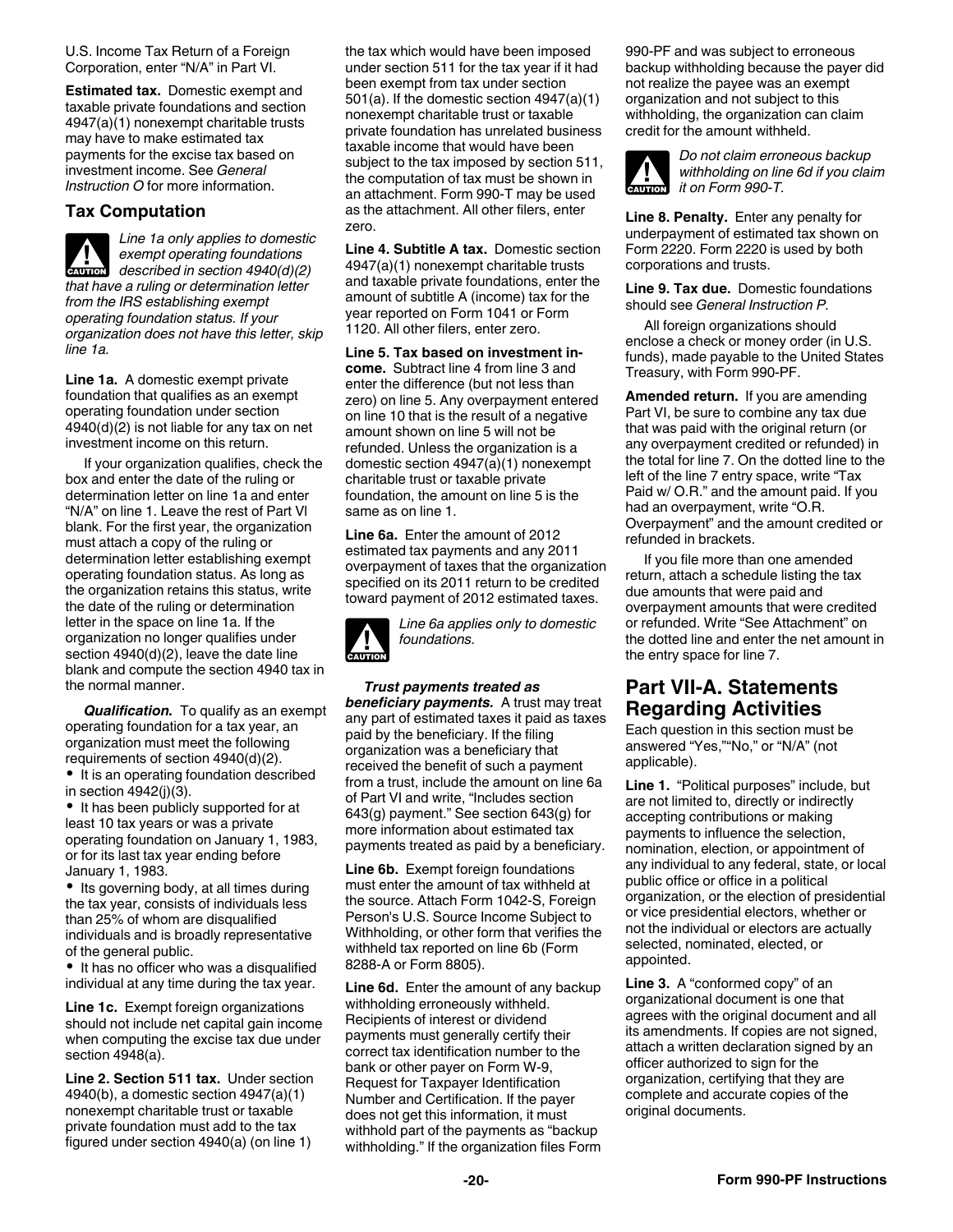<span id="page-20-0"></span>**Note.** If you are filing electronically, send a conformed copy of the changes to the IRS at the address listed in *General Instruction U*.

**Line 6.** For a private foundation to be exempt from income tax, its governing instrument must include provisions that require it to act or refrain from acting so as not to engage in an act of self-dealing (section 4941) or subject the foundation to the taxes imposed by sections 4942 (failure to distribute income), 4943 (excess business holdings), 4944 (investments which jeopardize charitable purpose), and 4945 (taxable expenditures). A private foundation may satisfy these section 508(e) requirements either by express language in its governing instrument or by application of state law that imposes the above requirements on the foundation or treats these requirements as being contained in the governing instrument. If an organization claims it satisfies the requirements of section 508(e) by operation of state law, the provisions of state law must effectively impose the section 508(e) requirements on the organization. See Rev. Rul. 75-38, 1975-1 C.B. 161, for a list of states with legislation that satisfies the requirements of section 508(e).

However, if the state law does not apply to a governing instrument that contains mandatory directions conflicting with any of its requirements and the organization has such mandatory directions in its governing instrument, then the organization has not satisfied the requirements of section 508(e) by the operation of that legislation.

**Line 8a.** In the space provided list all states:

1. To which the organization reports in any way about its organization, assets, or activities; and

2. With which the organization has registered (or which it has otherwise notified in any manner) that it intends to be, or is, a charitable organization or that it is, or intends to be, a holder of property devoted to a charitable purpose.

Attach a separate list if you need more space.

**Line 8b.** If the organization has not furnished a copy of its Form 990-PF to the Attorney General (or his or her designate) of each state required to be listed in the response to line 8a, then explain in an attached statement why not. If the Attorney General (or his or her designate) will not accept such filings, then so state.

**Line 9.** If the organization claims status as a private operating foundation for 2012 and, in fact, meets the private operating foundation requirements for that year (as reflected in Part XIV), any excess

distributions carryover from 2011 or prior years may not be carried over to 2012 or any year after 2012 even if it does not meet the private operating foundation requirements. See the instructions for Part XIII.

**Line 10. Substantial contributors.** If you answer "Yes," attach a schedule listing the names and addresses of all persons who became substantial contributors during the year.

The term "substantial contributor" means any person whose contributions or bequests during the current tax year and prior tax years total more than \$5,000 and are more than 2% of the total contributions and bequests received by the foundation from its creation through the close of its tax year. In the case of a trust, the term "substantial contributor" also means the creator of the trust (section 507(d)(2)(A)).

The term "person" includes individuals, trusts, estates, partnerships, associations, corporations, and other exempt organizations.

Each contribution or bequest must be valued at fair market value on the date it was received.

Any person who is a substantial contributor on any date will remain a substantial contributor for all later periods.

However, a person will cease to be a substantial contributor with respect to any private foundation if:

1. The person, and all related persons, made no contributions to the foundation during the 10-year period ending with the close of the taxable year;

2. The person, or any related person, was never the foundation's manager during this 10-year period; and

3. The aggregate contributions made by the person, and related persons, are determined by the IRS to be insignificant compared to the aggregate amount of contributions to the foundation by any other person and the appreciated value of contributions held by the foundation.

The term "related person" includes any other person who would be a disqualified person because of a relationship with the substantial contributor (section 4946). When the substantial contributor is a corporation, the term also includes any officer or director of the corporation. The term "substantial contributor" does not include public charities (organizations described in section  $509(a)(1)$ ,  $(2)$ , or  $(3)$ ).

**Line 11.** Answer "Yes" if at any time during the tax year the foundation owned a controlled entity. A controlled entity is an entity in which the foundation owns more than 50% of the:

1. Stock (by vote or value) in a corporation,

2. Interest (of profit or capital) in a partnership, or

3. Beneficial interest of any other entity.

The foundation must apply section 318 in determining its ownership of stock in a corporation and use similar principles in determining its ownership interests in other entities.

*Attached schedule of controlled entities.* If at any time during the tax year the foundation was the controlling organization of a controlled entity under section 512(b)(13), attach a schedule showing the name, address, and employer identification number of each controlled entity.

**Attached schedule for transfers to controlled entities.** If at any time during the tax year, the foundation made any loans or transfers to a corporation, partnership, or other entity, which it controlled within the meaning of section 512(b)(13), attach a schedule using the format provided in the sample schedule on page 23. In column (c), describe each loan or transfer. In column (d), enter the amount for each loan or transfer to each controlled entity.

**Attached schedule for transfers from controlled entities.** If at any time during the tax year, the foundation received any transfers of funds or payments from a controlled entity within the meaning of section 512(b)(13), attach a schedule using the format provided in the sample schedule on page 23. In column (c), describe each transfer or payment received, including payment of interest, annuities, royalties, rents, dividends, fees or other payments for services, contributions to capital, and loans. In column (d), enter the amount of each loan or transfer from each controlled entity.

**Line 12. Distribution to a donor advised fund.** If a distribution was made from the foundation to a donor advised fund over which the foundation or a disqualified person had advisory privileges, then in an attachment state whether the foundation treated any distribution to a donor advised fund as a qualifying distribution, and explain how the distributions will be used to accomplish a purpose described in section 170(c)(2)(B).

**Line 13. Public inspection requirements and website address.** All

domestic private foundations (including section 4947(a)(1) nonexempt charitable trusts treated as private foundations) are subject to the public inspection requirements. See *General Instruction Q*  for information on making the foundation's annual returns and exemption application available for public inspection.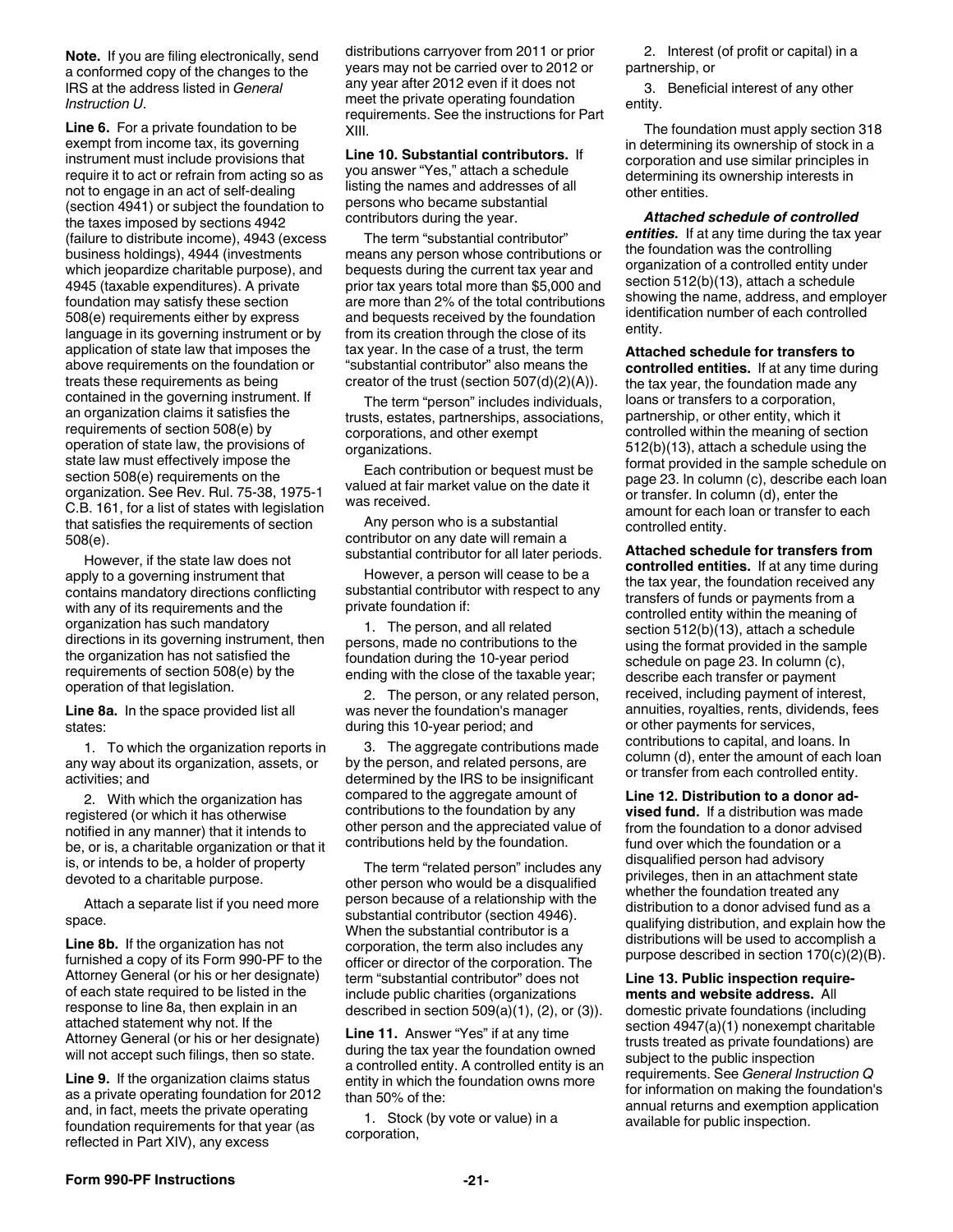<span id="page-21-0"></span>Enter the foundation's website address if the foundation has a website. Otherwise, enter "N/A."

**Line 15. Section 4947(a)(1) trusts.**  Section 4947(a)(1) nonexempt charitable trusts that file Form 990-PF instead of Form 1041 must complete this line. The trust should include exempt-interest dividends received from a mutual fund or other regulated investment company as well as tax-exempt interest received directly.

**Line 16. Foreign Accounts.** Answer "Yes" if either (1) or (2) below applies.

1. At any time during the calendar year ending with or within the foundation's tax year, the foundation had an interest in, or signature or other authority over, a financial account in a foreign country (such as a bank account, securities account, or other financial account); and

a. The combined value of all such accounts was more than \$10,000 at any time during the calendar year; and

b. The accounts were not with a U.S. military banking facility operated by a U.S. financial institution.

2. The foundation owns more than 50% of the stock in any corporation that would answer "Yes" to item 1 above.

If "Yes," file Form TD F 90-22.1, Report of Foreign Bank and Financial Accounts, by June 30 after the end of the calendar year with the Department of the Treasury at the address shown on the form. Do not file Form TD F 90-22.1 with the IRS or attach it to Form 990-PF.

Form TD F 90-22.1 is available by calling 1-800-TAX-FORM (1-800-829-3676) or by downloading it from the IRS website at *[www.irs.gov/pub/](http://www.irs.gov/pub/irs-pdf/f90221.pdf) [irs-pdf/f90221.pdf](http://www.irs.gov/pub/irs-pdf/f90221.pdf)*.



*If you are required to file Form TD F 90-22.1 but do not do so, you F* 90-22.1 but do not do so, you may have to pay a penalty of up *to \$10,000 (more in some cases).*

Enter the name of each foreign country in which a foreign account described on line 16 is located.

### **Part VII-B. Activities for Which Form 4720 May Be Required**

The purpose of these questions is to determine if there is any initial excise tax due under sections 170(f)(10), 4941– 4945, 4955, 4958, 4966, and 4967. If the answer is "Yes" to question 1b, 1c, 2b, 3b, 4a, 4b, 5b, 6b, or 7b, complete and file Form 4720 unless an exception applies.

**Line 1. Self-dealing.** The activities listed in lines 1a(1)–(6) are considered self-dealing under section 4941 unless one of the exceptions applies. See

#### *[www.irs.gov/charities/foundations/Acts of](http://www.irs.gov/Charities-&-Non-Profits/Private-Foundations/Acts-of-self-dealing-by-private-foundation) [self-dealing](http://www.irs.gov/Charities-&-Non-Profits/Private-Foundations/Acts-of-self-dealing-by-private-foundation)*.

The terms "disqualified person" and "foundation manager" are defined in *General Instruction C*.

**Line 1b.** If you answered "Yes" to any of the questions in 1a, you should answer "Yes" to 1b unless all of the acts engaged in were "excepted" acts. Excepted acts are described in Regulations sections 53.4941(d)-3 and 4 or appear in Notices published in the Internal Revenue Bulletin relating to disaster assistance.

#### **Line 2b. Taxes on failure to distribute income.** If you answer "No" to question 2b, attach a statement explaining:

All the facts regarding the incorrect valuation of assets, and

The actions taken (or planned) to comply with section 4942(a)(2)(B), (C), and (D) and the related regulations.

**Line 3a.** A private foundation is not treated as having excess business holdings in any enterprise if, together with related foundations, it owns 2% or less of the voting stock and 2% or less in value of all outstanding shares of all classes of stock. (See "disqualified person" under *General Instruction C*.) A similar exception applies to a beneficial or profits interest in any business enterprise that is a trust or partnership.

For more information about excess business holdings, see the Instructions for Form 4720.

### **Line 4. Taxes on investments that**

**jeopardize charitable purposes.** In general, an investment that jeopardizes any of the charitable purposes of a private foundation is one for which a foundation manager did not exercise ordinary business care to provide for the long-and short-term financial needs of the foundation in carrying out its charitable purposes. For more details, see the regulations under section 4944.

**Line 5. Taxes on taxable expenditures and political expenditures.** In general, payments made for the activities described on lines 5a(1)–(5) are taxable expenditures. Go to *[http://www.irs.gov/](http://www.irs.gov/irm/part7/irm_07-027-019.html) [charities/foundations/Taxable](http://www.irs.gov/irm/part7/irm_07-027-019.html)  [Expenditures of Private Foundations](http://www.irs.gov/irm/part7/irm_07-027-019.html)*.

Except as discussed below, a grant by a private foundation to a public charity is not a taxable expenditure if the private foundation does not earmark the grant for any of the activities described in lines 5a(1)–(5), and there is no oral or written agreement by which the grantor foundation may cause the grantee to engage in any such prohibited activity or to select the grant recipient.

Grants made to exempt operating foundations (as defined in section 4940(d) (2) and the instructions to Part VI) are not

subject to the expenditure responsibility provisions of section 4945.

A grant from a nonoperating foundation may be a taxable expenditure if made to a Type III supporting organization (as defined in  $4943(f)(5)$ ) that is not a functionally integrated supporting organization (as defined in 4943(f)(5)(B)). Check "Yes" on Line 5a(4) if you made such a grant. See Notice 2006-109, 2006-51 I.R.B. 1121, as modified by Rev. Proc. 2009-32, 2009-28 I.R.B. 142, for more information.

A grant from a nonoperating foundation may be a taxable expenditure if made to any other supporting organization (including a functionally integrated Type III), if a disqualified person of the private foundation controls the supporting organization or any of its supported organizations. Check "Yes" on Line 5a(4) if you made such a grant. See Notice 2006-109, 2006-51 I.R.B. 1121, as modified by Rev. Proc. 2009-32, 2009-28 I.R.B. 142, for more information.

Under section 4955, a section 501(c) (3) organization must pay an excise tax for any amount paid or incurred on behalf of or opposing any candidate for public office. The organization must pay an additional excise tax if it does not correct the expenditure timely.

A manager of a section 501(c)(3) organization who knowingly agrees to a political expenditure must pay an excise tax unless the agreement is not willful and there is reasonable cause. A manager who does not agree to a correction of the political expenditure may have to pay an additional excise tax.

A section 501(c)(3) organization will lose its exempt status if it engages in political activity.

A political expenditure that is treated as an expenditure under section 4955 is not treated as a taxable expenditure under section 4945.

For purposes of the section 4955 tax, when an organization promotes a candidate for public office (or is used or controlled by a candidate or prospective candidate), amounts paid or incurred for the following purposes are political expenditures:

• Remuneration to the individual (or candidate or prospective candidate) for speeches or other services,

Travel expenses of the individual,

Expenses of conducting polls, surveys, or other studies, or preparing papers or other material for use by the individual,

Expenses of advertising, publicity, and fundraising for such individual, and

• Any other expense that has the primary effect of promoting public recognition or otherwise primarily accruing to the benefit of the individual.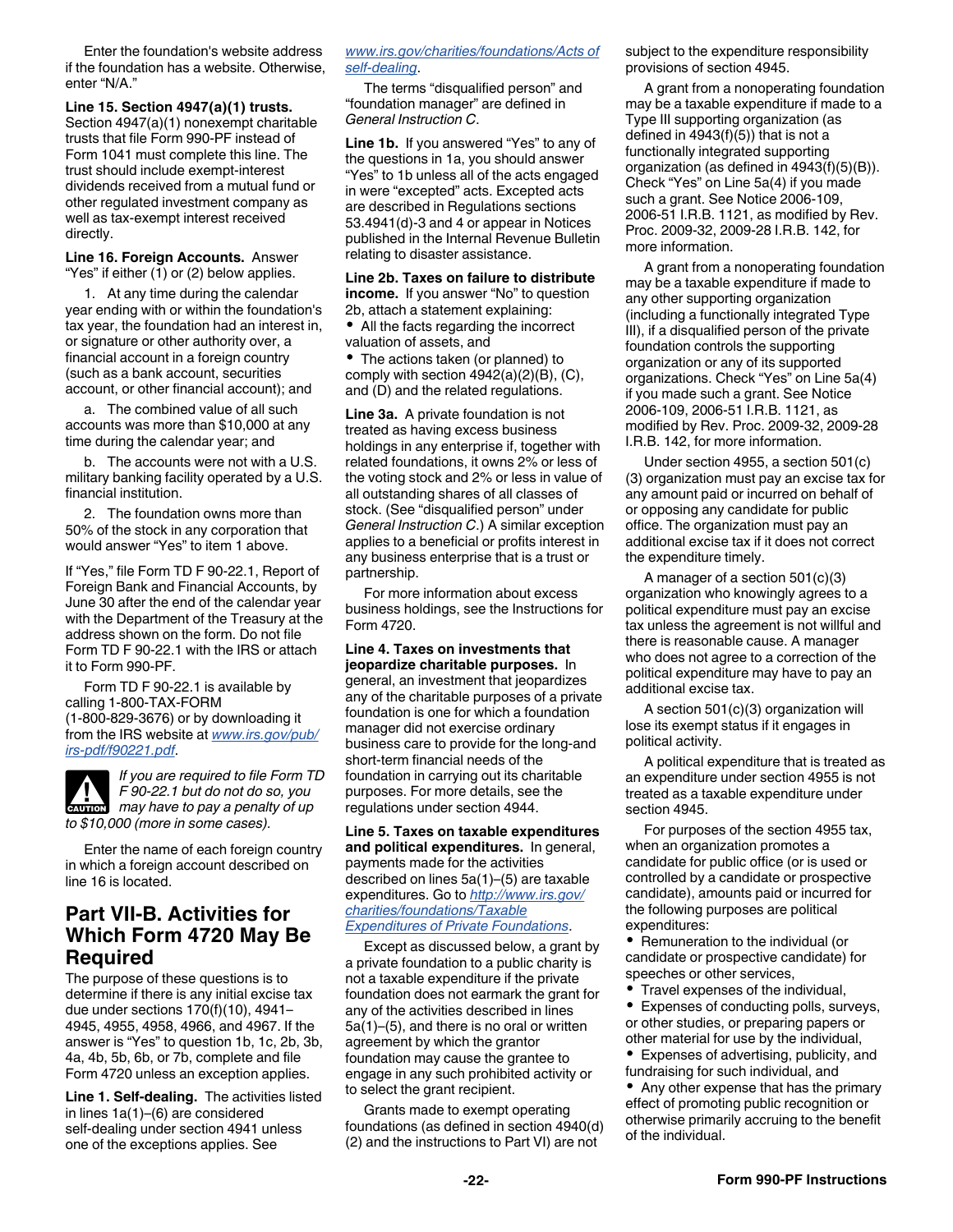### **Line 11—Example A Statement of Information Regarding Transfers To a Controlled Entity**

|                             | (A)<br>Name and address of each controlled entity<br>identification |                                             | (C)<br>Description of transfer | (D)<br><b>Amount of</b><br>transfer |
|-----------------------------|---------------------------------------------------------------------|---------------------------------------------|--------------------------------|-------------------------------------|
| $\mathbf a$                 |                                                                     |                                             |                                |                                     |
|                             |                                                                     |                                             |                                |                                     |
| $\boldsymbol{\mathsf{b}}$   |                                                                     |                                             |                                |                                     |
| c                           |                                                                     |                                             |                                |                                     |
| $\operatorname{\mathsf{d}}$ |                                                                     |                                             |                                |                                     |
| $\mathbf e$                 |                                                                     |                                             |                                |                                     |
|                             | Total                                                               |                                             |                                |                                     |
|                             | (A)<br>Name and address of each controlled entity                   | (B)<br>Employer<br>identification<br>number | (C)<br>Description of transfer | (D)<br><b>Amount of</b><br>transfer |
| $\mathbf a$                 |                                                                     |                                             |                                |                                     |
|                             |                                                                     |                                             |                                |                                     |
| $\boldsymbol{\mathsf{b}}$   |                                                                     |                                             |                                |                                     |
| c                           |                                                                     |                                             |                                |                                     |
| d                           |                                                                     |                                             |                                |                                     |
| е                           |                                                                     |                                             |                                |                                     |
|                             |                                                                     |                                             |                                |                                     |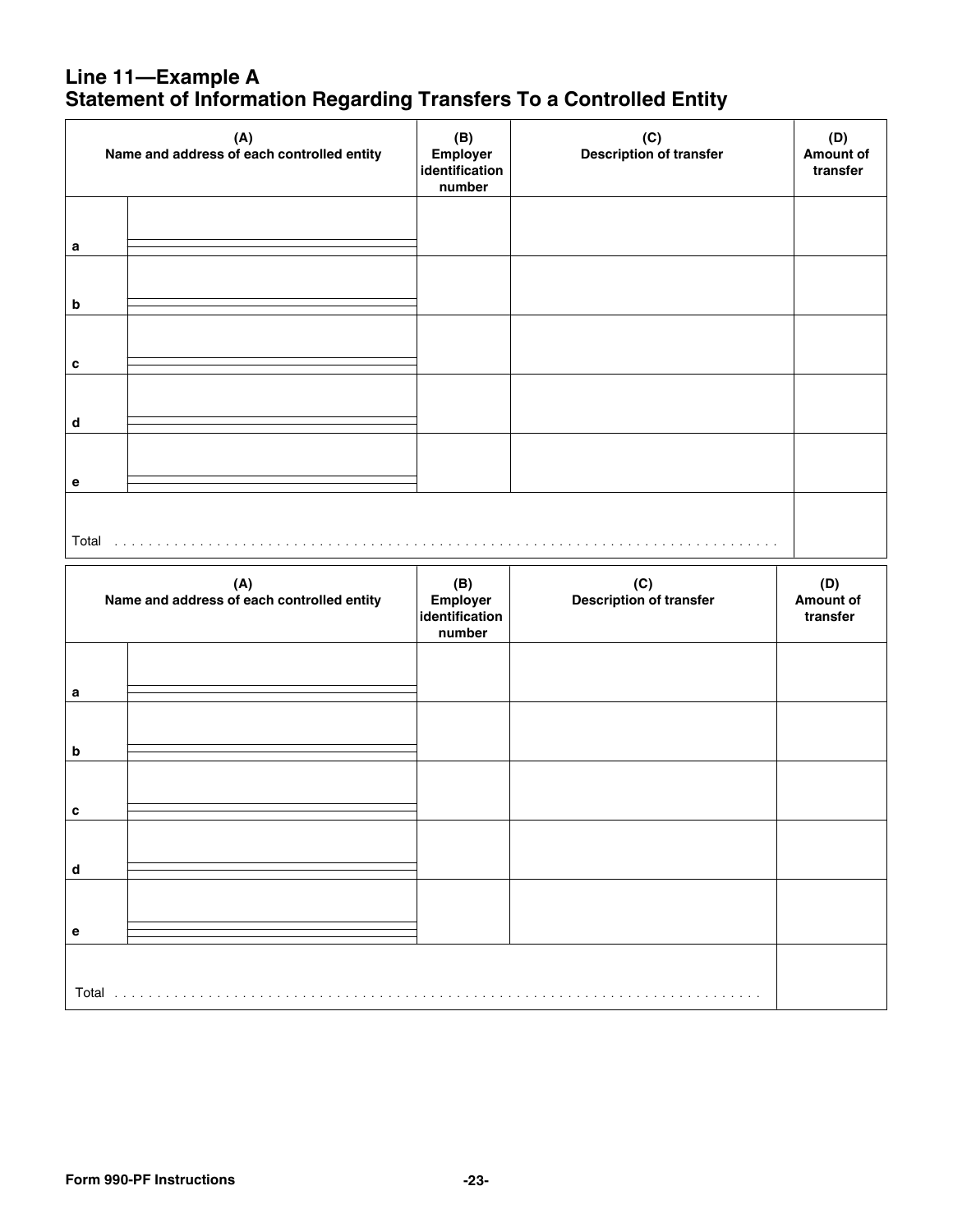<span id="page-23-0"></span>See the regulations under section 4945 for more information.

**Line 5b.** If you answered "Yes" to any of the questions in 5a, you should answer "Yes" to 5b unless all of the transactions engaged in were "excepted" transactions. Excepted transactions are described in Regulations section 53.4945 and appear in Notices published in the Internal Revenue Bulletin relating to disaster assistance. For example, see IRS Pub. 3833, Disaster Relief.

**Line 6b.** Check "Yes" if, in connection with any transfer of funds to a private foundation, the foundation directly or indirectly pays premiums on any personal benefit contract, or there is an understanding or expectation that any person will directly or indirectly pay these premiums.

Report the premiums it paid and the premiums paid by others, but treated as paid by the private foundation, on Form 8870 and pay the excise tax (which is equal to premiums paid) on Form 4720.

For more information, see Form 8870 and Notice 2000-24, 2000-17 I.R.B. 952.

**Line 7a.** Answer "Yes" if the foundation was a party to a prohibited tax shelter transaction ("PTST") as described in section 4965(e) at any time during the tax year.

**Prohibited tax shelter transaction.** In general, prohibited tax shelter transaction means any listed transaction and any prohibited reportable transaction.

**Listed transaction.** A listed transaction, within the meaning of Code section 6707A(c)(2), is a transaction that is the same as, or substantially similar to, any transaction that has been specifically identified by the Secretary in published guidance as a tax avoidance transaction for purposes of Code section 6011.

#### **Prohibited reportable transaction.**

Prohibited reportable transaction means any confidential transaction or any transaction with contractual protection (as defined under regulations prescribed by the Secretary) (see Regulations section 1.6011-4(b)(3) and (4)) which is a reportable transaction (as defined in section 6707A(c)(1)).

If the answer to this question is **"Yes,"**  the foundation **must also** file Form 8886-T.

**Line 7b.** Answer "Yes" if the foundation answered "Yes" to 7a, and it had net income or received proceeds attributable to the PTST during the tax year.

If the foundation answers "Yes" to both lines 7a and 7b, it may be required to file Form 4720 and pay tax with respect to each PTST. The foundation's managers also may be required to file Form 4720

and pay tax with respect to the relevant PTSTs

### **Part VIII. Information About Officers, Directors, Trustees, Foundation Managers, Highly Paid Employees, and Contractors**

**Line 1. List of officers, directors, trustees, etc.** List the names, addresses, and other information requested for those who were officers, directors, and trustees (or any person who had responsibilities or powers similar to those of officers, directors, or trustees) of the foundation at any time during the year. Each must be listed whether or not they receive any compensation from the foundation. Give the address at which officers, etc., prefer the Internal Revenue Service to contact them.

Also include on this list any officers or directors (or any person who had responsibilities or powers similar to those of officers or directors) of a disregarded entity owned by the foundation who are not officers, directors, etc., of the foundation.

If the foundation (or disregarded entity) pays any other person, such as a management services company, for the services provided by any of the foundation's officers, directors, or trustees (or any person who had responsibilities or powers similar to those of officers, directors, or trustees), report the compensation and other items on Part VIII as if you had paid the officers, etc., directly. Also, see Announcement 2001-33, 2001-17 I.R.B. 1137.

Show all forms of compensation earned by each listed officer, etc. In addition to completing Part VIII, if you want to explain the compensation of one or more officers, directors, and trustees, you may provide an attachment describing the person's entire 2012 compensation package.

Enter zero in columns (c), (d), and (e) if no compensation was paid. Attach a schedule if more space is needed.

*Column (b).* A numerical estimate of the average hours per week devoted to the position is required for the answer to be considered complete.



*Column (c).* Enter salary, fees, bonuses, and severance payments received by each person listed. Include current year payments of amounts

reported or reportable as deferred compensation in any prior year.

*Column (d).* Include all forms of deferred compensation and future severance payments (whether or not funded or vested, and whether or not the deferred compensation plan is a qualified plan under section 401(a)). Include payments to welfare benefit plans (employee welfare benefit plans covered by Part I of Title 1 of ERISA, providing benefits such as medical, dental, life insurance, apprenticeship and training, scholarship funds, severance pay, disability, etc.) on behalf of the officers, etc. Reasonable estimates may be used if precise cost figures are not readily available.

Unless the amounts are reported in column (c), report, as deferred compensation in column (d), salaries and other compensation earned during the period covered by the return, but not yet paid by the date the foundation files its return.

*Column (e).* Enter both taxable and nontaxable fringe benefits, expense account and other allowances (other than *de minimis* fringe benefits described in section 132(e)). See Pub. 525, Taxable and Nontaxable Income, for more information. Examples of allowances include amounts for which the recipient did not account to the organization or allowances that were more than the payee spent on serving the organization. Include payments made in connection with indemnification arrangements, the value of the personal use of housing, automobiles, or other assets owned or leased by the organization (or provided for the organization's use without charge).

**Line 2. Compensation of five highest-paid employees.** Fill in the information requested for the five employees (if any) of the foundation (or disregarded entity that the foundation owns) who received the greatest amount of annual compensation over \$50,000. Do not include employees listed on line 1. Also enter the total number of other employees who received more than \$50,000 in annual compensation.

Show each listed employee's entire compensation package for the period covered by the return. Include all forms of compensation that each listed employee received in return for his or her services. See the line 1 instructions for more details on includible compensation.

**Line 3. Five highest-paid independent contractors for professional services.**  Fill in the information requested for the five highest-paid independent contractors (if any), whether individuals or professional service corporations or associations, to whom the organization paid more than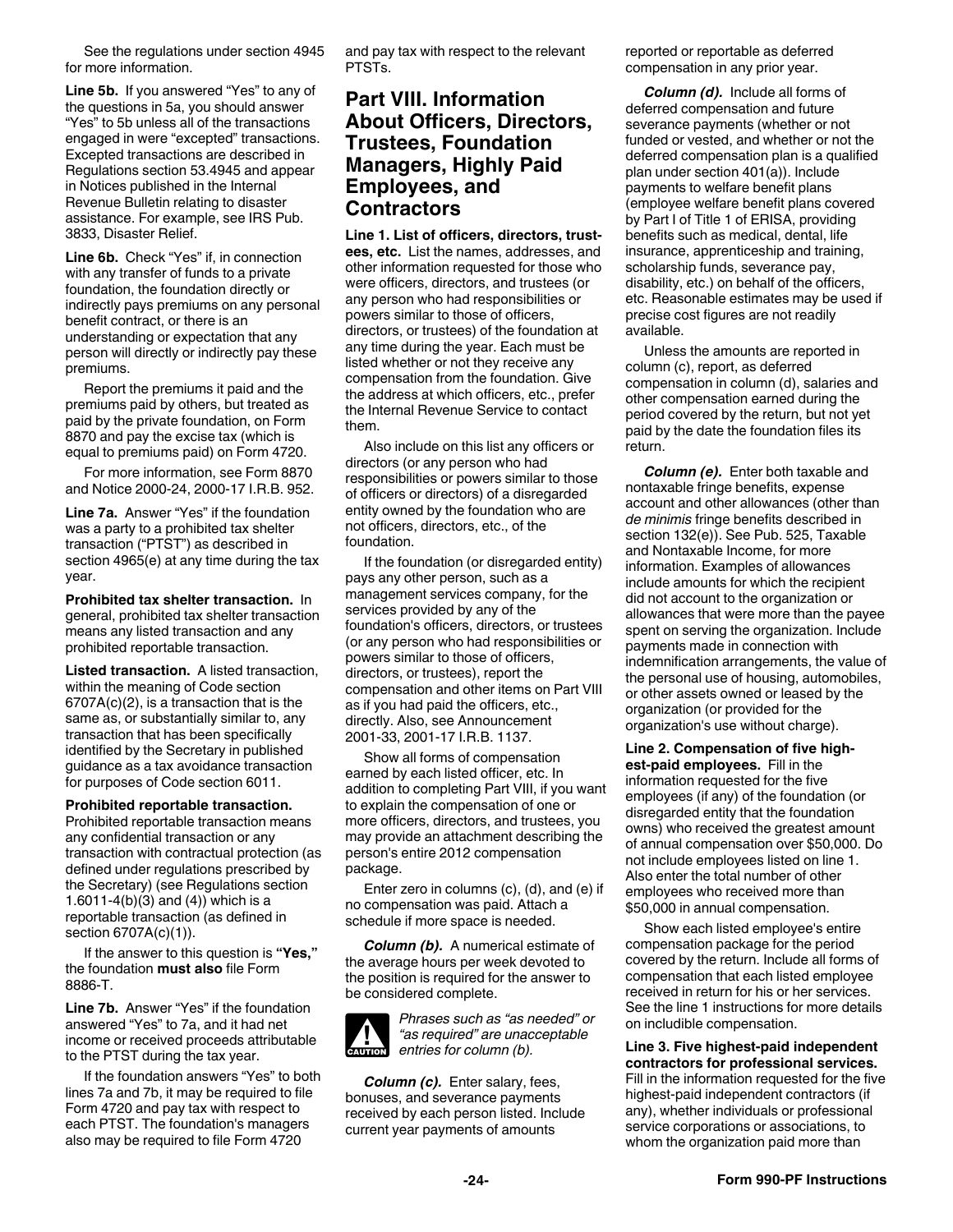<span id="page-24-0"></span>\$50,000 for the year to perform personal services of a professional nature for the organization (for example, attorneys, accountants, and doctors). Also show the total number of all other independent contractors who received more than \$50,000 for the year for performing professional services.

### **Part IX-A. Summary of Direct Charitable Activities**

List the foundation's four largest programs as measured by the direct and indirect expenses attributable to each that consist of the direct active conduct of charitable activities. Whether any expenditure is for the direct active conduct of a charitable activity is determined, generally, by the definitions and special rules of section 4942(j)(3) and the related regulations, which define a private operating foundation.

Except for significant involvement grant programs, described below, do not include in Part IX-A any grants or expenses attributable to administering grant programs, such as reviewing grant applications, interviewing or testing applicants, selecting grantees, and reviewing reports relating to the use of the grant funds.

Include scholarships, grants, or other payments to individuals as part of an active program in which the foundation maintains some significant involvement. Related administrative expenses should also be included. Examples of active programs and definitions of the term "significant involvement" are provided in Regulations sections 53.4942(b)-1(b)(2) and 53.4942(b)-1(d).

Do not include any program-related investments (reportable in Part IX-B) in the description and expense totals, but be sure to include qualified set-asides for direct charitable activities reported on line 3 of Part XII. Also, include in Part IX-A amounts paid or set aside to acquire assets used in the direct active conduct of charitable activities.

Expenditures for direct charitable activities include, among others, amounts paid or set aside to:

1. Acquire or maintain the operating assets of a museum, library, or historic site or to operate the facility;

2. Provide goods, shelter, or clothing to indigent or disaster victims if the foundation maintains some significant involvement in the activity rather than merely making grants to the recipients;

3. Conduct educational conferences and seminars;

4. Operate a home for the elderly or disabled;

5. Conduct scientific, historic, public policy, or other research with significance beyond the foundation's grant program that does not constitute a prohibited attempt to influence legislation;

6. Publish and disseminate the results of such research, reports of educational conferences, or similar educational material;

7. Support the service of foundation staff on boards or advisory committees of other charitable organizations or on public commissions or task forces;

8. Provide technical advice or assistance to a governmental body, a governmental committee, or subdivision of either, in response to a written request by the governmental body, committee, or subdivision;

9. Conduct performing arts performances; or

10. Provide technical assistance to grantees and other charitable organizations. This assistance must have significance beyond the purposes of the grants made to the grantees and must not consist merely of monitoring or advising the grantees in their use of the grant funds. Technical assistance involves the furnishing of expert advice and related assistance regarding, for example:

a. Compliance with governmental regulations,

b. Reducing operating costs or increasing program accomplishments,

c. Fundraising methods, and

d. Maintaining complete and accurate financial records.

Report both direct and indirect expenses in the expense totals. Direct expenses are those that can be specifically identified as connected with a particular activity. These include, among others, compensation and travel expenses of employees and officers directly engaged in an activity, the cost of materials and supplies utilized in conducting the activity, and fees paid to outside firms and individuals in connection with a specific activity.

Indirect (overhead) expenses are those that are not specifically identified as connected with a particular activity but that relate to the direct costs incurred in conducting the activity. Examples of indirect expenses include:

- Occupancy expenses;
- Supervisory and clerical compensation;
- Repair, rental, and maintenance of  $\bullet$ equipment;

Expenses of other departments or cost centers (such as accounting, personnel, and payroll departments or units) that service the department or function that incurs the direct expenses of conducting an activity; and

Other applicable general and administrative expenses, including the compensation of top management, to the extent reasonably allocable to a particular activity.

No specific method of allocation is required. The method used, however, must be reasonable and must be used consistently.

Examples of acceptable allocation methods include:

Compensation allocated on a time basis,

Employee benefits allocated on the basis of direct salary expenses,

• Travel, conference, and meeting expenses charged directly to the activity that incurred the expense,

 $\bullet$ Occupancy expenses allocated on a space-utilized basis, and

Other indirect expenses allocated on the basis of direct salary expenses or total direct expenses.

### **Part IX-B. Summary of Program-Related Investments**

**Program-related investment.** Section 4944(c) and corresponding regulations define a program-related investment as one that is made primarily to accomplish a charitable purpose of the foundation and no substantial purpose of which is to produce investment income or a capital gain from the sale of the investment. Examples of program-related investments include educational loans to individuals and low-interest loans to other section 501(c)(3) organizations.

**General instructions.** Include only those investments that were reported in Part XII, line 1b for the current year. Do not include any investments made in any prior year even if they were still held by the foundation at the end of 2012.

Investments consisting of loans to individuals (such as educational loans) are not required to be listed separately but may be grouped with other program-related investments of the same type. Loans to other section 501(c)(3) organizations and all other types of program-related investments must be listed separately on lines 1 through 3 or on an attachment.

**Lines 1 and 2.** List the two largest program-related investments made by the foundation in 2012, whether or not the investments were still held by the foundation at the end of the year.

**Line 3.** Combine all other program-related investments and enter the total on the line 3 Amount column. List the individual investments or groups of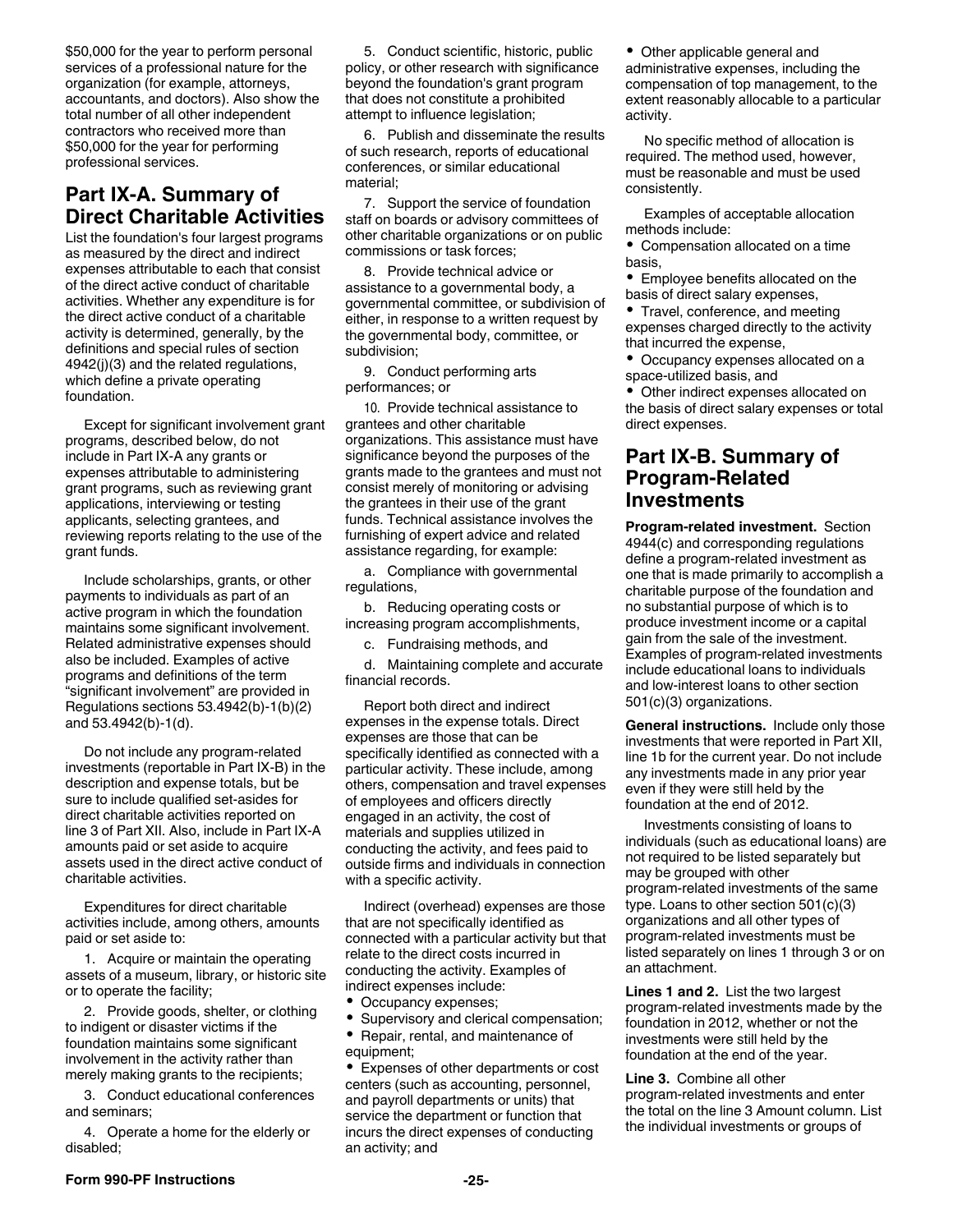<span id="page-25-0"></span>investments included (attach a schedule if necessary).



*The total of lines 1 through 3 in the Amount column must equal the amount reported on line 1b of* 

### **Part X. Minimum Investment Return**

**Who must complete this section?** All domestic foundations must complete Part X.

Foreign foundations that checked box D2 on page 1 do not have to complete Part X unless claiming status as a private operating foundation.

Private operating foundations described in sections 4942(j)(3) or 4942(j) (5) must complete Part X in order to complete Part XIV.

**Overview.** A private foundation that is not a private operating foundation must pay out, as qualifying distributions, its minimum investment return. This is generally 5% of the total fair market value of its noncharitable assets, subject to further adjustments as explained in the instructions for Part XI. The amount of this minimum investment return is figured in Part X and is used in Part XI to figure the amount required to be paid out (the distributable amount).

**Minimum investment return.** In figuring the minimum investment return, include only those assets that are not actually used or held for use by the organization for a charitable, educational, or other similar function that contributed to the charitable status of the foundation. Cash on hand and on deposit is considered used or held for use for charitable purposes only to the extent of the reasonable cash balances reported in Part X, line 4. See the instructions for lines 1b and 4 below.

Assets held for the production of income or for investment are not considered to be used directly for charitable functions even though the income from the assets is used for charitable functions. It is a factual question whether an asset is held for the production of income or for investment rather than used or held for use directly by the foundation for charitable purposes.

For example, an office building used to provide offices for employees engaged in managing endowment funds for the foundation is not considered an asset used for charitable purposes.

*Dual-use property.* When property is used both for charitable and other purposes, the property is considered used entirely for charitable purposes if 95% or more of its total use is for that purpose. If

less than 95% of its total use is for charitable purposes, a reasonable allocation must be made between charitable and noncharitable use.

*Excluded property.* Certain assets are excluded entirely from the computation of the minimum investment return. These include pledges of grants and contributions to be received in the future and future interests in estates and trusts.

**Line 1a. Average monthly fair market value of securities.** If market quotations are readily available, a foundation may use any reasonable method to determine the average monthly fair market value of securities such as common and preferred stock, bonds, and mutual fund shares, as long as that method is consistently used. For example, a value for a particular month might be determined by the closing price on the first or last trading days of the month or an average of the closing prices on the first and last trading days of the month. Market quotations are considered readily available if a security is any of the following:

Listed on the New York or American Stock Exchange or any city or regional exchange in which quotations appear on a daily basis, including foreign securities listed on a recognized foreign national or regional exchange,

• Regularly traded in the national or regional over-the-counter market for which published quotations are available, or

Locally traded, for which quotations can be readily obtained from established brokerage firms.

If securities are held in trust for, or on behalf of, a foundation by a bank or other financial institution that values those securities periodically using a computer pricing system, a foundation may use that system to determine the value of the securities. The system must be acceptable to the IRS for federal estate tax purposes.

The foundation may reduce the fair market value of securities only to the extent that it can establish that the securities could only be liquidated in a reasonable period of time at a price less than the fair market value because of:

The size of the block of the securities,

The fact that the securities held are ٠ securities in a closely held corporation, or The fact that the sale of the securities would result in a forced or distress sale.

Any reduction in value allowed under these provisions may not be more than 10% of the fair market value (determined without regard to any reduction in value).

Also, see Regulations sections 53.4942(a)-2(c)(4)(i)(b), (c), and (iv)(a). **Line 1b. Average of monthly cash balances.** Compute cash balances on a monthly basis by averaging the amount of cash on hand on the first and last days of each month. Include all cash balances and amounts that may be used for charitable purposes (see line 4 below) or set aside and taken as a qualifying distribution (see *Part XII*).

**Line 1c. Fair market value of all other assets.** The fair market value of assets other than securities is determined annually except as described below. The valuation may be made by private foundation employees or by any other person even if that person is a disqualified person. If the IRS accepts the valuation, it is valid only for the tax year for which it is made. A new valuation is required for the next tax year.

*5-year valuation.* A written, certified, and independent appraisal of the fair market value of any real estate, including any improvements, may be determined on a 5-year basis by a qualified person.

The qualified person may not be a disqualified person (see *General Instruction C*) with respect to the private foundation or an employee of the foundation.

Commonly accepted valuation methods must be used in making the appraisal. A valuation based on acceptable methods of valuing property for federal estate tax purposes will be considered acceptable.

The appraisal must include a closing statement that, in the appraiser's opinion, the appraised assets were valued according to valuation principles regularly employed in making appraisals of such property, using all reasonable valuation methods. The foundation must keep a copy of the independent appraisal for its records. If a valuation is reasonable, the foundation may use it for the tax year for which the valuation is made and for each of the 4 following tax years.

Any valuation of real estate by a certified independent appraisal may be replaced during the 5-year period by a subsequent 5-year certified independent appraisal or by an annual valuation as described above. The most recent valuation should be used to compute the foundation's minimum investment return.

If the valuation is made according to the above rules, the IRS will continue to accept it during the 5-year period for which it applies even if the actual fair market value of the property changes during the period.

*Valuation date.* An asset required to be valued annually may be valued as of any day in the private foundation's tax year, provided the foundation values the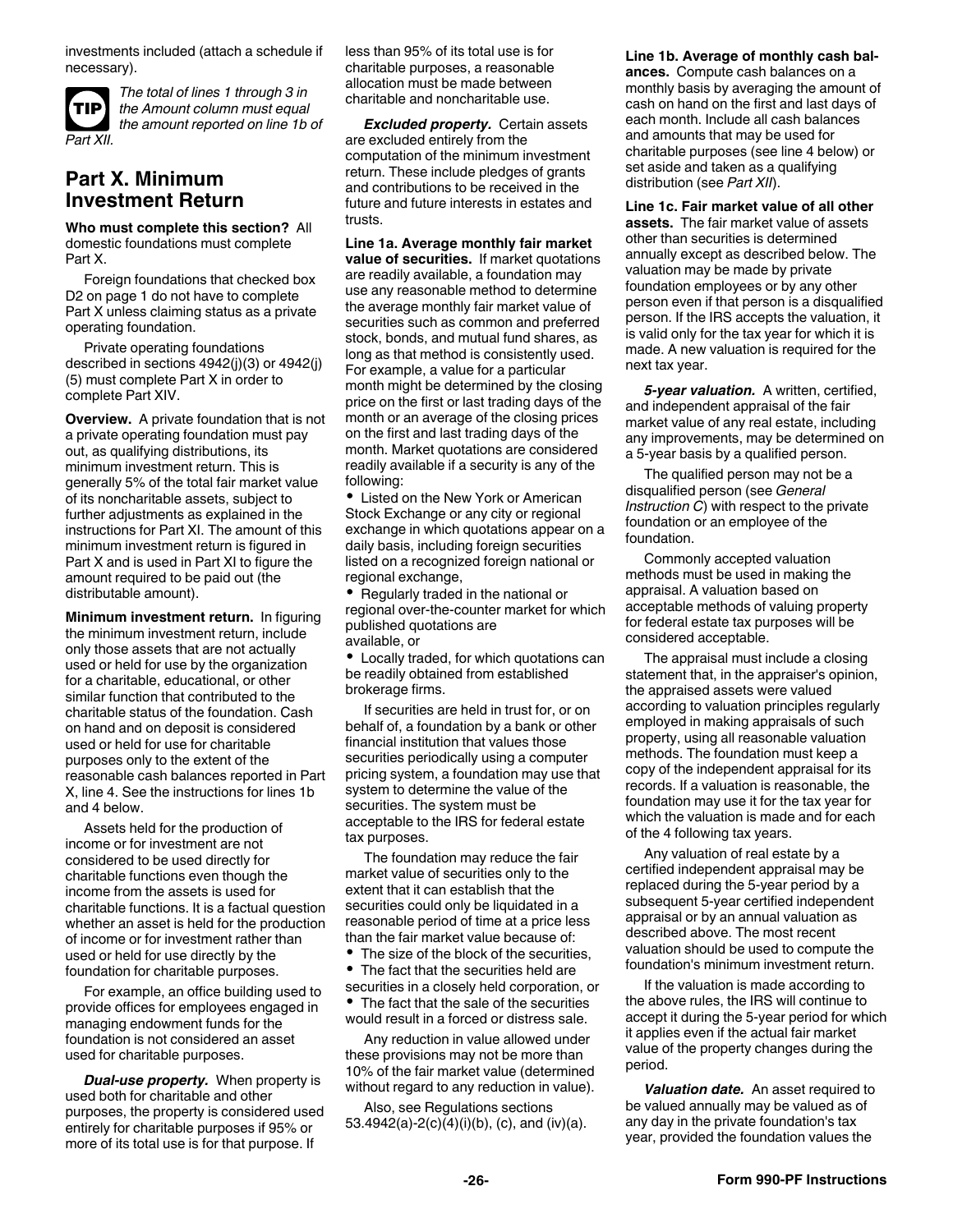<span id="page-26-0"></span>asset as of that date in all tax years. However, a valuation of real estate determined on a 5-year basis by a certified, independent appraisal may be made as of any day in the first tax year of the foundation to which the valuation applies.

*Assets held for less than a tax year.*  To determine the value of an asset held less than 1 tax year, divide the number of days the foundation held the asset by the number of days in the tax year. Multiply the result by the fair market value of the asset.

**Line 1e. Reduction claimed for blockage or other factors.** If the fair market value of any securities, real estate holdings, or other assets reported on lines 1a and 1c reflects a blockage discount, marketability discount, or other reduction from full fair market value because of the size of the asset holding or any other factor, enter on line 1e the aggregate amount of the discounts claimed. Attach an explanation that includes the following information for each asset or group of assets involved:

1. A description of the asset or asset group (for example, 20,000 shares of XYZ, Inc., common stock),

2. For securities, the percentage of the total issued and outstanding securities of the same class that is represented by the foundation's holding,

3. The fair market value of the asset or asset group before any claimed blockage discount or other reduction,

4. The amount of the discount claimed, and

5. A statement that explains why the claimed discount is appropriate in valuing the asset or group of assets for section 4942 purposes.

In the case of securities, there are certain limitations on the size of the reduction in value that can be claimed. See the instructions for Part X, line 1a.

**Line 2. Acquisition indebtedness.**  Enter the total acquisition indebtedness that applies to assets included on line 1. For details, see section 514(c)(1).

**Line 4. Cash deemed held for charitable activities.** Foundations may exclude from the assets used in the minimum investment return computation the reasonable cash balances necessary to cover current administrative expenses and other normal and current disbursements directly connected with the charitable, educational, or other similar activities. The amount of cash that may be excluded is all assets (minus any acquisition indebtedness) as computed in Part X, line 3. However, if under the facts and

circumstances an amount larger than the deemed amount is necessary to pay expenses and disbursements, then you may enter the larger amount instead of 1**<sup>1</sup>** % of the fair market value on line 4. If you use a larger amount, attach an explanation.

**Line 6. Short tax periods.** If the foundation's tax period is less than 12 months, determine the applicable percentage by dividing the number of days in the short tax period by 365 (or 366 in a leap year). Multiply the result by 5%. Then multiply the modified percentage by the amount on line 5 and enter the result on line 6.

### **Part XI. Distributable Amount**

If the organization is claiming status as a private operating foundation described in section  $4942(j)(3)$  or  $(j)(5)$  or if it is a foreign foundation that checked box D2 on page 1, check the box in the heading for Part XI. You do not need to complete this part. See the Part XIV instructions for more details on private operating foundations.

Section 4942(j)(5) foundations are classified as private operating foundations for purposes of section 4942 only if they meet the requirements of Regulations section 53.4942(b)-1(a)(2).

The distributable amount for 2012 is the amount that the foundation must distribute by the end of 2013 as qualifying distributions to avoid the 30% tax on the undistributed portion.

**Line 4.** Enter the total of recoveries of amounts treated as qualifying distributions for any year under section 4942(g). Include recoveries of part or all (as applicable) of grants previously made, proceeds from the sale or other disposition of property whose cost was treated as a qualifying distribution when the property was acquired, and any amount set aside under section 4942(g) to the extent it is determined that this amount is not necessary for the purposes of the set-aside.

**Line 6. Deduction from distributable amount.** If the foundation was organized before May 27, 1969, and its governing instrument or any other instrument continues to require the accumulation of income after a judicial proceeding to reform the instrument has terminated, then the income required to be accumulated must be subtracted from the distributable amount beginning with the first tax year after the tax year in which the judicial proceeding was terminated. (See the instructions for Part VII-A, line 6.)

### **Part XII. Qualifying Distributions**

**2** Qualifying distributions are arrivants "Qualifying distributions" are amounts spent or set aside for religious, educational, or similar charitable purposes. The total amount of qualifying distributions for any year is used to reduce the distributable amount for specified years to arrive at the undistributed income (if any) for those years.

**Line 1a. Expenses, contributions, gifts, etc.** Enter the amount from Part I, line 26, column (d). However, if the borrowed funds election applies, add the total of the repayments during the year to the amount from Part I, line 26, column (d), and enter it on line 1a.

*Borrowed funds.* If the foundation borrowed money in a tax year beginning before January 1, 1970, or later borrows money under a written commitment binding on December 31, 1969, the foundation may elect to treat any repayments of the loan principal after December 31, 1969, as qualifying distributions at the time of repayment, rather than at the earlier time that the borrowed funds were actually distributed, only if:

1. The money is used to make expenditures for a charitable or similar purpose, and

2. Repayment on the loan did not start until a year beginning after 1969.

On these loans, deduct any interest payment from gross income to compute adjusted net income in the year paid.

*Election.* To make this election, attach a statement to Form 990-PF for the first tax year beginning after 1969 in which a repayment of loan principal is made and for each tax year after that in which any repayment of loan principal is made. The statement should show:

- The lender's name and address,
- The amount borrowed.

• The specific use of the borrowed funds, and

• The private foundation's election to treat repayments of loan principal as qualifying distributions.

**Line 1b. Program-related investments.** Enter the total of the "Amount" column from Part IX-B. See the Part IX-B instructions for the definition of program-related investments.

generally 1<sup>1</sup>/<sub>2</sub>% of the fair market value of proceeding was terminated (See the the smount will be paid for the specific **Line 3. Amounts set aside.** Amounts set aside may be treated as qualifying distributions only if the private foundation establishes to the satisfaction of the IRS that the amount will be paid for the specific project within 60 months from the date of the first set-aside and meets 1 or 2 below.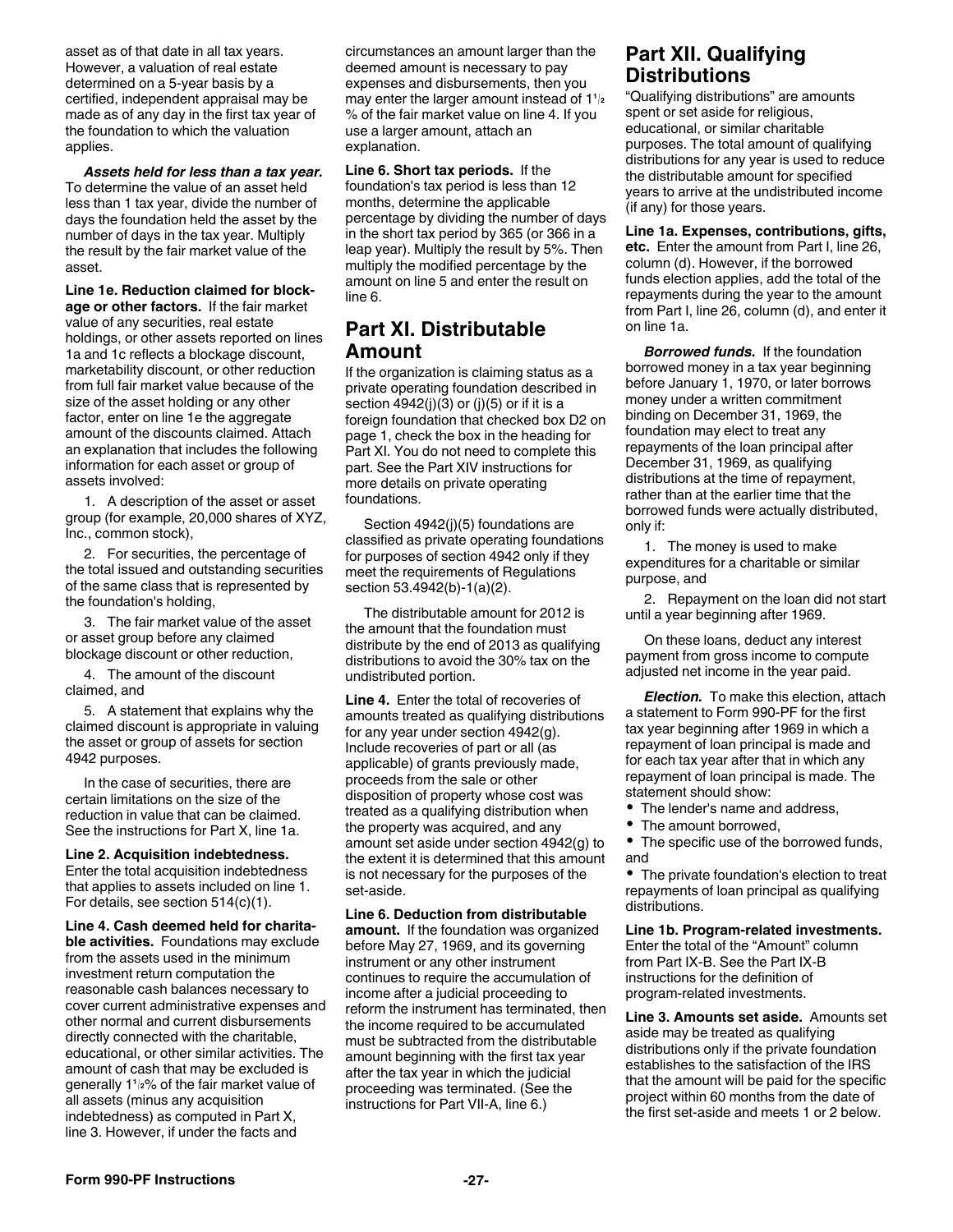<span id="page-27-0"></span>1. The project can be better accomplished by a set-aside than by the immediate payment of funds (suitability test).

2. The private foundation meets the requirements of section 4942(g)(2)(B)(ii) (cash distribution test).

*Set-aside under item 1.* For any set-aside under 1 above, the private foundation must apply for IRS approval by the end of the tax year in the amount of the set- aside. The request for approval is submitted with Form 8940, Request for Miscellaneous Determination, under section 507, 509(a), 4940, 4942, 4945, and 6033. The instructions to Form 8940 provide what information is required to be included with the set-aside ruling request. Send completed Form 8940, user fee payment, and all other required information to:

> Internal Revenue Service P.O. Box 12192 Covington, KY 41012-0192

If you are using express mail or a delivery service, send Form 8940, user fee payment, and all other required information to:

> Internal Revenue Service 201 West Rivercenter Blvd. Attn. Extracting Stop 312 Covington, KY 41011

The application for approval must give all of the following information:

The nature and purposes of the specific project and the amount of the set-aside for which approval is requested,

• The amounts and approximate dates of any planned additions to the set-aside after its initial establishment,

• The reasons why the project can be better accomplished by the set-aside than by the immediate payment of funds,

A detailed description of the project, including estimated costs, sources of any future funds expected to be used for completion of the project, and the location(s) (general or specific) of any physical facilities to be acquired or constructed as part of the project, and

A statement of an appropriate foundation manager that the amounts set aside will actually be paid for the specific project within a specified period of time ending within 60 months after the date of the first set-aside, or a statement explaining why the period for paying the amount set aside should be extended and indicating the extension of time requested. (Include in this statement the reason why the proposed project could not be divided into two or more projects covering periods of no more than 60 months each.)

*Set-aside under item 2. For any* set-aside under 2 above, the private foundation must attach a schedule to its annual information return showing how the requirements are met. A schedule is required for the year of the set-aside and for each subsequent year until the set-aside amount has been distributed. See Regulations section 53.4942(a)-3(b) (7)(ii) for specific requirements.

**Line 5. Reduced tax on investment income under section 4940(e).** If the organization does not qualify for the 1% tax under section 4940(e), enter zero. See Parts V and VI of the instructions.

### **Part XIII. Undistributed Income**

If you checked box D2 on page 1, do not fill in this part.

If the organization is a private operating foundation for any of the years shown in Part XIII, do not complete the portions of Part XIII that apply to those years. If there are excess qualifying distributions for any tax year, do not carry them over to a year in which the organization is a private operating foundation or to any later year. For example, if a foundation made excess qualifying distributions in 2010 and became a private operating foundation in 2012, the excess qualifying distributions from 2010 could be applied against the distributable amount for 2011 but not to any year after 2011.

The purpose of this part is to enable the foundation to comply with the rules for applying its qualifying distributions for the year 2012. In applying the qualifying distributions, there are three basic steps.

1. Reduce any undistributed income for 2011 (but not below zero).

2. The organization may use any part or all remaining qualifying distributions for 2012 to satisfy elections. For example, if undistributed income remained for any year before 2011, it could be reduced to zero or, if the foundation wished, the distributions could be treated as distributions out of corpus.

3. If no elections are involved, apply remaining qualifying distributions to the 2012 distributable amount on line 4d. If the remaining qualifying distributions are greater than the 2012 distributable amount, the excess is treated as a distribution out of corpus on line 4e.

If for any reason the 2012 qualifying distributions do not reduce any 2011 undistributed income to zero, the amount not distributed is subject to a 30% tax. If the 2011 income remains undistributed at the end of 2013, it could be subject again to the 30% tax. Also, see section 4942(b) for the circumstances under which a second-tier tax could be imposed.

**Excess distribution carryovers.** An excess of qualifying distributions is created for a particular tax year (and available as a carryover for the five succeeding years) if the total qualifying distributions treated as made out of the undistributed income for the year or out of corpus with respect to the year (other than amounts distributed in satisfaction of sections 170(b)(1)(F)(ii) or 4942(g)(3) or applied to a prior tax year by election) exceeds the distributable amount for the year. See Regulations section 53.4942(a)-3(e)(2). Thus, in no case does the excess for the particular tax year exceed the qualifying distributions for the year less the distributable amount for the year.

*Example.* X Foundation has an excess distribution carryover of \$100,000 from 5 years ago that will expire to the extent that it is not used in its current tax year. For its current tax year, X Foundation has a distributable amount of \$110,000, qualifying distributions also of \$90,000, and no undistributed income from prior years. X Foundation does not elect to distribute any part of its qualifying distributions in satisfaction of sections 170(b)(1)(F)(ii) or 4942(g)(3). Under these circumstances, X Foundation has no excess distributions for its current tax year. X Foundation may apply \$20,000 of its \$100,000 carryover from 5 years ago to its undistributed income in the current tax year, but the remaining \$80,000 must expire. X Foundation cannot create an excess distribution for its current tax year by electing to treat all or part of its qualifying distributions for the current year as made out of corpus and applying the \$100,000 carryover from the prior year in satisfaction of its distributable amount for the current year.

**Line 1. Distributable amount.** Enter the distributable amount for 2012 from Part XI, line 7.

**Line 2. Undistributed income.** Enter the distributable amount for 2011 and amounts for earlier years that remained undistributed at the beginning of the 2012 tax year.

**Line 2b.** Enter the amount of undistributed income for years before 2011.

**Line 3. Excess distributions carryover to 2012.** If the foundation has made excess distributions out of corpus in prior years, which have not been applied in any year, enter the amount for each year. Do not enter an amount for a particular year if the organization was a private operating foundation for any later year.

**Lines 3a through 3e.** Enter the amount of any excess distribution made on the line for each year listed. Do not include any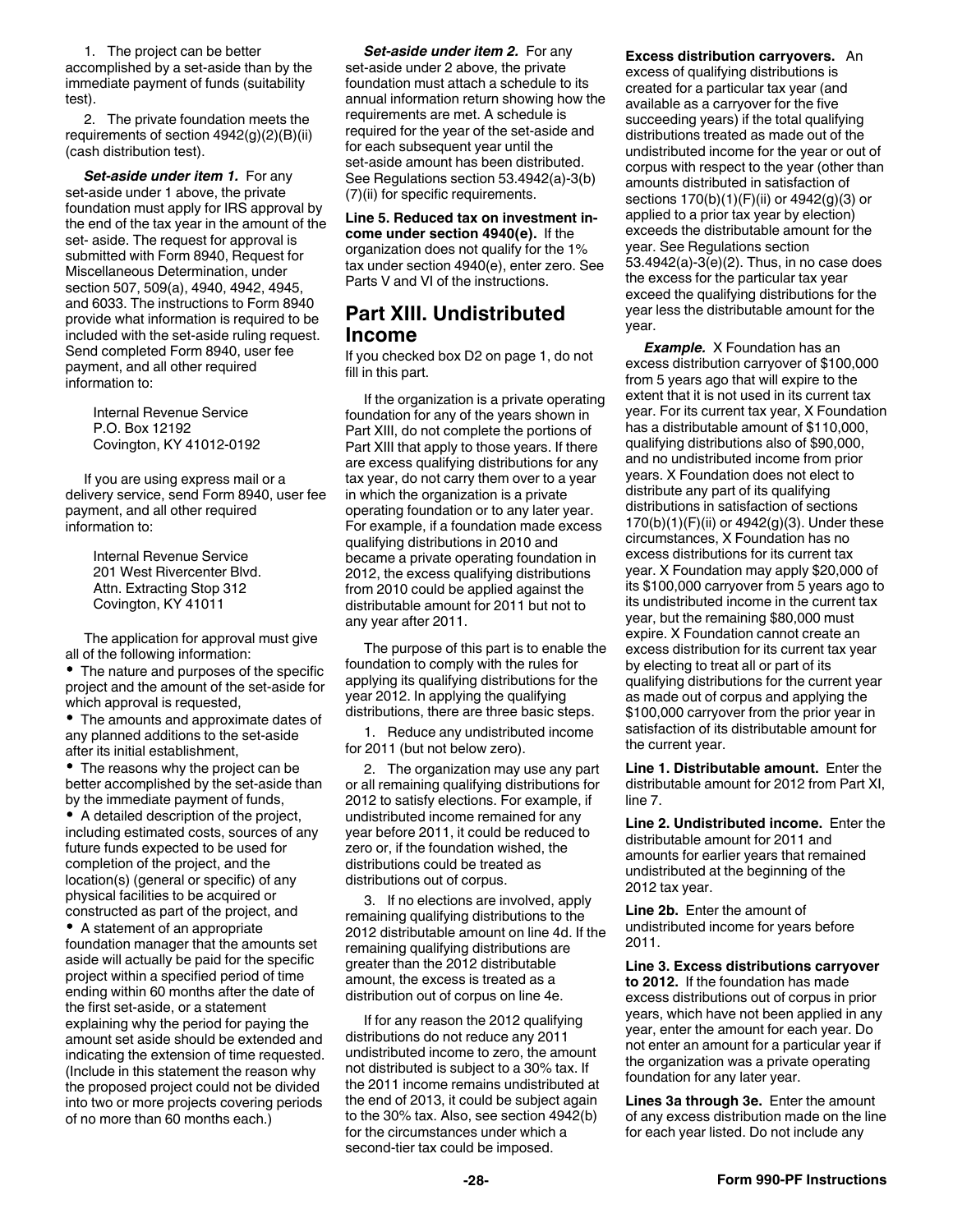<span id="page-28-0"></span>amount that was applied against the distributable amount of an earlier year or that was already used to meet pass-through distribution requirements. (See the instructions for line 7.)

**Line 3f.** This amount can be applied in 2012.

**Line 4. Qualifying distributions.** Enter the total amount of qualifying distributions made in 2012 from Part XII, line 4. The total of the amounts applied on lines 4a through 4e is equal to the qualifying distributions made in 2012.

**Line 4a.** The qualifying distributions for 2012 are first used to reduce any undistributed income remaining from 2011. Enter only enough of the 2012 qualifying distributions to reduce the 2011 undistributed income to zero.

**Lines 4b and 4c.** If there are any 2012 qualifying distributions remaining after reducing the 2011 undistributed income to zero, one or more elections can be made under Regulations section 53.4942(a)-3(d) (2) to apply all or part of the remaining qualifying distributions to any undistributed income remaining from years before 2011 or to apply to corpus.

*A foundation may make a corpus election on line 4c in order to*  **z**<br>*qualify under section 170(b)(1)(F) (ii) for the benefit of its contributors, or in order for a foundation grantor to the foundation to obtain a qualifying distribution under section 4942(g)(3), as described in the Part XIII, line 7 instructions. A foundation cannot make a corpus election on line 4c in an attempt to create or increase an excess distributions carryover for the current year on line 10e by applying excess distribution carryovers to its current-year distributable amount on line 5. See Regulations section 53.4942(a)-3(e)(2).*

*Elections.* To make these elections, the organization must file a statement with the IRS or attach a statement, as described in the above regulations section, to Form 990-PF. An election made by filing a separate statement with the IRS must be made within the year for which the election is made. Otherwise, attach a statement to the Form 990-PF filed for the year the election was made.

*Where to enter.* If the organization elected to apply all or part of the remaining amount to the undistributed income remaining from years before 2011, enter the amount on line 4b.

If the organization elected to treat those qualifying distributions as a distribution out of corpus, enter the amount on line 4c.



*4c without submitting the required statement is not considered a* 

**Line 4d.** Treat as a distribution of the distributable amount for 2012 any qualifying distributions for 2012 that remain after reducing the 2011 undistributed income to zero and after electing to treat any part of the remaining distributions as a distribution out of corpus or as a distribution of a prior year's undistributed income. Enter only enough of the remaining 2012 qualifying distributions to reduce the 2012 distributable amount to zero.

**Line 4e.** Any 2012 qualifying distributions remaining after reducing the 2012 distributable amount to zero should be treated as an excess distribution out of corpus. This amount may be carried over and applied to later years.

#### **Line 5. Excess qualifying distributions carryover applied to 2012.** The foundation may apply excess qualifying

distribution carryovers from its five prior years to its current-year undistributed income, but only to the extent that the undistributed income exceeds its qualifying distributions for the year. For example, if for the tax year X Foundation has a distributable amount of \$1,000, qualifying distributions of \$800 which it elects to treat as made out of corpus, prior-year carryovers of \$700, and no undistributed income for prior years, then it may apply only \$200 of the carryovers to its current-year undistributed income. See Regulations section 53.4942(a)-3(e)(1).

Enter any excess qualifying distributions from line 3, which were applied to 2012, in both the Corpus column and the 2012 column. Apply the oldest excess qualifying distributions first. Thus, the organization will apply any excess qualifying distributions carried forward from 2007 before those from later years.

**Line 6a.** Add lines 3f, 4c, and 4e. Subtract line 5 from the total. Enter the net total in the Corpus column.

**Line 6c.** Enter only the undistributed income from 2010 and prior years for which either a notice of deficiency under section 6212(a) has been mailed for the section 4942(a) first-tier tax, or on which the first-tier tax has been assessed because the organization filed a Form 4720 for a tax year that began before 2011.

**Lines 6d and 6e.** These amounts are taxable under the provisions of section 4942(a), except for any part that is due solely to improper valuation of assets to which the provisions of section 4942(a)(2) are being applied (see *Part VII-B, line 2b*). Report the taxable amount on Form 4720. If the exception applies, attach an explanation.

**Line 6f.** In the 2012 column, enter the amount by which line 1 is more than the total of lines 4d and 5. This is the undistributed income for 2012. The organization must distribute the amount shown by the end of its 2013 tax year so that it will not be liable for the tax on undistributed income.

#### **Line 7. Distributions out of corpus for 2012 pass-through distributions.**

If the foundation is the donee and receives a contribution from another private foundation, the donor foundation may treat the contribution as a qualifying distribution only if the donee foundation makes a distribution equal to the full amount of the contribution and the distribution is a qualifying distribution that is treated as a distribution of corpus. The donee foundation must, no later than the close of the first tax year after the tax year in which it receives the contributions, distribute an amount equal in value to the contributions received in the prior tax year and have no remaining undistributed income for the prior year. For example, if private foundation X received \$1,000 in tax year 2011 from foundation Y, foundation X would have to distribute the \$1,000 as a qualifying distribution out of corpus by the end of 2012 and have no remaining undistributed income for 2011.

If a private foundation receives a contribution from an individual or a corporation and the individual is seeking the 50% contribution base limit on deductions for the tax year (or the individual or corporation is not applying the limit imposed on deductions for contributions to the foundation of capital gain property), the foundation must comply with certain distribution requirements.

By the 15th day of the 3rd month after the end of the tax year in which the foundation received the contributions, the donee foundation must distribute as qualifying distributions out of corpus:

a. An amount equal to 100% of all contributions received during the year in order for the individual contributor to receive the benefit of the 50% limit on deductions, and

b. Distribute all contributions of property only so that the individual or corporation making the contribution is not subject to the section 170(e)(1)(B)(ii) limitations.

If the organization is applying excess distributions from prior years (for instance, any part of the amount in Part XIII, line 3f) to satisfy the distribution requirements of section 170(b)(1)(F) or 4942(g)(3), it must make the election under Regulations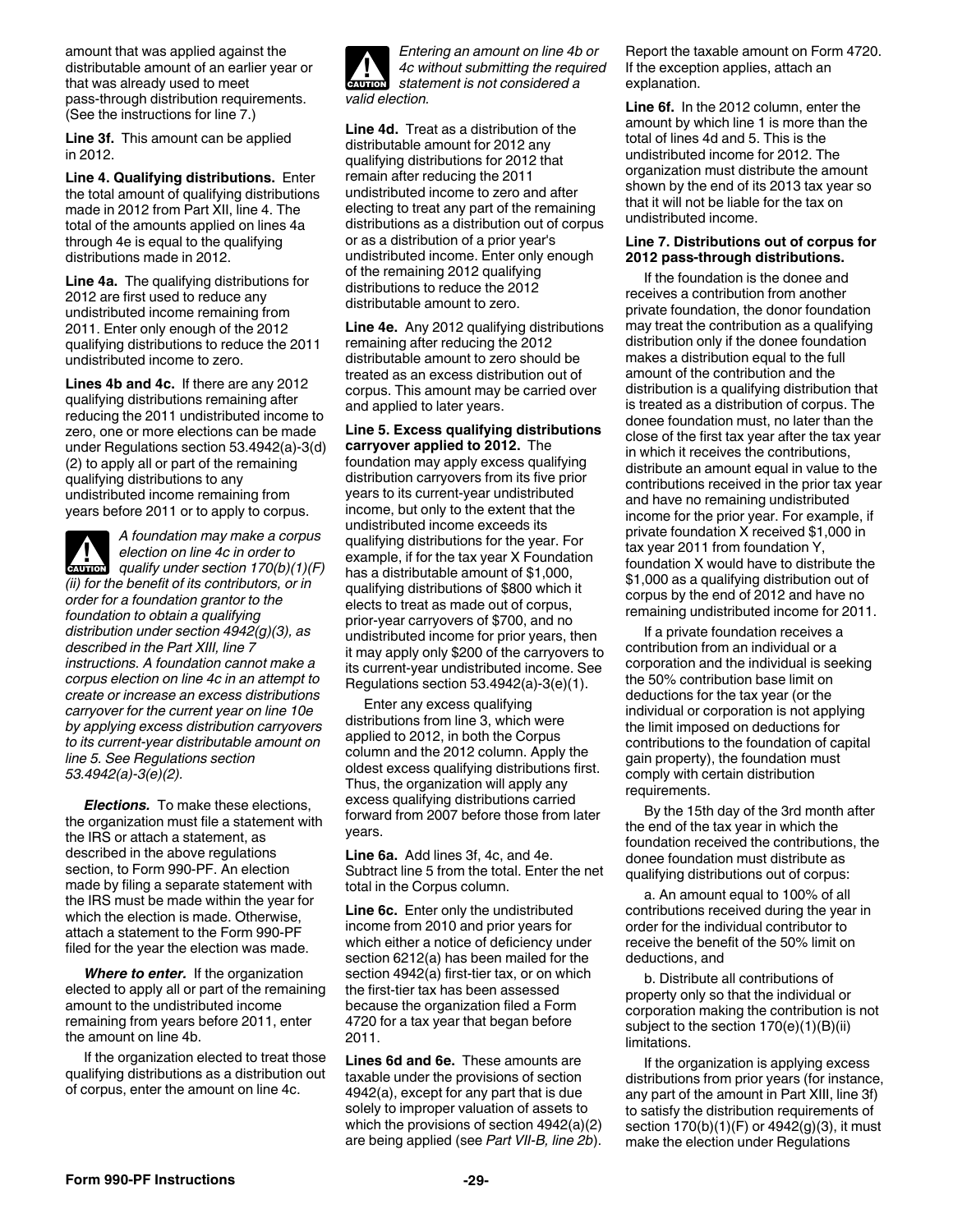<span id="page-29-0"></span>section 53.4942(a)-3(c)(2). Also, see Regulations section 1.170A-9(h)(2).

Enter on line 7 the total distributions out of corpus made to satisfy the restrictions on amounts received from donors described above.

### **Line 8. Outdated excess distributions**

**carryover.** Because of the 5-year carryover limitation under section 4942(i) (2), the organization must reduce any excess distributions carryover by any amounts from 2007 that were not applied in 2012.

**Line 9. Excess distributions carryover to 2013.** Enter the amount by which line 6a is more than the total of lines 7 and 8. This is the amount the organization may apply to 2013 and following years. Line 9 can never be less than zero.

**Line 10. Analysis of line 9.** In the space provided for each year, enter the amount of excess distributions carryover from that year that has not been applied as of the end of the 2012 tax year. If there is an amount on the line for 2008, it must be applied by the end of the 2013 tax year since the 5-year carryover period for 2008 ends in 2013.

### **Part XIV. Private Operating Foundations**

All organizations that claim status as private operating foundations under section 4942(j)(3) or (5) for 2012 must complete Part XIV.

**Certain elderly care facilities (section 4942(j)(5)).** For purposes of section 4942 only, certain elderly care facilities may be classified as private operating foundations. To be so classified, they must be operated and maintained for the principal purpose explained in section 4942(j)(5) and also meet the endowment test described below.

If the foundation is a section  $4942(i)(5)$ organization, complete only lines 1a, 1b, 2c, 2d, 2e, and 3b. Enter "N/A" on all other lines in the Total column for Part XIV.

**Private operating foundation (section 4942(j)(3)).** The term "private operating foundation" means any private foundation that spends at least 85% of the smaller of its adjusted net income or its minimum investment return directly for the active conduct of the exempt purpose or functions for which the foundation is organized and operated (the Income Test) and that also meets one of the three tests below.

1. Assets test. 65% or more of the foundation's assets are devoted directly to those activities or functionally related businesses, or both; or 65% or more of the foundation's assets are stock of a corporation that is controlled by the foundation, and substantially all of the

assets of the corporation are devoted to those activities or functionally related businesses.

2. Endowment test. The foundation normally makes qualifying distributions directly for the active conduct of the exempt purpose or functions for which it is organized and operated in an amount that is two-thirds or more of its minimum investment return.

3. Support test. The foundation normally receives 85% or more of its support (other than gross investment income as defined in section 509(e)) from the public and from five or more exempt organizations that are not described in section 4946(a)(1)(H) with respect to each other or the recipient foundation. Not more than 25% of the support (other than gross investment income) normally may be received from any one of the exempt organizations and not more than one-half of the support normally may be received from gross investment income.

See regulations under section 4942 for the meaning of "directly for the active conduct" of exempt activities for purposes of these tests.

*Complying with these tests.* A foundation may meet the income test and either the assets, endowment, or support test by satisfying the tests for any 3 years during a 4-year period consisting of the tax year in question and the 3 immediately preceding tax years. It may also meet the tests based on the total of all related amounts of income or assets held, received, or distributed during that 4-year period. A foundation may not use one method for satisfying the income test and another for satisfying one of the three alternative tests. Thus, if a foundation meets the income test on the 3-out-of-4 year basis for a particular tax year, it may not use the 4-year aggregation method for meeting one of the three alternative tests for that same year.

In completing line 3c(3) of Part XIV under the aggregation method, the largest amount of support from an exempt organization will be based on the total amount received for the 4-year period from any one exempt organization.

A new private foundation must use the aggregation method to satisfy the tests for its first tax year in order to be treated as a private operating foundation from the beginning of that year. It must continue to use the aggregation method for its 2nd and 3rd tax years to maintain its status for those years.

### **Part XV. Supplementary Information**

Complete this part only if the foundation had assets of \$5,000 or more at any time during the year. This part does not apply

to a foreign foundation that during its entire period of existence received substantially all (85% or more) of its support (other than gross investment income) from sources outside the United States.

**Line 2.** In the space provided (or in an attachment, if necessary), furnish the required information about the organization's grant, scholarship, fellowship, loan, etc., programs. In addition to restrictions or limitations on awards by geographical areas, charitable fields, and kinds of recipients, indicate any specific dollar limitations or other restrictions applicable to each type of award the organization makes. This information benefits the grant seeker and the foundation. The grant seekers will be aware of the grant eligibility requirements, and the foundation should receive only applications that adhere to these grant application requirements.

If the foundation only makes contributions to preselected charitable organizations and does not accept unsolicited applications for funds, check the box on line 2.

**Line 3.** If necessary, attach a schedule for lines 3a and 3b that lists separately amounts given to individuals and amounts given to organizations.

*Purpose of grant or contribution.*  Entries under this column should reflect the grant's or contribution's purpose and should be in greater detail than merely classifying them as charitable, educational, religious, or scientific activities.

For example, use an identification such as payments:

- For nursing service,
- For fellowships, or
- For assistance to indigent families.

*Entries such as "grant" or "contribution" under the column titled Purpose of grant or contribution are unacceptable.* **CAUTION !**

*Line 3a. Paid during year.* List all contributions, grants, etc., actually paid during the year, including grants or contributions that are not qualifying distributions under section 4942(g). Include current year payments of set-asides treated as qualifying distributions in the current tax year or any prior year.

*Line 3b. Approved for future payment.* List all contributions, grants, etc., approved during the year but not paid by the end of the year, including the unpaid portion of any current year set-aside.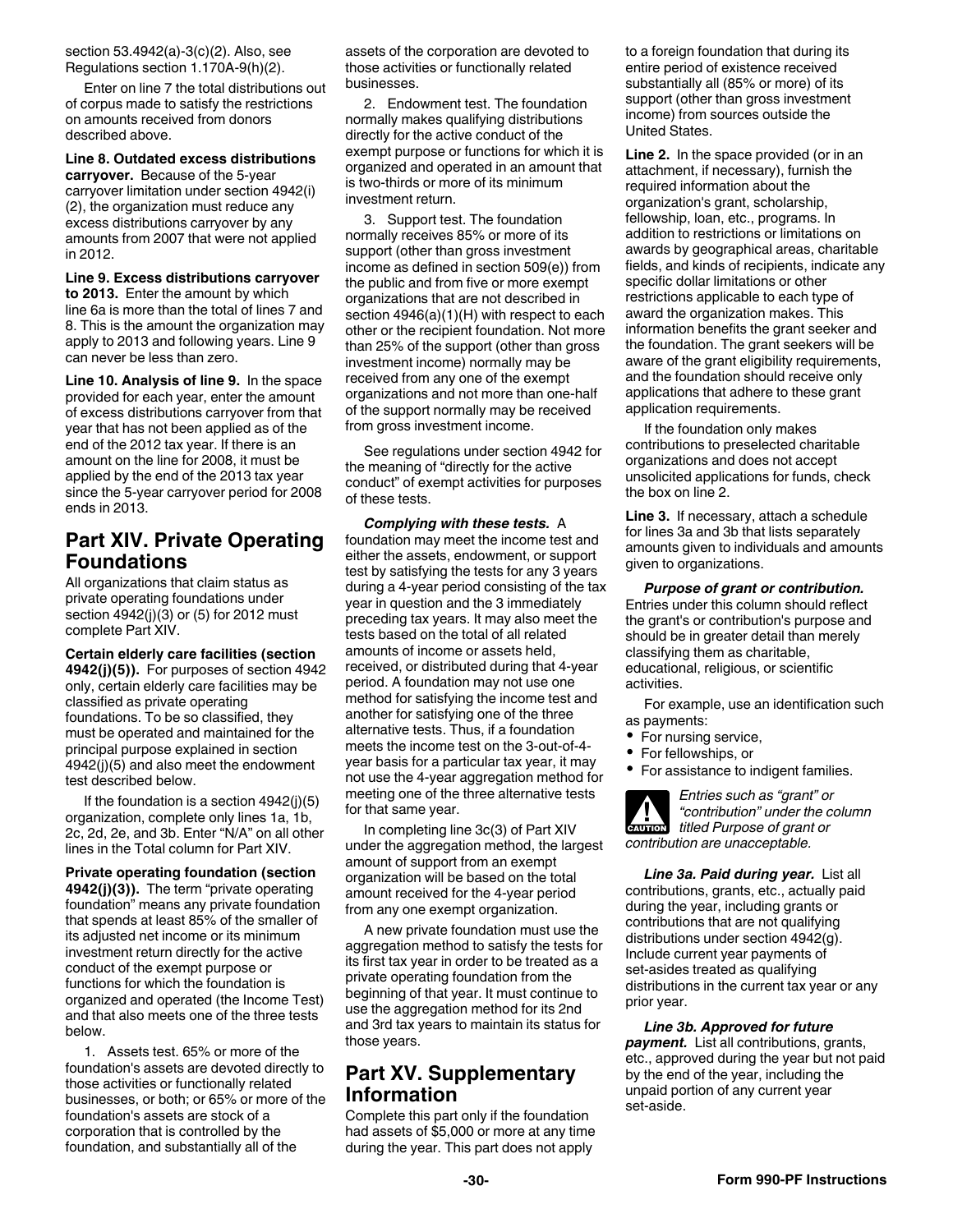### <span id="page-30-0"></span>**Part XVI-A. Analysis of Income-Producing Activities**

In Part XVI-A, analyze revenue items that are also entered in Part I, lines 3–11, column (a), and on line 5b. Contributions reported on line 1 of Part I are not entered in Part XVI-A. For information on unrelated business income, see the Instructions for Form 990-T and Pub. 598.

**Columns (a) and (c).** In column (a), enter a 6-digit business code, from the list in the Instructions for Form 990-T, to identify any income reported in column (b). In column (c), enter an exclusion code, from the list later, to identify any income reported in column (d). If more than one exclusion code is applicable to a particular revenue item, select the lowest numbered exclusion code that applies. Also, if nontaxable revenues from several sources are reportable on the same line in column (d), use the exclusion code that applies to the largest revenue source.

**Columns (b), (d), and (e).** For amounts reported in Part XVI-A on lines 1–11, enter in column (b) any income earned that is unrelated business income (see section 512). In column (d), enter any income earned that is excluded from the computation of unrelated business taxable income by Code section 512, 513, or 514. In column (e), enter any related or exempt function income; that is, any income earned that is related to the organization's purpose or function which constitutes the basis for the organization's exemption.

Also enter in column (e) any income specifically excluded from gross income other than by Code section 512, 513, or 514, such as interest on state and local bonds that is excluded from tax by section 103. You must explain in Part XVI-B any amount shown in column (e).

**Comparing Part XVI-A with Part I.** The sum of the amounts entered on each line of lines 1–11 of columns (b), (d), and (e) of Part XVI-A should equal corresponding amounts entered on Part I, lines 3–11, column (a), and on line 5b as shown below:

| Amounts in<br>Part XVI-A<br>on line $\ldots$ | <b>Correspond to</b><br>Amounts in Part I,<br>column (a), line $\dots$ |
|----------------------------------------------|------------------------------------------------------------------------|
|                                              |                                                                        |
| 1a-g                                         | 11                                                                     |
| 2<br>.                                       | 11                                                                     |
| 3<br>.                                       | з                                                                      |
| 4<br>.                                       | 4                                                                      |
| $5$ and $6$                                  | 5b (description                                                        |
|                                              | column)                                                                |
| 7<br>.                                       | 11                                                                     |
| 8<br>.                                       | 6                                                                      |
| 9<br>.                                       | 11 minus any special                                                   |
|                                              | event expenses                                                         |
|                                              | included on lines 13                                                   |
|                                              | through 23 of Part I,                                                  |
|                                              | column (a)                                                             |
| 10                                           | 10c                                                                    |
|                                              |                                                                        |
| 11а–е<br><b>Service</b> State                | 11                                                                     |

**Line 1. Program service revenue.** On lines 1a–g, list each revenue-producing program service activity of the organization. For each program service activity listed, enter the gross revenue earned for each activity, as well as identifying business and exclusion codes, in the appropriate columns. For line 1g, enter amounts that are payments for services rendered to governmental units. Do not include governmental grants that are reportable on Part I, line 1.

Report the total of lines 1a–g on line 11 of Part I, along with any other income reportable on line 11.

Program services are mainly those activities that the reporting organization was created to conduct and that, along with any activities begun later, form the basis of the organization's current exemption from tax.

Program services can also include the organization's unrelated trade or business activities. Program service revenue also includes income from program-related investments (such as interest earned on scholarship loans) as defined in the instructions for Part IX-B.

**Line 11.** On lines 11a–e, list each "Other revenue" activity not reported on lines 1 through 10. Report the sum of the amounts entered for lines 11a–e, columns (b), (d), and (e), on Part I, line 11.

**Line 13.** On line 13, enter the total of columns (b), (d), and (e) of line 12.

You may use the following worksheet to verify your calculations.

|        | Line 13, Part XVI-A                                                                                                        |
|--------|----------------------------------------------------------------------------------------------------------------------------|
| Minus: | Part I, Line 5b<br><b>Note:</b> If Part I. line 5b.<br>reflects a loss, add that<br>amount here instead of<br>subtracting. |
| Plus:  | Part I, Line 1                                                                                                             |
| Plus:  | Part I, Line 5a $\ldots$ .                                                                                                 |
| Plus:  | Expenses of special<br>events deducted in<br>computing Part XVI-A,<br>line 9                                               |
| Equal: | Part I, Line 12, column<br>(a)<br>$\mathcal{A}$ , we can be a set of $\mathcal{A}$                                         |

### **Part XVI-B. Relationship of Activities to the Accomplishment of Exempt Purposes**

To explain how each amount in column (e) of Part XVI-A was related or exempt function income, show the line number of the amount in column (e) and give a brief description of how each activity reported in column (e) contributed importantly to the accomplishment of the organization's exempt purposes (other than by providing funds for such purposes). Activities that generate exempt-function income are activities that form the basis of the organization's exemption from tax.

Also, explain any income entered in column (e) that is specifically excluded from gross income other than by Code section 512, 513, or 514. If no amount is entered in column (e), do not complete Part XVI-B.

*Example.* M, a performing arts association, is primarily supported by endowment funds. It raises revenue by charging admissions to its performances. These performances are the primary means by which the organization accomplishes its cultural and educational purposes.

M reported admissions income in column (e) of Part XVI-A and explained in Part XVI-B that these performances are the primary means by which it accomplishes its cultural and educational purposes.

Because M also reported interest from state bonds in column (e) of Part XVI-A, M explained in Part XVI-B that such interest was excluded from gross income by Code section 103.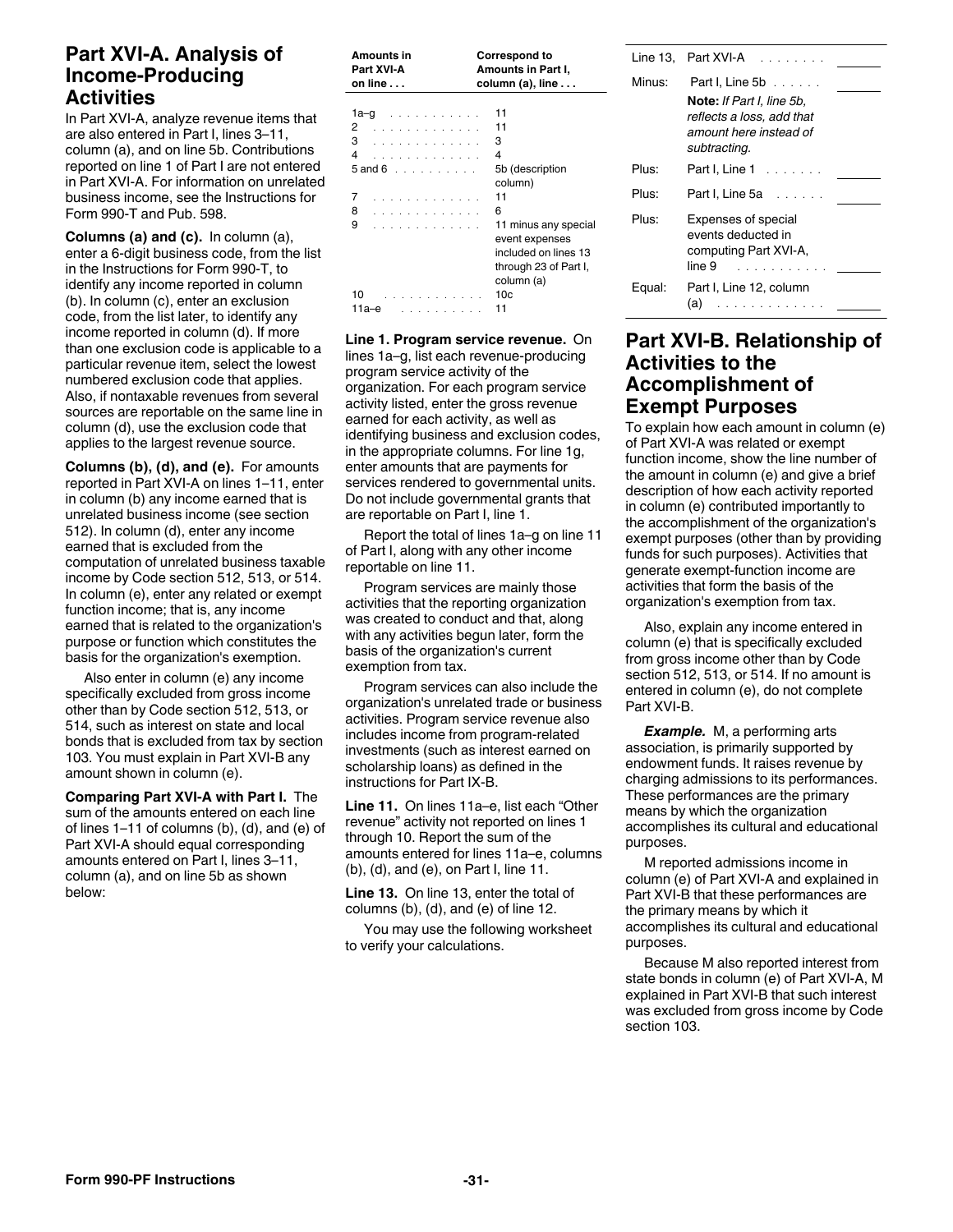### <span id="page-31-0"></span>**Part XVII. Information Regarding Transfers To and Transactions and Relationships With Noncharitable Exempt Organizations**

Part XVII is used to report direct and indirect transfers to (line 1a) and direct and indirect transactions with (line 1b) and relationships with (line 2) any other noncharitable exempt organization. A "noncharitable exempt organization" is an organization exempt under section 501(c) (that is not exempt under section 501(c) (3)), or a political organization described in section 527.

For purposes of these instructions, the section 501(c)(3) organization completing Part XVII is referred to as the "reporting organization."

A noncharitable exempt organization is "related to or affiliated with" the reporting organization if either:

• The two organizations share some element of common control, or

A historic and continuing relationship exists between the two organizations.

A noncharitable exempt organization is unrelated to the reporting organization if: The two organizations share no element of common control, and

A historic and continuing relationship does not exist between the two organizations.

An "element of common control" is present when one or more of the officers, directors, or trustees of one organization are elected or appointed by the officers, directors, trustees, or members of the other. An element of common control is also present when more than 25% of the officers, directors, or trustees of one organization serve as officers, directors, or trustees of the other organization.

A "historic and continuing relationship" exists when two organizations participate in a joint effort to achieve one or more common purposes on a continuous or recurring basis rather than on the basis of one or more isolated transactions or activities. Such a relationship also exists when two organizations share facilities, equipment, or paid personnel during the year, regardless of the length of time the arrangement is in effect.

**Line 1. Reporting of certain transfers and transactions.** Generally, report on line 1 any transfer to or transaction with a noncharitable exempt organization even if the transfer or transaction constitutes the only connection with the noncharitable exempt organization.

*Related organizations.* If the noncharitable exempt organization is related to or affiliated with the reporting organization, report all direct and indirect transfers and transactions except for contributions and grants it received.

*Unrelated organizations.* All transfers to an unrelated noncharitable exempt organization must be reported on line 1a. All transactions between the reporting organization and an unrelated noncharitable exempt organization must be shown on line 1b unless they meet the exception in the specific instructions for line 1b.

**Line 1a. Transfers.** Answer "Yes" to lines 1a(1) and 1a(2) if the reporting organization made any direct or indirect transfers of any value to a noncharitable exempt organization.

A "transfer" is any transaction or arrangement whereby one organization transfers something of value (cash, other assets, services, use of property, etc.) to another organization without receiving something of more than nominal value in return. Contributions, gifts, and grants are examples of transfers.

If the only transfers between the two organizations were contributions and grants made by the noncharitable exempt organization to the reporting organization, answer "No."

**Line 1b. Other transactions.** Answer "Yes" for any transaction described on line 1b(1)–(6), regardless of its amount, if it is with a related or affiliated organization.

*Unrelated organizations.* Answer "Yes" for any transaction between the reporting organization and an unrelated noncharitable exempt organization, regardless of its amount, if the reporting organization received less than adequate consideration. There is adequate consideration when the fair market value of the goods and other assets or services furnished by the reporting organization is not more than the fair market value of the goods and other assets or services received from the unrelated noncharitable exempt organization. The exception described below does not apply to transactions for less than adequate consideration.

Answer "Yes" for any transaction between the reporting organization and an unrelated noncharitable exempt organization if the "amount involved" is more than \$500. The "amount involved" is the fair market value of the goods, services, or other assets furnished by the reporting organization.

**Exception.** If a transaction with an unrelated noncharitable exempt organization was for adequate consideration and the amount involved was \$500 or less, answer "No" for that transaction.

**Line 1b(3).** Answer "Yes" for transactions in which the reporting organization was either the lessor or the lessee.

**Line 1b(4).** Answer "Yes" if either organization reimbursed expenses incurred by the other.

**Line 1b(5).** Answer "Yes" if either organization made loans to the other or if the reporting organization guaranteed the other's loans.

**Line 1b(6).** Answer "Yes" if either organization performed services or membership or fundraising solicitations for the other.

**Line 1c.** Complete line 1c regardless of whether the noncharitable exempt organization is related to or closely affiliated with the reporting organization. For purposes of this line, "facilities" includes office space and any other land, building, or structure whether owned or leased by, or provided free of charge to, the reporting organization or the noncharitable exempt organization.

**Line 1d.** Use this schedule to describe the transfers and transactions for which "Yes" was entered on lines 1a–c above. You must describe each transfer or transaction for which the answer was "Yes." You may combine all of the cash transfers (line 1a(1)) to each organization into a single entry. Otherwise, make a separate entry for each transfer or transaction.

*Column (a).* For each entry, enter the line number from line 1a–c. For example, if the answer was "Yes" to line 1b(3), enter "b(3)" in column (a).

*Column (d).* If you need more space, write "see attached" in column (d) and use an attached sheet for the description. If making more than one entry on line 1d, specify on the attached sheet which transfer or transaction you are describing.

**Line 2. Reporting of certain relationships.** Enter on line 2 each noncharitable exempt organization that the reporting organization is related to or affiliated with, as defined above. If the control factor or the historic and continuing relationship factor (or both) is present at any time during the year, identify the organization on line 2 even if neither factor is present at the end of the year.

Do not enter unrelated noncharitable exempt organizations on line 2 even if transfers to or transactions with those organizations were entered on line 1. For example, if a one-time transfer to an unrelated noncharitable exempt organization was entered on line 1a(2), do not enter the organization on line 2.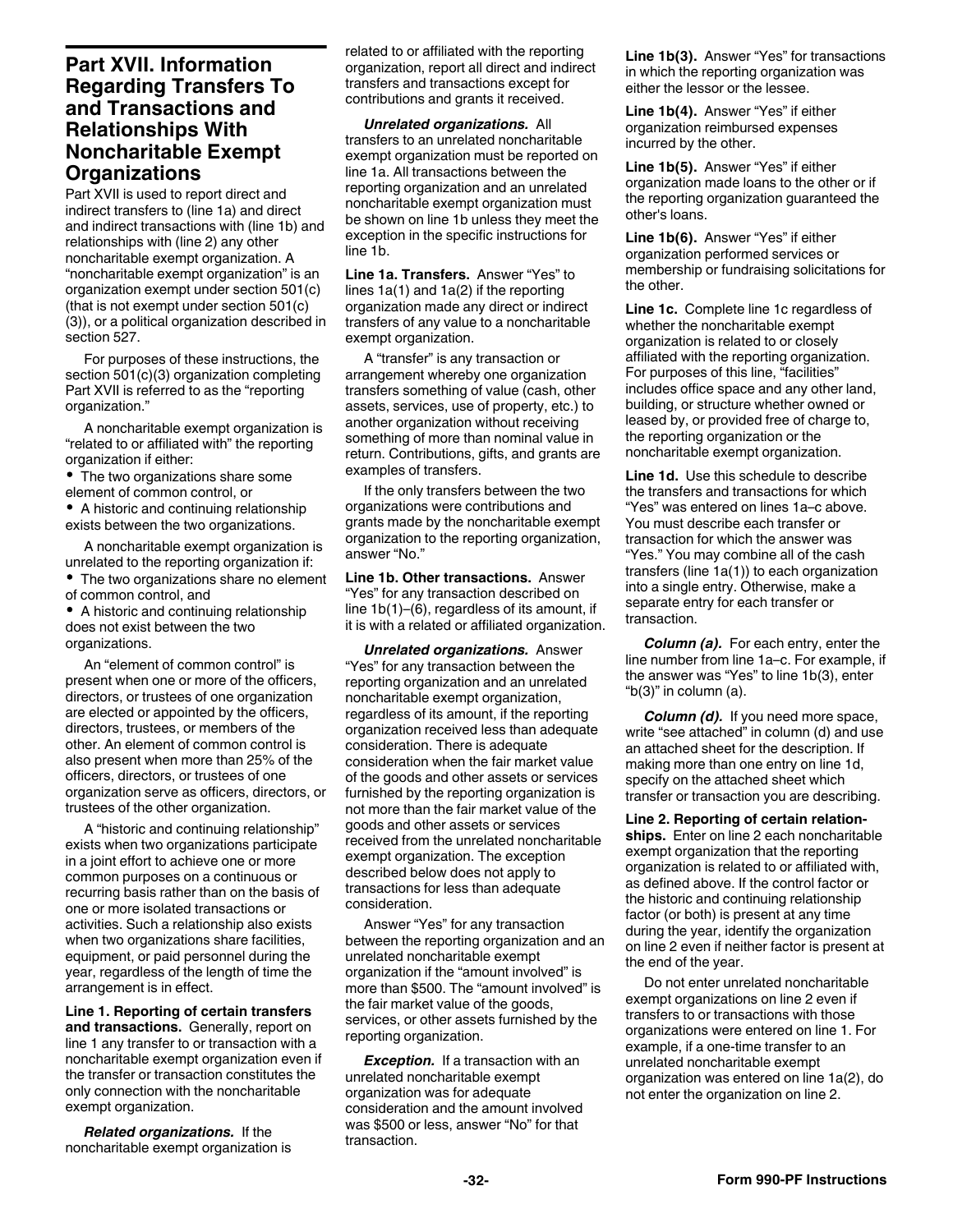<span id="page-32-0"></span>*Column (b).* Enter the exempt category of the organization; for example, "501(c)(4)."

*Column (c).* In most cases, a simple description, such as "common directors" or "auxiliary of reporting organization" will be sufficient. If you need more space, write "see attached" in column (c) and use an attached sheet to describe the relationship. If you are entering more than one organization on line 2, identify which organization you are describing on the attached sheet.

### **Signature**

The return must be signed by the president, vice president, treasurer, assistant treasurer, chief accounting officer, or other corporate officer (such as tax officer) who is authorized to sign. A receiver, trustee, or assignee must sign any return that he or she is required to file for a corporation. If the return is filed for a trust, it must be signed by the authorized trustee or trustees. Sign and date the form and fill in the signer's title.

If an officer or employee of the organization prepares the return, the *Paid Preparer Use Only* area should remain blank. If someone prepares the return without charge, that person should not sign the return.

**Note.** A paid preparer must sign original or amended return by rubber stamp, mechanical device, or computer software program.

### **Paid Preparer**

Generally, anyone who is paid to prepare the return must sign the return and fill in the other blanks in the *Paid Preparer Use Only* area. An employee of the filing organization is not a paid preparer.

The paid preparer must:

- Sign the return in the space provided for the preparer's signature,
- Enter the preparer information,
- Enter the preparer tax identification number (PTIN), and
- Give a copy of the return to the organization, in addition to the copy to be filed with the IRS.



*Enter the paid preparer's PTIN, not his or her Social Security*  **Property and** *number (SSN), in the " PTIN" box* **<b>PTIN**" box

*in the paid preparer's block. The IRS cannot redact the paid preparer's SSN if such SSN is entered on the paid preparer's block. Because this form is publicly disclosable, any information entered in this block will be publicly disclosed. For more information about PTIN's, visit the IRS website at [www.irs.gov/ptin](http://www.irs.gov/Tax-Professionals/PTIN-Requirements-for-Tax-Return-Preparers).*

### **Paid Preparer Authorization**

On the "Sign Here" line, check "Yes" if the IRS can contact the paid preparer who signed the return to discuss the return. This authorization applies only to the individual whose signature appears in the *Paid Preparer Use Only* section of Form 990-PF. It does not apply to the firm, if any, shown in that section.

By checking "Yes," to this box, the organization is authorizing the IRS to contact the paid preparer to answer any questions that arise during the processing of the return. The organization is also authorizing the paid preparer to: • Give the IRS any information missing

- from the return,
- Call the IRS for information about processing the return, and

Respond to certain IRS notices about math errors, offsets, and return preparation.

The organization is not authorizing the paid preparer to bind the organization to anything or otherwise represent the organization before the IRS.

The authorization will automatically end no later than the due date (excluding extensions) for filing of the organization's 2013 Form 990-PF. If the organization wants to expand the paid preparer's authorization or revoke it before it ends, see Pub. 947, Practice Before the IRS and Power of Attorney.

Check "No" if the IRS should contact the organization listed in the *Heading*  rather than the paid preparer.

### **How To Get Forms and Publications**

#### **Internet**

You can access the IRS website at IRS.gov 24 hours a day, 7 days a week to:

*E-file* your return. See below for details about e-filing many returns, including Form 990-PF.

- Download forms, including talking tax forms, instructions, and publications.
- Order IRS products online.
- Research your tax questions.
- Search publications online by topic or keyword.

Use the Internal Revenue Code, regulations, or other official guidance.

View Internal Revenue Bulletins (IRBs) published in the last few years.

Sign up to receive local and national tax news by email.

Get information on starting and operating a private foundation.

#### **DVD for tax products**

You can order Publication 1796, IRS Tax Products DVD, and obtain:

Current-year forms, instructions, and publications.

Prior-year forms, instructions, and publications.

- Tax Map: an electronic research tool and finding aid.
- Tax law frequently asked questions.
- Tax Topics from the IRS telephone response system.
- Internal Revenue Code—Title 26 of the U.S. Code.
- Links to other Internet-based tax research materials.
- Fill-in, print, and save features for most tax forms.
- Internal Revenue Bulletins.
- Toll-free and email technical support.
- Two releases during the year. – The first release will ship the beginning
- of January 2013.
- The final release will ship the beginning of March 2013.

Purchase the DVD from National Technical Information Service (NTIS) at *[www.irs.gov/cdorders](http://www.irs.gov/uac/Order-The-IRS-Tax-Products-DVD-(Publication-1796))* for \$30 (no handling fee) or call 1-877-233-6767 toll free to buy the DVD for \$30 (plus a \$6 handling fee).

#### **By Phone and In Person**

You can order forms and publications by calling 1-800-TAX-FORM (1-800-829-3676). You can also get most forms and publications at your local IRS office.

**Paperwork Reduction Act Notice.** We ask for the information on this form to carry out the Internal Revenue laws of the United States. You are required to give us the information. We need it to ensure that you are complying with these laws and to allow us to figure and collect the right amount of tax.

You are not required to provide the information requested on a form that is subject to the Paperwork Reduction Act unless the form displays a valid OMB control number. Books or records relating to a form or its instructions must be retained as long as their contents may become material in the administration of any Internal Revenue law. The rules governing the confidentiality of Form 990-PF are covered in Code section 6104.

The time needed to complete and file this form will vary depending on individual circumstances. The estimated average time is: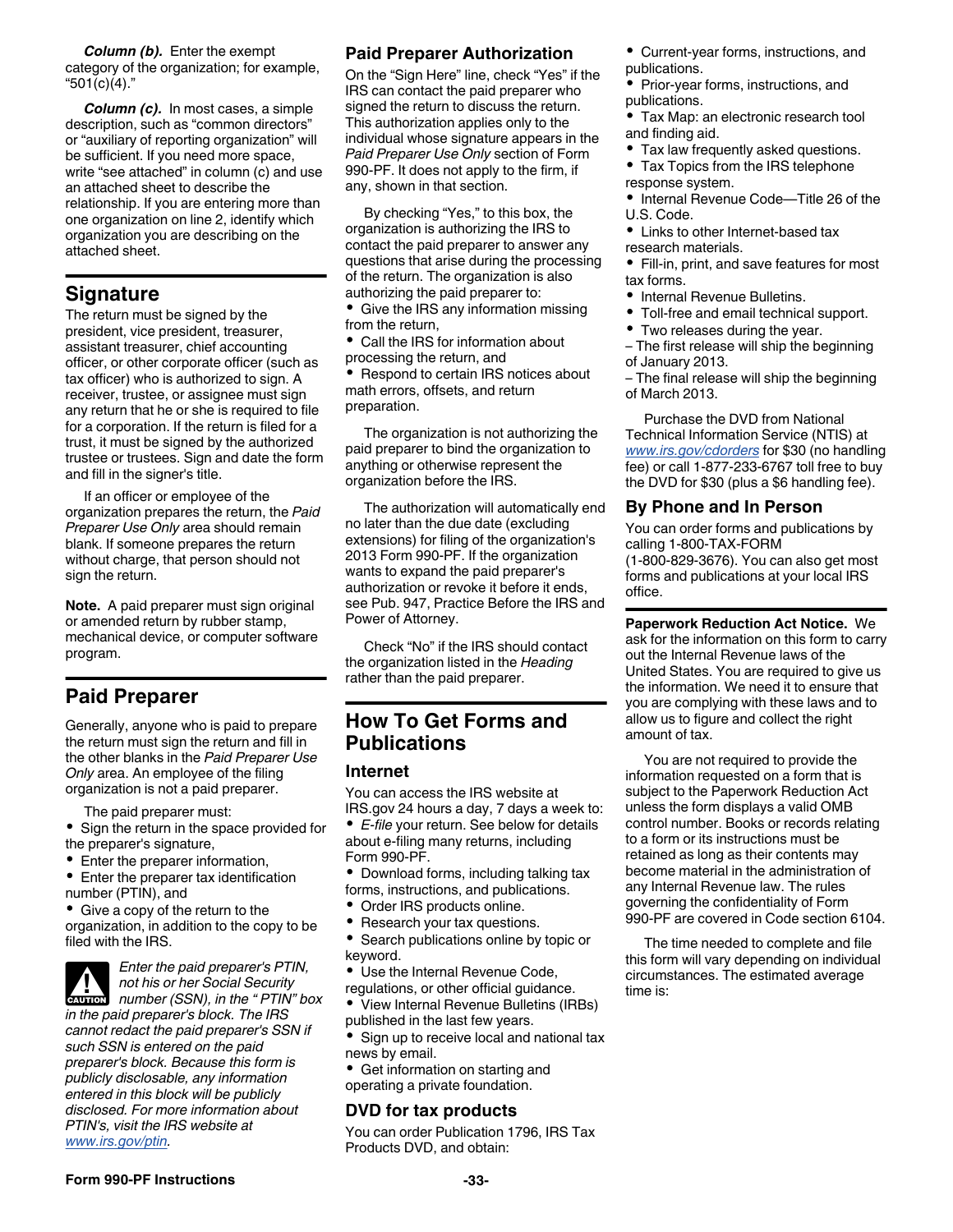| <b>Recordkeeping</b>                                                                                                                                                                                                                                        | 140 hr., 37 min. |
|-------------------------------------------------------------------------------------------------------------------------------------------------------------------------------------------------------------------------------------------------------------|------------------|
| Learning about the law or<br>the form the second state of the second state of the second state of the second state of the second state of the second state of the second state of the second state of the second state in the second state in the second st | 28 hr., 15 min.  |
| <b>Preparing the form</b>                                                                                                                                                                                                                                   | 33 hr., 39 min.  |
| Copying, assembling,<br>and sending the form to<br>the IRS $\ldots$                                                                                                                                                                                         | 32 min.          |

If you have comments concerning the accuracy of these time estimates or suggestions for making this form simpler, we would be happy to hear from you. You can write to the Internal Revenue Service, Tax Products Coordinating Committee, SE:W:CAR:MP:T:M:S, 1111 Constitution Ave. NW, IR-6526, Washington, DC 20224. Do not send the tax form to this

address. Instead, see *When, Where, and How To File* earlier.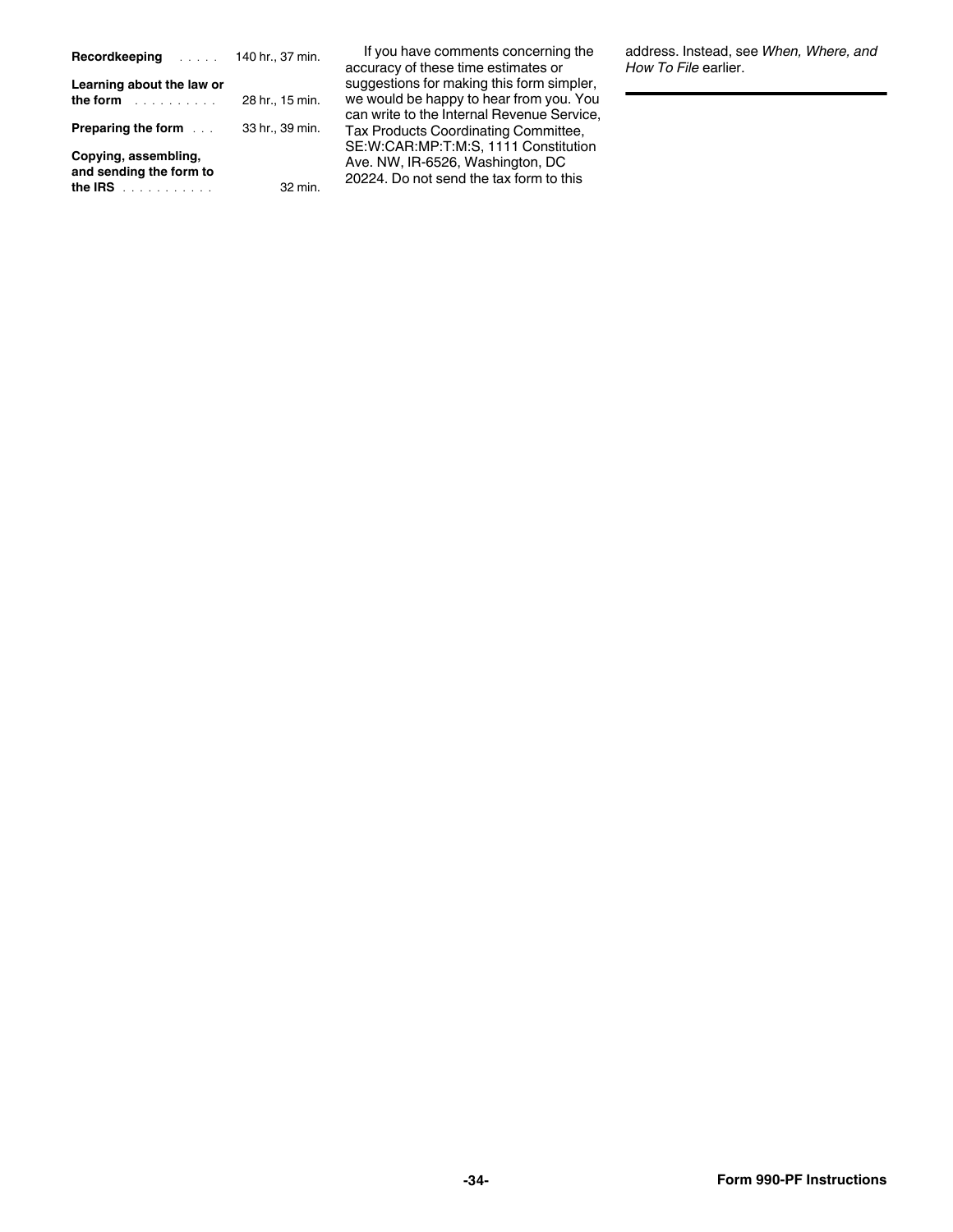### Exclusion Codes

- $-$  Income from an activity that is not regularly carried on (section 512(a)(1))
- Income from an activity in which labor is a material income-producing factor and substantially all (at least 85%) of the work is performed with unpaid labor (section 513(a)(1)) 02- Income from an activity in which labor is
- from an activity carried on primarily for the convenience of the organization's members, students, patients, visitors,<br>officers, or employees (hospital parking lot or museum cafeteria, for example) (section 513(a)(2)) 03- Section 501(c)(3) organization- Income
- employees organized before May 27, 1969— Income from the sale of work-related clothes or equipment and items normally sold through vending machines; food dispensing facilities; or snack bars for the convenience of association members at their usual places of employment (section 513(a)(2))
- Income from the sale of merchandise, substantially all of which (at least 85%) was donated to the organization (section 513(a)(3))

#### Specific Exceptions

- conducting an agricultural or educational fair or exposition— Qualied public entertainment activity income (section 513(d)(2))
- 07 Section 501(c)(3), (4), (5), or (6)<br>organization Qualified convention and trade show activity income (section 513(d)(3))
- 08- Income from hospital services described in section 513(e)
- 09 Income from noncommercial bingo games<br>that do not violate state or local law (section 513(f))
- by an organization in North Dakota (section 311 of the Deficit Reduction Act of 1984, as amended)
- $11 -$  Section 501(c)(12) organization Qualified pole rental income (section 513(g)) and/or member income (described in section 501(c)(12)(H))
- 12- Income from the distribution of low-cost articles in connection with the solicitation of charitable contributions (section 513(h))
- 13- Income from the exchange or rental of membership or donor list with an organization eligible to receive charitable contributions by a section 501(c)(3) organization; by a war veterans' organization; or an auxiliary unit or society of, or trust or foundation for, a war veterans' post or organization (section 513(h))

#### Modifications and Exclusions

- 14- Dividends, interest, payments with respect to securities loans, annuities, income from notional principal contracts, other substantially similar income from ordinary and routine investments, and loan commitment fees, excluded by section 512(b)(1)
- 15- Royalty income excluded by section 512(b)(2)
- 16- Real property rental income that does not depend on the income or profits derived by the person leasing the property and is excluded by section 512 (b)(3)
- General Exceptions **Debt-Financed Income 17–** Rent from personal property leased with **Debt-Financed Income** 01— Income from an activity that is not<br>
regularly carried on (section 512(a)(1))  $\qquad$  the real and personal property (section  $\qquad$  30 real property and incidental (10% or less) 512(b)(3))
	- Section 501(c)(3) organization Income  $\vert$  conservatorship or receivership (sections  $\vert$  31 18— Gain or loss from the sale of investments and other non-inventory property and from certain property acquired from<br>financial institutions that are in  $512(b)(5)$  and  $(16)(A)$
- 19— Gain or loss from the lapse or termination of options to buy or sell securities or real property, and on options and from the forfeiture of good-faith deposits for the purchase, sale, or lease of investment real estate (section 512(b)(5)) 04— Section 501(c)(4) local association of estate (section 512(b)(5))  $\hspace{2cm}$  33— Income from mortgaged property
	- 20— Income from research for the United States; its agencies or instrumentalities; or any state or political subdivision (section 512(b)(7))
	- 21— Income from research conducted by a college, university, or hospital (section 512(b)(8))
- $22-$  Income from research conducted by an  $35-$  Income from mortgaged property<br>  $\frac{1}{2}$  income from the sale of mortganization whose primary activity is acquired by gift where the mortganization whose primary activity conducting fundamental research, the results of which are freely available to the general public (section 512(b)(9))
- 23— Income from services provided under license issued by a federal regulatory agency and conducted by a religious order or school operated by a religious order, but only if the trade or business has been carried on by the organization since before May 27, 1959 (section 512 (b)(15))  $S = \text{Set}$  (3), (4), or (5) organization and conducted by a religious  $S = \text{Set}$  and conducted by a religious  $\sim$  36 Income from property received in return

#### Foreign Organizations

24- Foreign organizations only-Income from a trade or business NOT conducted in the United States and NOT derived from United States sources (patrons) (section 512(a)(2))

#### Social Clubs and VEBAs

- Section 501(c)(7), (9), or (17) organization—Non-exempt function income set aside for a charitable, etc., purpose specified in section  $170(c)(4)$ (section 512(a)(3)(B)(i))  $25 -$
- Section 501(c)(7), (9), or (17) organization—Proceeds from the sale of exempt function property that was or will be timely reinvested in similar property (section 512(a)(3)(D)) 26—
- Section 501(c)(9) or (17) organization-Nonfunction income set aside for the payment of life, sick, accident, or other benets (section 512(a)(3)(B)(ii))  $27 -$

#### Veterans' Organizations

- Section 501(c)(19) organization— Payments for life, sick, accident, or health insurance for members or their dependents that are set aside for the payment of such insurance benefits or for a charitable, etc., purpose specified in section 170(c)(4) (section 512(a)(4)) 28—
- Section 501(c)(19) organization— Income from an insurance set-aside (see code 28 above) that is set aside for payment of insurance benefits or for a charitable, etc., purpose specified in section 170(c)(4)<br>(Regs. 1.512(a)–4(b)(2)) 29—

- Income exempt from debt-financed (section 514) provisions because at least<br>85% of the use of the property is for the<br>organization's exempt purposes. (**Note:** *This code is only for income from the 15% or less non-exempt purpose use.*) (section 514(b)(1)(A))
- Gross income from mortgaged property used in research activities described in section 512(b)(7), (8), or (9) (section 514(b)(1)(C))
- Gross income from mortgaged property used in any activity described in section 513(a)(1), (2), or (3) (section 514(b)(1)(D)) 32—
- (neighborhood land) acquired for exempt purpose use within 10 years (section 514(b)(3)) 33—
- Income from mortgaged property acquired by bequest or devise (applies to income received within 10 years from the date of acquisition) (section 514(c)(2)(B)) 34—
- Income from mortgaged property<br>acquired by gift where the mortgage was placed on the property more than 5 years previously and the property was held by the donor for more than 5 years (applies to income received within 10 years from the date of gift (section 514(c)(2)(B)) 35—
- for the obligation to pay an annuity described in section 514(c)(5) 36—
- Income from mortgaged property that provides housing to low and moderate income persons, to the extent the mortgage is insured by the Federal Housing Administration (section 514(c)(6)). (Note: *In many cases, this would be exempt function income reportable in column (e). It would not be so in the case of a section 501(c)(5) or (6) organization, for example, that acquired the housing as an investment or as a charitable activity.*)  $37 -$
- Income from games of chance conducted 10— Income from mortgaged real property owned by: a school described in section 170(b)(1)(A)(ii); a section 509(a)(3) afliated support organization of such a school; a section 501(c)(25) organization; or by a partnership in which any of the above organizations owns an interest if the requirements of section 514(c)(9)(B)(vi) are met (section 514(c)(9)) 38—

#### Special Rules

- Section 501(c)(5) organization—Farm income used to finance the operation and maintenance of a retirement home, hospital, or similar facility operated by the organization for its members on property adjacent to the farm land (section 1951(b)(8)(B) of Public Law 94-455) 39—
- Annual dues, not exceeding \$148 (subject to inflation), paid to a section  $501(c)(5)$ agricultural or horticultural organization (section 512(d))  $40 -$

#### Trade or Business

41— Gross income from an unrelated activity that is regularly carried on but, in light of continuous losses sustained over a number of tax periods, cannot be regarded as being conducted with the motive to make a profit (not a trade or business)

#### **Other**

- Receipt of qualified sponsorship payments described in section 513(i)  $42-$
- Exclusion of any gain or loss from the qualified sale, exchange, or other disposition of any qualifying brownfield<br>property (section 512(b)(19)) 43—